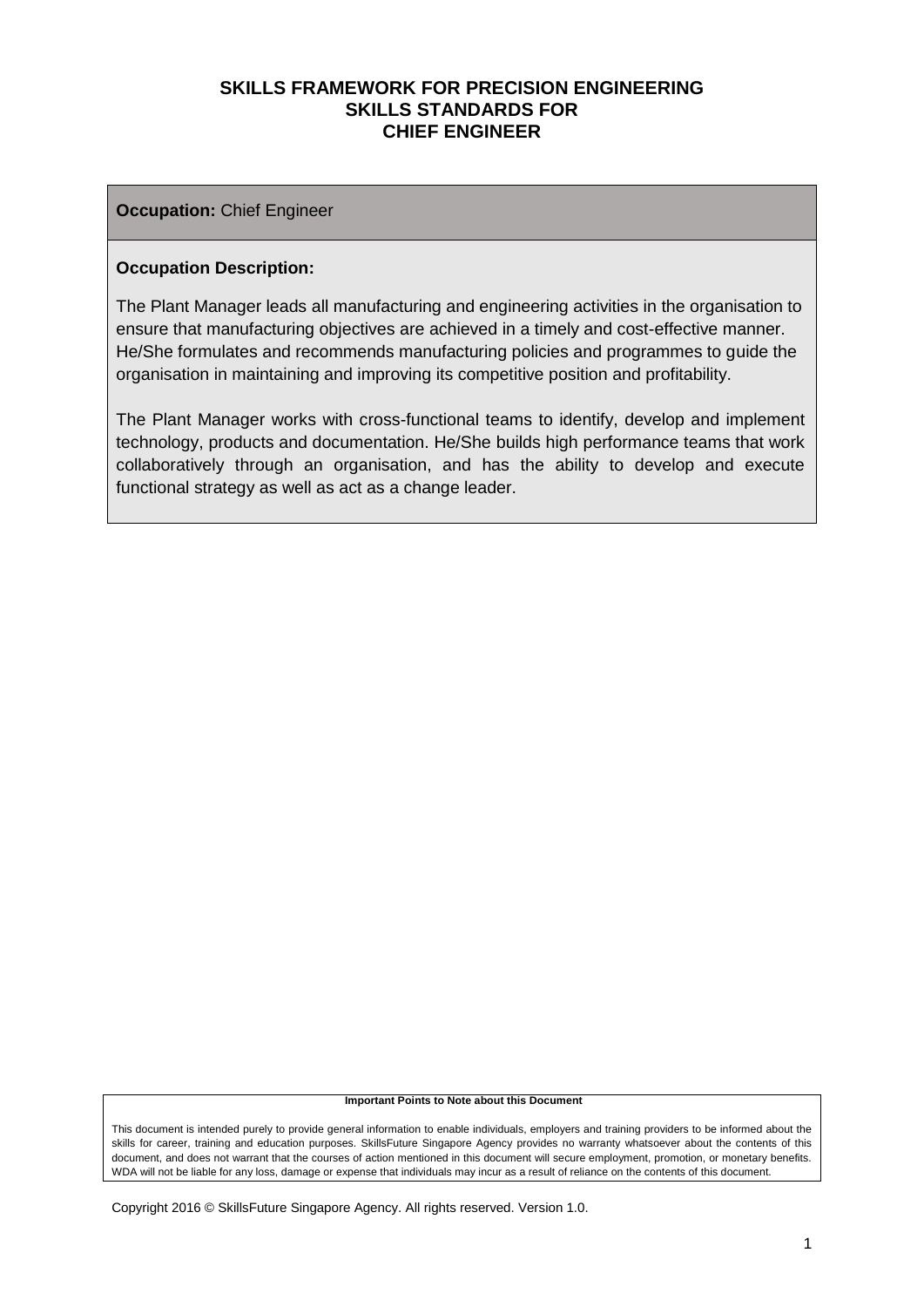The skills expected of the Chief Engineer are summarised as below:

| <b>Skill Category</b>                                             | <b>Skill Sub-</b><br><b>Category</b> | <b>Skills</b>         |                                                                                                                                                       |  |
|-------------------------------------------------------------------|--------------------------------------|-----------------------|-------------------------------------------------------------------------------------------------------------------------------------------------------|--|
| <b>Technical and</b><br><b>Engineering</b><br><b>Fundamentals</b> |                                      | <b>PRE-TEF-7043-1</b> | Apply Advanced Precision Engineering<br><b>Concepts and Principles to Solve</b><br><b>Complex Precision Engineering</b><br>Problems                   |  |
| <b>Technical and</b><br><b>Engineering</b>                        |                                      | <b>PRE-TED-7019-1</b> | Develop a Strategy for the Engineering<br>Design Process to Satisfy Market and<br>Legislative Requirements                                            |  |
| <b>Design</b>                                                     |                                      | <b>PRE-TED-7020-1</b> | <b>Evaluate Engineering Designs of</b><br>Machinery and Systems to Satisfy<br><b>Manufacturing Requirements</b>                                       |  |
| <b>Precision</b><br><b>Manufacturing</b><br><b>Processes</b>      |                                      | <b>PRE-PMP-7075-1</b> | <b>Evaluate Precision Manufacturing</b><br>Processes and Technologies to Satisfy<br><b>Manufacturing Requirements</b>                                 |  |
|                                                                   |                                      | <b>PRE-QUA-7017-1</b> | <b>Evaluate Quality Engineering</b><br>Processes to Satisfy Business and<br>Legislative Requirements                                                  |  |
| <b>Quality</b>                                                    |                                      | <b>PRE-QUA-7018-1</b> | Integrate Quality Planning throughout<br>Product Life Cycle to Incorporate<br><b>Quality Management from Product</b><br><b>Conception to Disposal</b> |  |
|                                                                   |                                      | <b>PRE-NPD-7003-1</b> | Carry out Design of Experiments                                                                                                                       |  |
| <b>New Product</b><br><b>Development</b>                          |                                      | <b>PRE-NPD-7004-1</b> | Develop a Research Methodology for<br>Engineering                                                                                                     |  |
|                                                                   |                                      | <b>PRE-NPD-7005-1</b> | Verify New Product Designs using a<br><b>Physical Model</b>                                                                                           |  |
| <b>Workplace</b><br><b>Safety and</b><br><b>Health</b>            |                                      | <b>PRE-WSH-6010-1</b> | Evaluate Workplace Safety and Health<br>Systems for Improvement                                                                                       |  |
| <b>Additive</b><br><b>Manufacturing</b>                           |                                      | <b>PRE-AMA-7011-1</b> | Develop Additive Manufacturing<br>Application Strategy and Evaluate<br>Integration Plan for Additive<br>Manufacturing Processes to Satisfy            |  |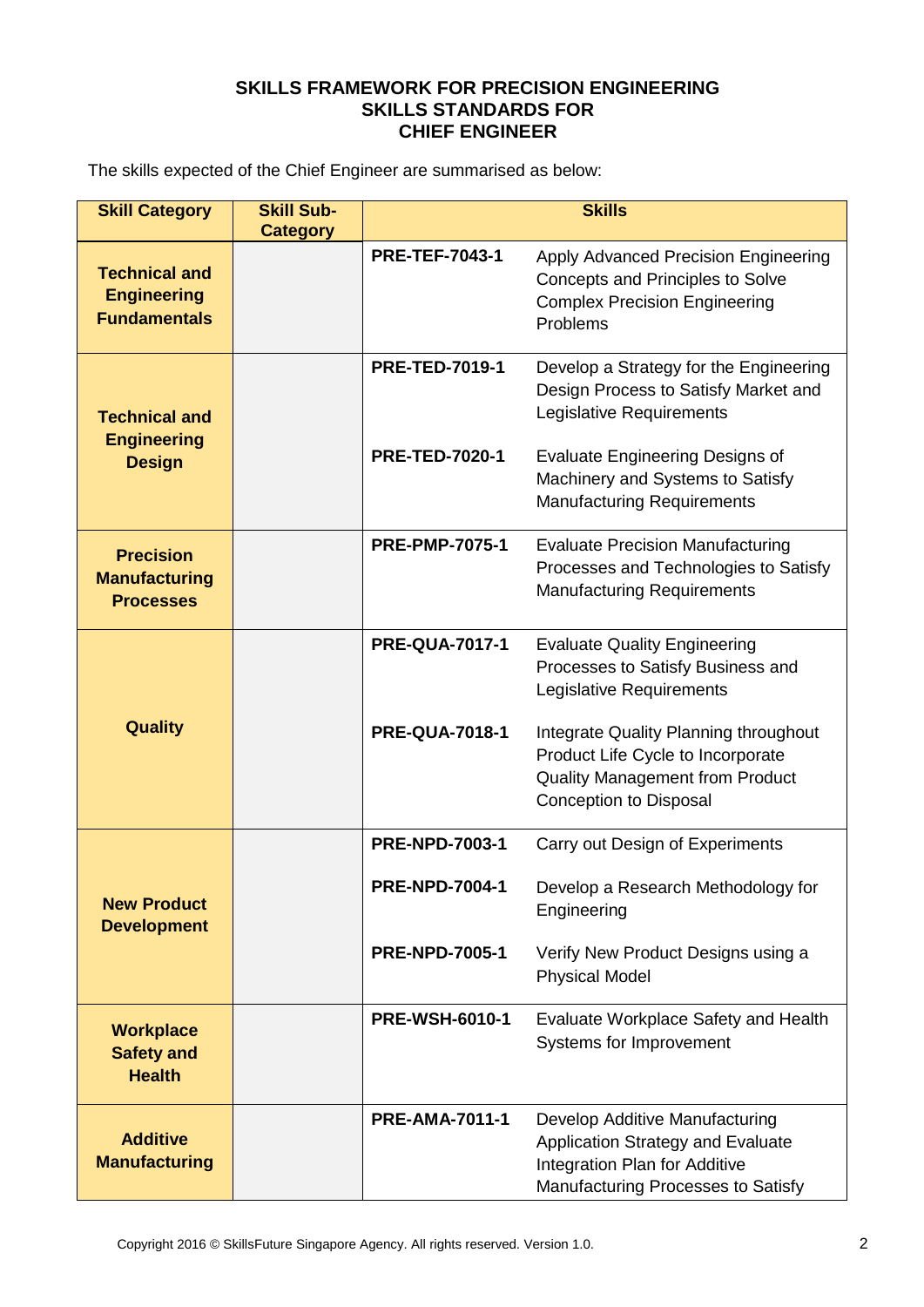| <b>Skill Category</b>                                           | <b>Skill Sub-</b><br><b>Category</b> | <b>Skills</b>         |                                                                                                                                                                                                |  |
|-----------------------------------------------------------------|--------------------------------------|-----------------------|------------------------------------------------------------------------------------------------------------------------------------------------------------------------------------------------|--|
|                                                                 |                                      |                       | <b>Manufacturing Requirements</b>                                                                                                                                                              |  |
| <b>Laser and Optics</b>                                         |                                      | <b>PRE-LOP-7007-1</b> | Develop Advanced Optical Metrology<br><b>Application Strategy and Evaluate</b><br>Integration Plan for Advanced Optical<br>Metrology Processes to Satisfy<br><b>Manufacturing Requirements</b> |  |
| <b>Business</b><br><b>Negotiation</b>                           |                                      | <b>BM-BN-601E-1</b>   | Direct Negotiation Policy and Develop<br><b>Negotiation Limits</b>                                                                                                                             |  |
| <b>Change</b><br><b>Management</b>                              |                                      | <b>BM-CM-601E-1</b>   | Lead Change Management                                                                                                                                                                         |  |
|                                                                 |                                      | <b>BM-COM-601E-1</b>  | Direct Relationships with Stakeholders                                                                                                                                                         |  |
| <b>Communication</b>                                            |                                      | <b>BM-COM-504E-1</b>  | <b>Establish Internal Communications</b><br><b>Platforms and Channels</b>                                                                                                                      |  |
| <b>Human</b><br><b>Resource</b>                                 |                                      | <b>PRE-HRM-7008-1</b> | Align Human Resources with Business<br><b>Needs</b>                                                                                                                                            |  |
| <b>Management</b>                                               |                                      | <b>PRE-HRM-7009-1</b> | Promote Harmonious Tripartite<br><b>Relations</b>                                                                                                                                              |  |
| <b>Leadership and</b>                                           |                                      | <b>LPM-PER-601C-0</b> | Develop Self to Maintain Professional<br>Competence to Lead an Organisation                                                                                                                    |  |
| <b>People</b><br><b>Management</b>                              |                                      | <b>LPM-RLT-601C-0</b> | <b>Establish Organisational Relationships</b><br>and Lead Organisational Diversity                                                                                                             |  |
| <b>Project</b><br><b>Management</b>                             |                                      | <b>BM-PM-601E-1</b>   | <b>Steer Programme</b>                                                                                                                                                                         |  |
| <b>Strategy</b><br><b>Planning and</b><br><b>Implementation</b> |                                      | <b>BM-SPI-509E-1</b>  | Establish Business Strategies for the<br><b>Business Function</b>                                                                                                                              |  |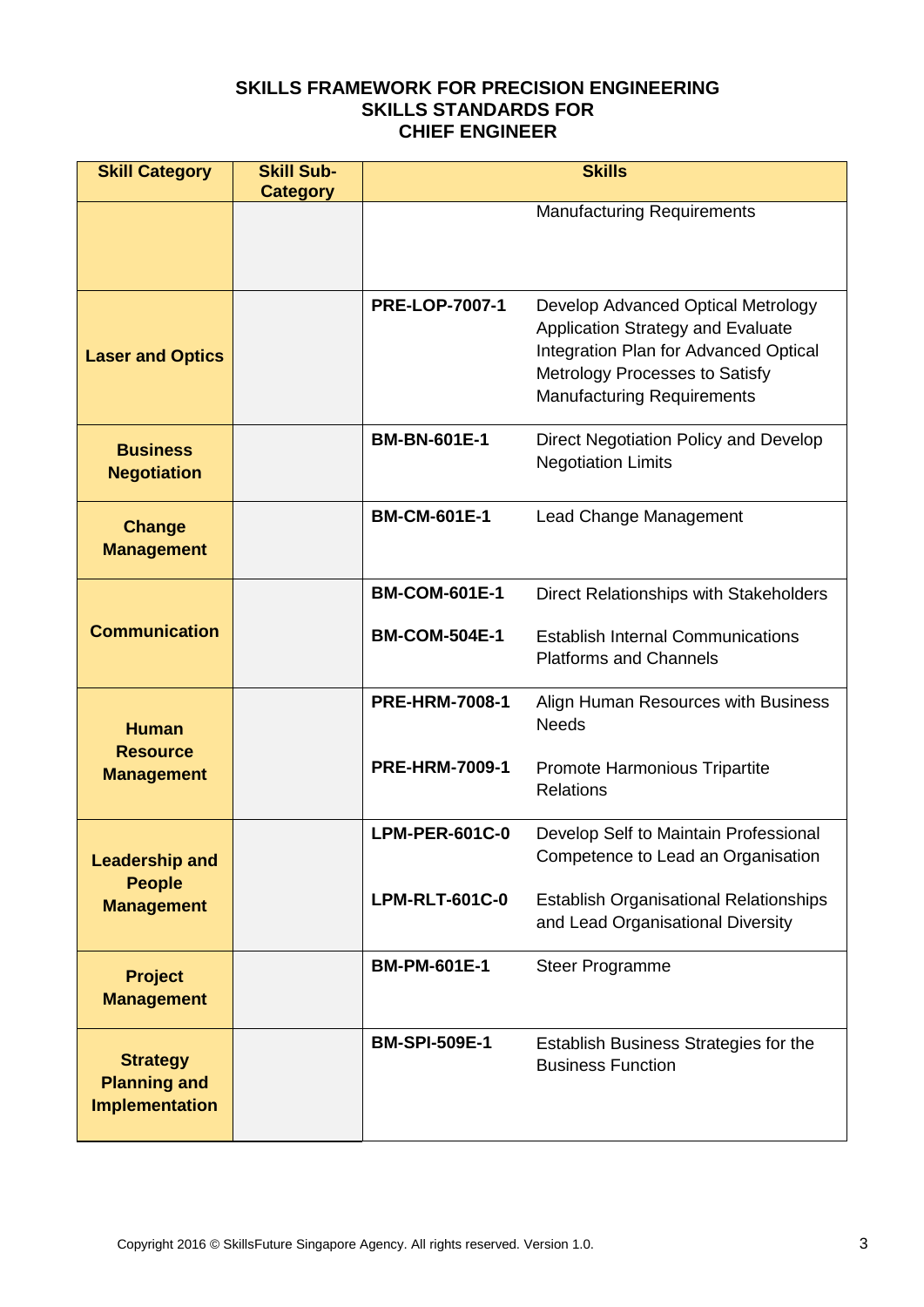| <b>Skill Code</b>                                                                                                                                                                                                             | PRE-TEF-7043-1                                                                                                                                                                                                                                                                                                                                                                                                                                                                                                                                                                                                                                                                                            | <b>Skill Category</b><br><b>Skill Sub-Category</b>                    | <b>Technical and</b><br>Engineering<br>Fundamentals |
|-------------------------------------------------------------------------------------------------------------------------------------------------------------------------------------------------------------------------------|-----------------------------------------------------------------------------------------------------------------------------------------------------------------------------------------------------------------------------------------------------------------------------------------------------------------------------------------------------------------------------------------------------------------------------------------------------------------------------------------------------------------------------------------------------------------------------------------------------------------------------------------------------------------------------------------------------------|-----------------------------------------------------------------------|-----------------------------------------------------|
|                                                                                                                                                                                                                               |                                                                                                                                                                                                                                                                                                                                                                                                                                                                                                                                                                                                                                                                                                           | (where applicable)                                                    | N/A                                                 |
| <b>Skill</b>                                                                                                                                                                                                                  | <b>Complex Precision Engineering Problems</b>                                                                                                                                                                                                                                                                                                                                                                                                                                                                                                                                                                                                                                                             | Apply Advanced Precision Engineering Concepts and Principles to Solve |                                                     |
| <b>Skill Description</b>                                                                                                                                                                                                      | This skill describes the ability to apply advanced precision engineering<br>concepts and principles to solve complex precision engineering problems.<br>It also includes applying determinism as a precision engineering<br>philosophy.                                                                                                                                                                                                                                                                                                                                                                                                                                                                   |                                                                       |                                                     |
| Knowledge and<br><b>Analysis</b><br>It refers to gathering,<br>cognitive processing,<br>integration and<br>inspection of facts<br>and information<br>required to perform<br>the work tasks and<br>activities.                 | The ability to understand:<br>Principles of precision engineering<br>Determinism, as a manufacturing philosophy<br>$\bullet$<br>Design trade-offs made through adopting different precision<br>engineering principles<br>Computer-aided Engineering (CAE) and the role of computers in<br>precision engineering<br>Concepts and applications of 'Smart Factory' and networked<br>manufacturing process<br>Concepts and applications of ultra-precision machining and micro-<br>electromechanical systems<br>Concepts of nanofabrication and molecular manipulation<br>$\bullet$<br>Principles of innovative thinking and change management<br>$\bullet$<br>Engineering ethics<br>Principles of mentorship |                                                                       |                                                     |
| <b>Application and</b><br><b>Adaptation</b><br>It refers to the ability<br>to perform the work<br>tasks and activities<br>required of the<br>occupation, and the<br>ability to react to and<br>manage the changes<br>at work. | The ability to:<br>Evaluate precision engineering issues in a deterministic and logical<br>٠<br>manner<br>Evaluate the design of components, precision machines and systems<br>٠<br>based on adherence to established principles<br>Review applications of ultra-precision machining to determine<br>$\bullet$<br>relevancy for application to manufacturing processes<br>Review applications of micro-electromechanical systems to determine<br>$\bullet$<br>relevancy for application to manufacturing processes                                                                                                                                                                                        |                                                                       |                                                     |
| <b>Innovation and</b><br><b>Value Creation</b><br>It refers to the ability                                                                                                                                                    | The ability to:<br>$\bullet$                                                                                                                                                                                                                                                                                                                                                                                                                                                                                                                                                                                                                                                                              | Evaluate the effects of incorporating CAE into manufacturing process  |                                                     |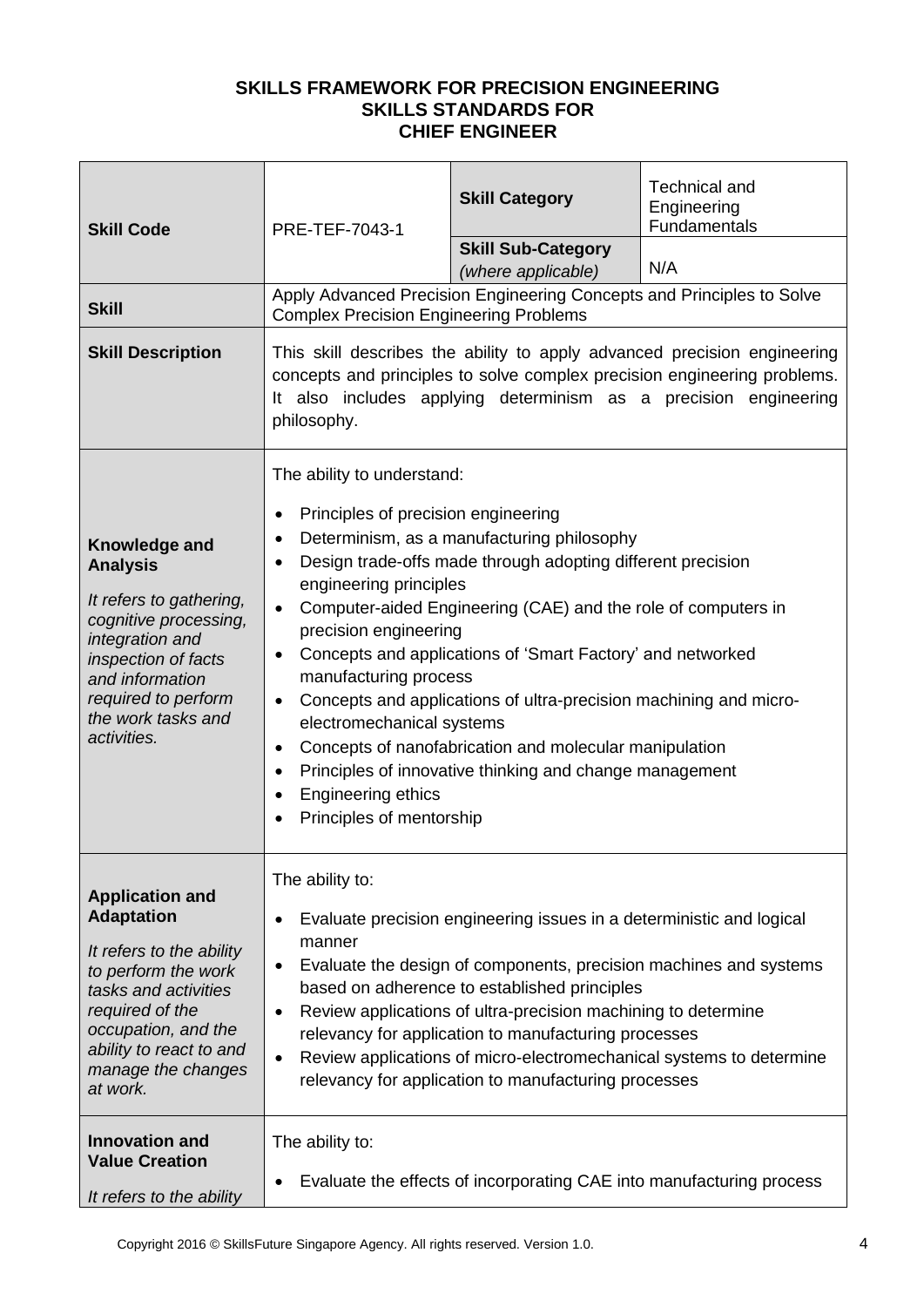| to generate purposive<br>ideas to improve work<br>performance and/or<br>enhance business<br>values that are<br>aligned to<br>organisational goals.                                                              | chains to enhance overall value<br>Evaluate the effects of incorporating 'Smart Factory' concepts into<br>$\bullet$<br>manufacturing process chains to enhance overall value                                                                                                                                                                                                                                                                                                             |
|-----------------------------------------------------------------------------------------------------------------------------------------------------------------------------------------------------------------|------------------------------------------------------------------------------------------------------------------------------------------------------------------------------------------------------------------------------------------------------------------------------------------------------------------------------------------------------------------------------------------------------------------------------------------------------------------------------------------|
| <b>Social Intelligence</b><br>and Ethics<br>It refers to the ability<br>to use affective<br>factors in leadership,<br>relationship and<br>diversity management<br>guided by<br>professional codes of<br>ethics. | The ability to:<br>Lead a culture of innovative thinking and receptiveness to apply<br>changes and adopt advanced precision engineering applications<br>Deal with ethical issues associated with adopting advanced<br>$\bullet$<br>technology, in accordance with ethical codes or practices                                                                                                                                                                                             |
| <b>Learning to Learn</b><br>It refers to the ability<br>to develop and<br>improve one's self<br>within and outside of<br>one's area of work.                                                                    | The ability to:<br>Reflect on the impact and effect of nanofabrication and molecular<br>$\bullet$<br>manipulation technologies on the precision engineering business<br>Lead organisation taskforces to drive learning or experiential journeys<br>$\bullet$<br>to embrace new technology<br>Reflect and collaboratively establish gaps within the engineering<br>department relating to advanced technologies, and mentor senior team<br>members to improve organisational capabilities |
| <b>Range of</b><br><b>Application</b><br>(where applicable)<br>It refers to the critical<br>circumstances and<br>contexts that the skill<br>may be<br>demonstrated.                                             | Principles of precision engineering must include:<br>All branches of mechanics<br>$\bullet$<br>All branches of electricity and electronics                                                                                                                                                                                                                                                                                                                                               |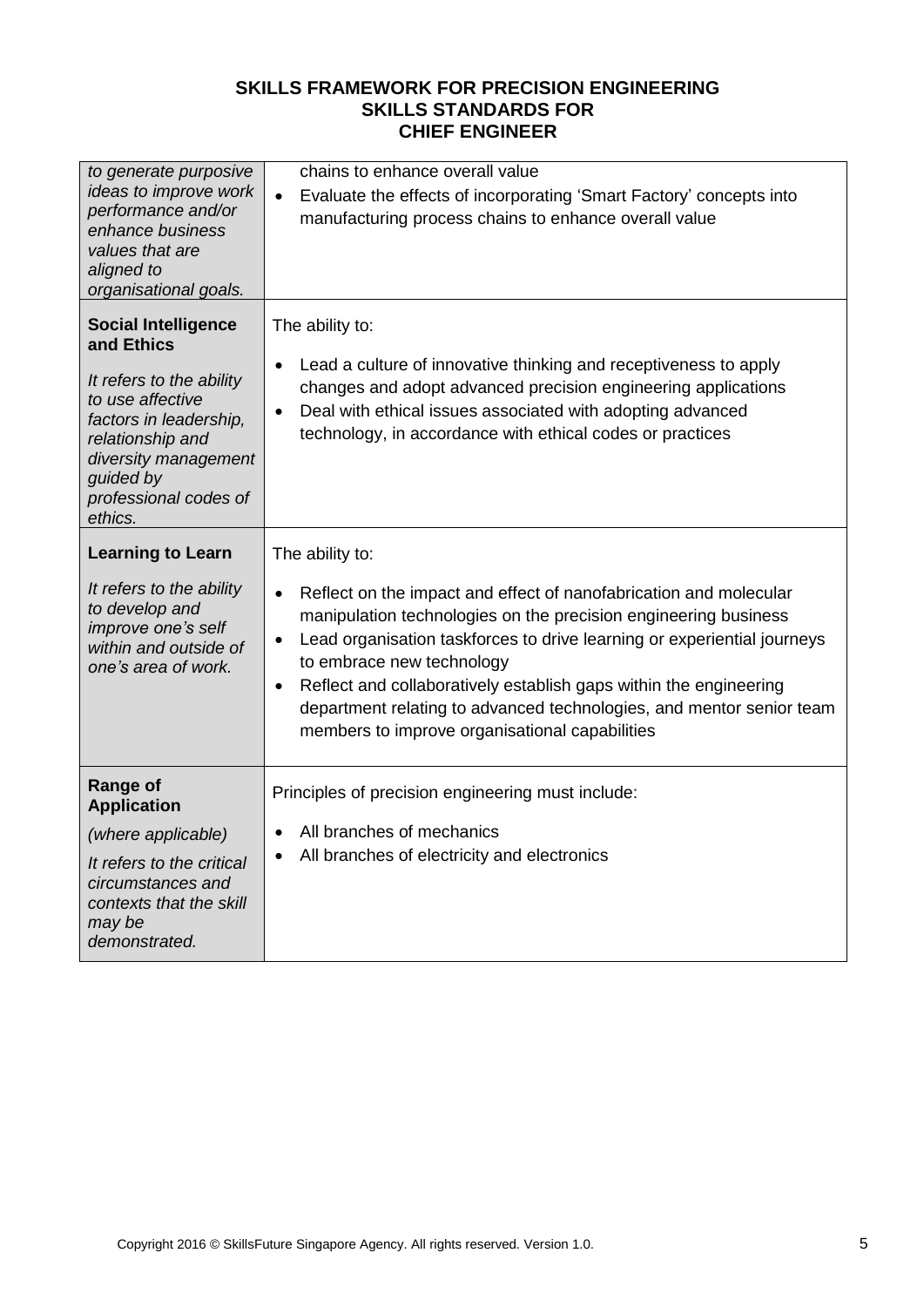|                                                                                                                                                                                                                                  | PRE-TED-7019-1                                                                                                                                                                                                                                                                                                                                                                                           | <b>Skill Category</b>                                                                                                                                                                                                                                                                                                   | <b>Technical and Engineering</b><br>Design                              |  |
|----------------------------------------------------------------------------------------------------------------------------------------------------------------------------------------------------------------------------------|----------------------------------------------------------------------------------------------------------------------------------------------------------------------------------------------------------------------------------------------------------------------------------------------------------------------------------------------------------------------------------------------------------|-------------------------------------------------------------------------------------------------------------------------------------------------------------------------------------------------------------------------------------------------------------------------------------------------------------------------|-------------------------------------------------------------------------|--|
| <b>Skill Code</b>                                                                                                                                                                                                                |                                                                                                                                                                                                                                                                                                                                                                                                          | <b>Skill Sub-Category</b><br>(where applicable)                                                                                                                                                                                                                                                                         | N/A                                                                     |  |
| <b>Skill</b>                                                                                                                                                                                                                     | and Legislative Requirements                                                                                                                                                                                                                                                                                                                                                                             |                                                                                                                                                                                                                                                                                                                         | Develop a Strategy for the Engineering Design Process to Satisfy Market |  |
| <b>Skill Description</b>                                                                                                                                                                                                         | This skill describes the ability to develop a strategy for the engineering<br>design process, which ranges from the identification of design activities to<br>the dissemination of design information. It also includes establishing<br>contingency plans.                                                                                                                                               |                                                                                                                                                                                                                                                                                                                         |                                                                         |  |
| Knowledge and<br><b>Analysis</b><br>It refers to gathering,<br>cognitive processing,<br>integration and<br>inspection of facts and<br>information required<br>to perform the work<br>tasks and activities.                       | The ability to understand:<br>Organisational activities required for the design process<br>$\bullet$<br>Procedures used in the design process<br>$\bullet$<br>Prioritising and scheduling activities<br>$\bullet$<br>Problems encountered during the design process<br>$\bullet$<br>Factors to be considered when disseminating information<br>$\bullet$<br>Components of contingency plans<br>$\bullet$ |                                                                                                                                                                                                                                                                                                                         |                                                                         |  |
| <b>Application and</b><br><b>Adaptation</b><br>It refers to the ability<br>to perform the work<br>tasks and activities<br>required of the<br>occupation, and the<br>ability to react to and<br>manage the changes<br>at work.    | The ability to:<br>$\bullet$<br>$\bullet$<br>process<br>$\bullet$<br>process                                                                                                                                                                                                                                                                                                                             | Identify the design activities that need to be undertaken<br>Establish the responsibilities for developing aspects of the design<br>Identify and obtain the resources necessary to complete the design<br>Ensure that the design process is in compliance with organisational<br>procedures and regulatory requirements |                                                                         |  |
| <b>Innovation and</b><br><b>Value Creation</b><br>It refers to the ability<br>to generate purposive<br>ideas to improve work<br>performance and/or<br>enhance business<br>values that are<br>aligned to<br>organisational goals. | The ability to:<br>$\bullet$                                                                                                                                                                                                                                                                                                                                                                             | Identify potential problems and establish contingency plans                                                                                                                                                                                                                                                             |                                                                         |  |
| <b>Social Intelligence</b><br>and Ethics                                                                                                                                                                                         | The ability to:                                                                                                                                                                                                                                                                                                                                                                                          |                                                                                                                                                                                                                                                                                                                         |                                                                         |  |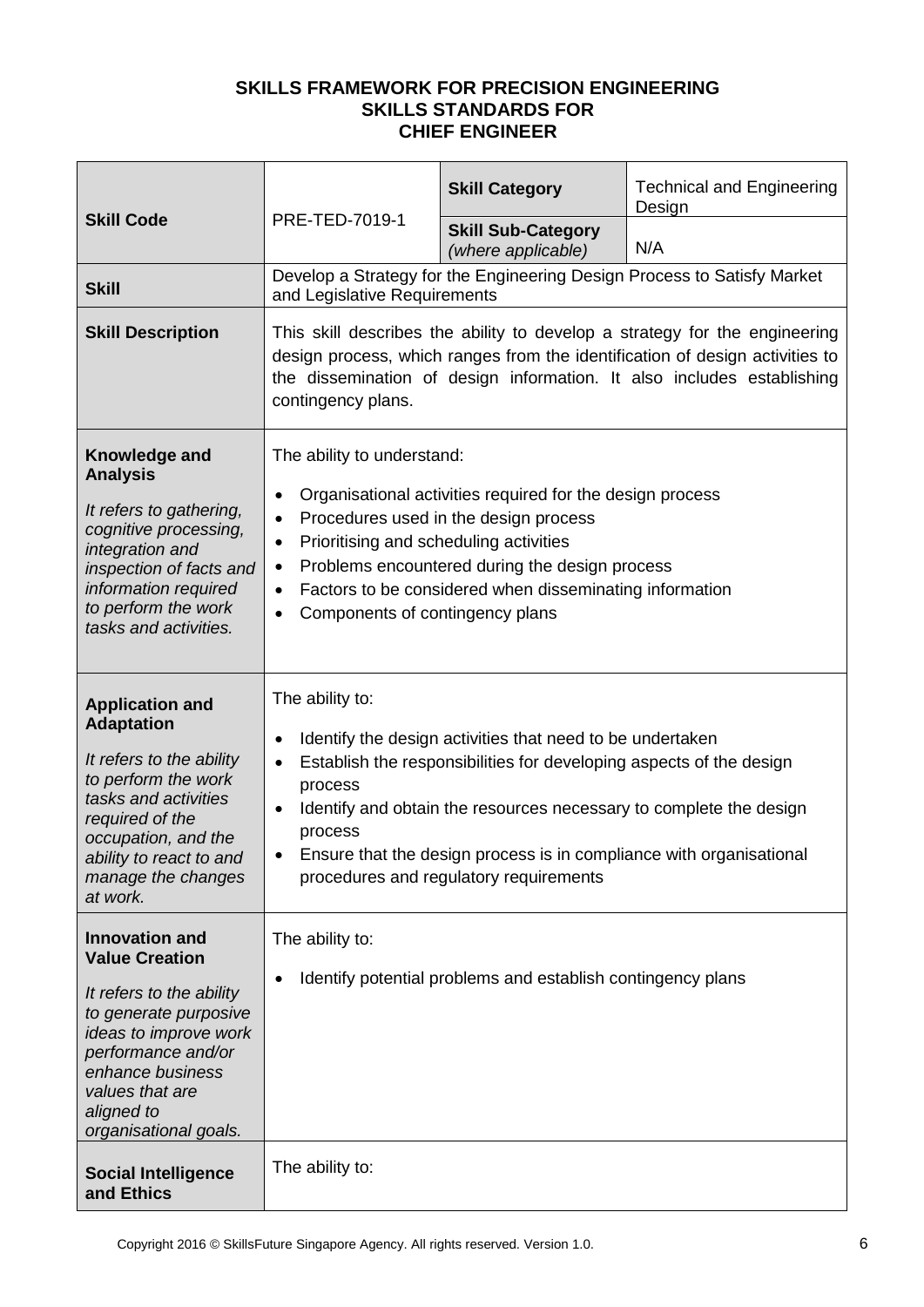| It refers to the ability<br>to use affective<br>factors in leadership,<br>relationship and<br>diversity management<br>guided by<br>professional codes of<br>ethics. | Conduct briefing on procedures for disseminating information on<br>$\bullet$<br>designs                                                                                                                                                                                                                                                                      |
|---------------------------------------------------------------------------------------------------------------------------------------------------------------------|--------------------------------------------------------------------------------------------------------------------------------------------------------------------------------------------------------------------------------------------------------------------------------------------------------------------------------------------------------------|
| <b>Learning to Learn</b><br>It refers to the ability<br>to develop and<br>improve one's self<br>within and outside of<br>one's area of work.                        | The ability to:<br>Engage in self-reflection to review the effectiveness of engineering<br>$\bullet$<br>design evaluation processes in meeting component functional and<br>legislative requirements                                                                                                                                                          |
| <b>Range of</b><br><b>Application</b><br>(where applicable)<br>It refers to the critical<br>circumstances and<br>contexts that the skill<br>may be demonstrated.    | Developing a design strategy must include:<br>Confirming the requirements<br>$\bullet$<br>Production and review of detailed designs<br>$\bullet$<br>Review of reference materials<br>$\bullet$<br>Development of models, e.g. software, physical<br>$\bullet$<br>Production and review of high level designs<br>$\bullet$<br>Obtaining approval<br>$\bullet$ |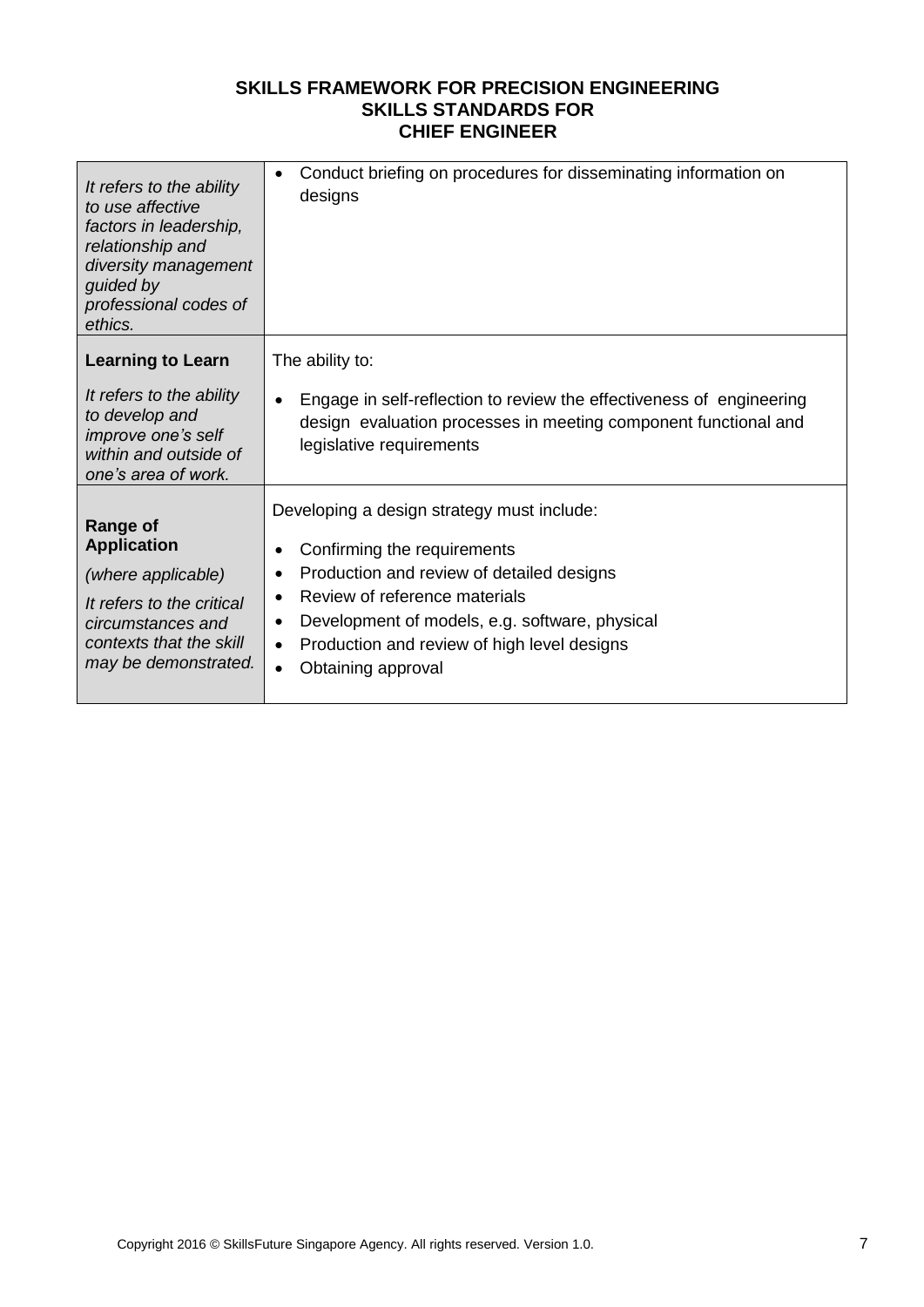|                                                                                                                                                                                                                               |                                                                                                                                                                                                                                                                                                                                                                                                                                                                                                                                                                                                                                                                                                                                                                                                                                                                                                                               | <b>Skill Category</b>                           | <b>Technical and Engineering</b><br>Design |
|-------------------------------------------------------------------------------------------------------------------------------------------------------------------------------------------------------------------------------|-------------------------------------------------------------------------------------------------------------------------------------------------------------------------------------------------------------------------------------------------------------------------------------------------------------------------------------------------------------------------------------------------------------------------------------------------------------------------------------------------------------------------------------------------------------------------------------------------------------------------------------------------------------------------------------------------------------------------------------------------------------------------------------------------------------------------------------------------------------------------------------------------------------------------------|-------------------------------------------------|--------------------------------------------|
| <b>Skill Code</b>                                                                                                                                                                                                             | PRE-TED-7020-1                                                                                                                                                                                                                                                                                                                                                                                                                                                                                                                                                                                                                                                                                                                                                                                                                                                                                                                | <b>Skill Sub-Category</b><br>(where applicable) | N/A                                        |
| <b>Skill</b>                                                                                                                                                                                                                  | Evaluate Engineering Designs of Machinery and Systems to Satisfy<br><b>Manufacturing Requirements</b>                                                                                                                                                                                                                                                                                                                                                                                                                                                                                                                                                                                                                                                                                                                                                                                                                         |                                                 |                                            |
| <b>Skill Description</b>                                                                                                                                                                                                      | This skill describes the ability to apply engineering design principles and<br>evaluating<br>machinery and automation<br>strategies<br>in<br>systems<br>for<br>effectiveness and reliability. It also includes evaluation of applications,<br>integration of key mechanical components and modules, and practical<br>design and analytical approaches for machine structures and automation<br>systems.                                                                                                                                                                                                                                                                                                                                                                                                                                                                                                                       |                                                 |                                            |
| Knowledge and<br><b>Analysis</b><br>It refers to gathering,<br>cognitive processing,<br>integration and<br>inspection of facts and<br>information required<br>to perform the work<br>tasks and activities.                    | The ability to understand:<br>Principles of precision engineering<br>$\bullet$<br>Methods and tools for evaluating machinery and automation systems<br>$\bullet$<br>Evaluation criteria for machinery and automation systems<br>$\bullet$<br>Types and impact of recommendations on engineering processes<br>$\bullet$<br>Organisational and legislative requirements<br>$\bullet$                                                                                                                                                                                                                                                                                                                                                                                                                                                                                                                                            |                                                 |                                            |
| <b>Application and</b><br><b>Adaptation</b><br>It refers to the ability<br>to perform the work<br>tasks and activities<br>required of the<br>occupation, and the<br>ability to react to and<br>manage the changes<br>at work. | The ability to:<br>Evaluate methods of analyses used to determine requirements of<br>٠<br>precision machine performance<br>Evaluate findings from performance specification analysis pertaining to<br>selection of sensors and actuators<br>Evaluate findings from performance specification analysis pertaining to<br>٠<br>selection of automation control systems<br>Evaluate findings from performance specification analysis pertaining to<br>$\bullet$<br>selection of electrical systems<br>Evaluate findings from performance specification analysis pertaining to<br>٠<br>selection of human machine interface systems<br>Evaluate system designs for Integration of selected components, in<br>$\bullet$<br>accordance to precision machine requirements<br>Evaluate final reports on the selected components used to meet the<br>٠<br>machine system requirements<br>Evaluate machine design specification drawings |                                                 |                                            |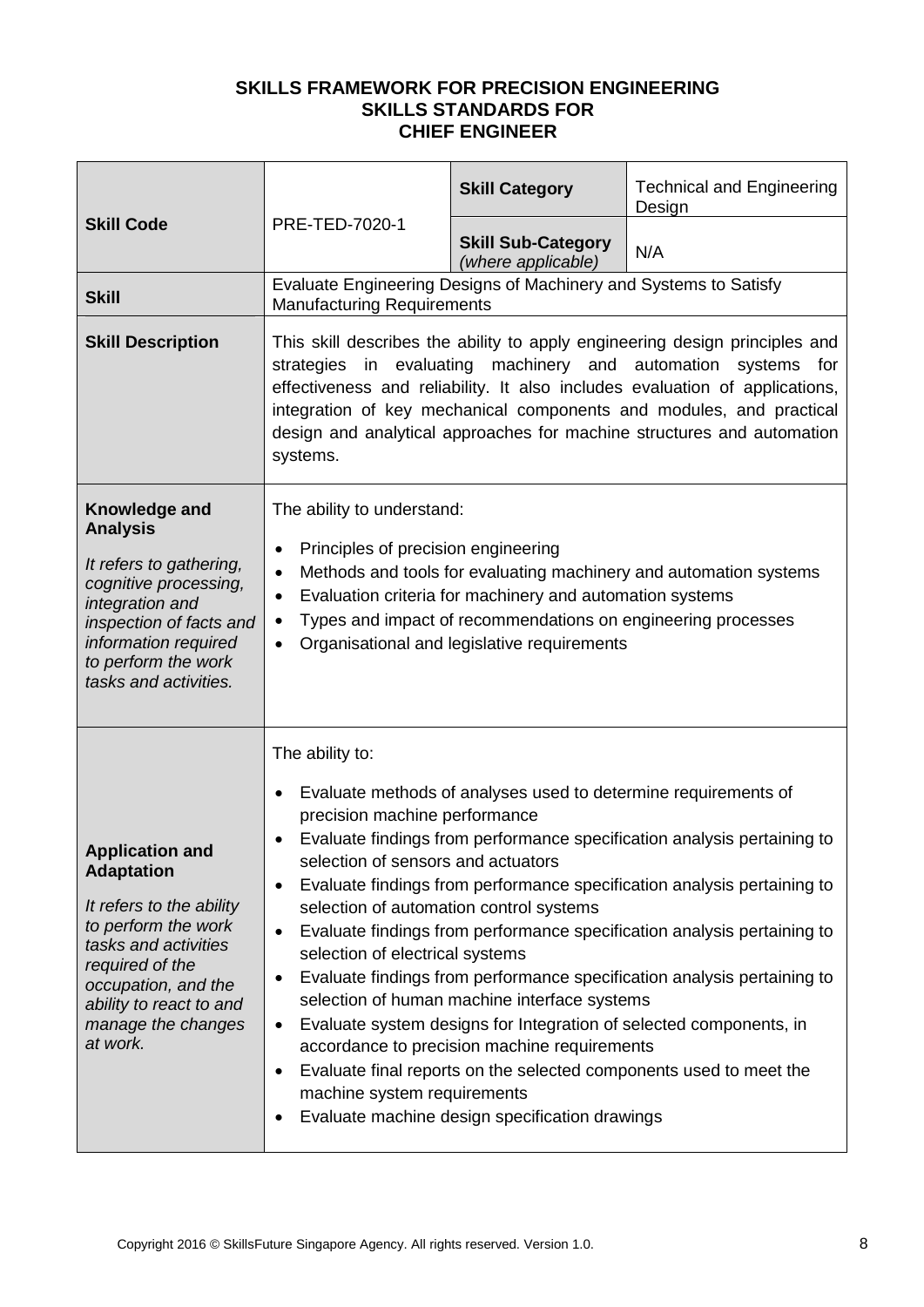| <b>Innovation and</b><br><b>Value Creation</b><br>It refers to the ability<br>to generate purposive<br>ideas to improve work<br>performance and/or<br>enhance business<br>values that are<br>aligned to<br>organisational goals. | The ability to:<br>Conduct costs-of-quality analyses related to products, and identify<br>$\bullet$<br>areas for improvement in accordance with organisational quality<br>system requirements                                                                                                                                                                                                                                                                                                                                                                                                                                                                                                                                                                                                                                         |
|----------------------------------------------------------------------------------------------------------------------------------------------------------------------------------------------------------------------------------|---------------------------------------------------------------------------------------------------------------------------------------------------------------------------------------------------------------------------------------------------------------------------------------------------------------------------------------------------------------------------------------------------------------------------------------------------------------------------------------------------------------------------------------------------------------------------------------------------------------------------------------------------------------------------------------------------------------------------------------------------------------------------------------------------------------------------------------|
| <b>Social Intelligence</b><br>and Ethics<br>It refers to the ability<br>to use affective<br>factors in leadership,<br>relationship and<br>diversity management<br>guided by<br>professional codes of<br>ethics.                  | The ability to:<br>Analyse and propose opportunities for improved forming approaches in<br>$\bullet$<br>the workplace                                                                                                                                                                                                                                                                                                                                                                                                                                                                                                                                                                                                                                                                                                                 |
| <b>Learning to Learn</b><br>It refers to the ability<br>to develop and<br>improve one's self<br>within and outside of<br>one's area of work.                                                                                     | The ability to:<br>Explain evaluation criteria to team members<br>Communicate improved work processes to relevant stakeholders<br>$\bullet$                                                                                                                                                                                                                                                                                                                                                                                                                                                                                                                                                                                                                                                                                           |
| <b>Range of</b><br><b>Application</b><br>(where applicable)<br>It refers to the critical<br>circumstances and<br>contexts that the skill<br>may be demonstrated.                                                                 | Principles of precision engineering include:<br>Advanced concepts of mechanics and mechatronics<br>Advanced concepts of electricity and magnetism<br>Advanced concepts of thermodynamics<br>٠<br>Advanced concepts of material science<br>٠<br>Advanced concepts of engineering mathematics<br>$\bullet$<br>Advanced concepts of design and drafting<br>$\bullet$<br>Advanced concepts of control systems<br>$\bullet$<br>Concepts of computing and programming<br>$\bullet$<br>Advanced concepts of geometric error budgeting<br>$\bullet$<br>Advanced concepts of calibration<br>$\bullet$<br>Advanced concepts of measurements<br>Evaluating engineering processes must include evaluation of the following:<br>Standard operating procedures and work instructions<br>Process and quality control/quality assurance documentation |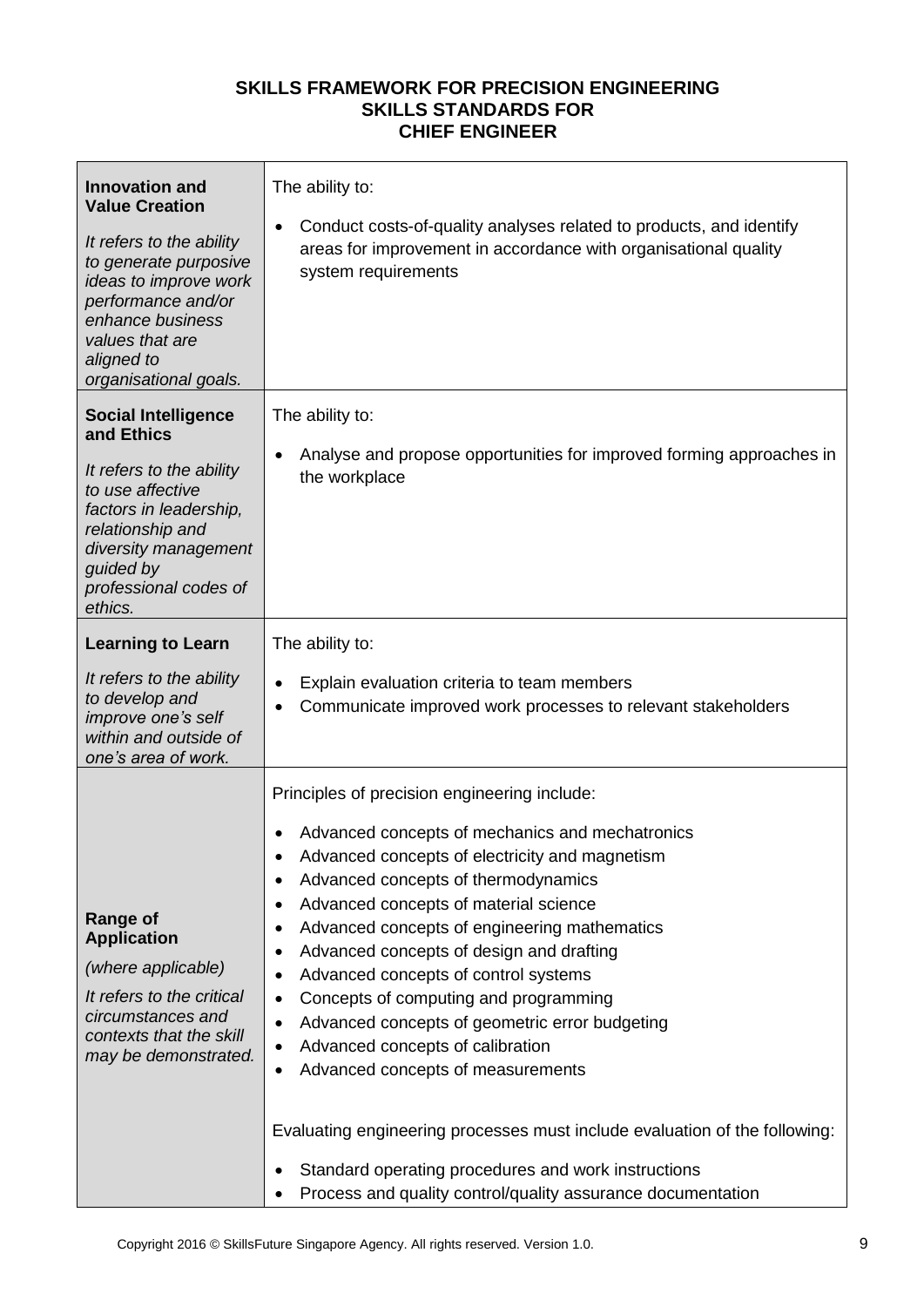| Organisation documentation<br>$\bullet$<br>IT systems<br>$\bullet$                               |
|--------------------------------------------------------------------------------------------------|
| Organisational and legislative requirements include:                                             |
| Economics, environment requirements<br>$\bullet$<br>Workplace Safety and Health Act<br>$\bullet$ |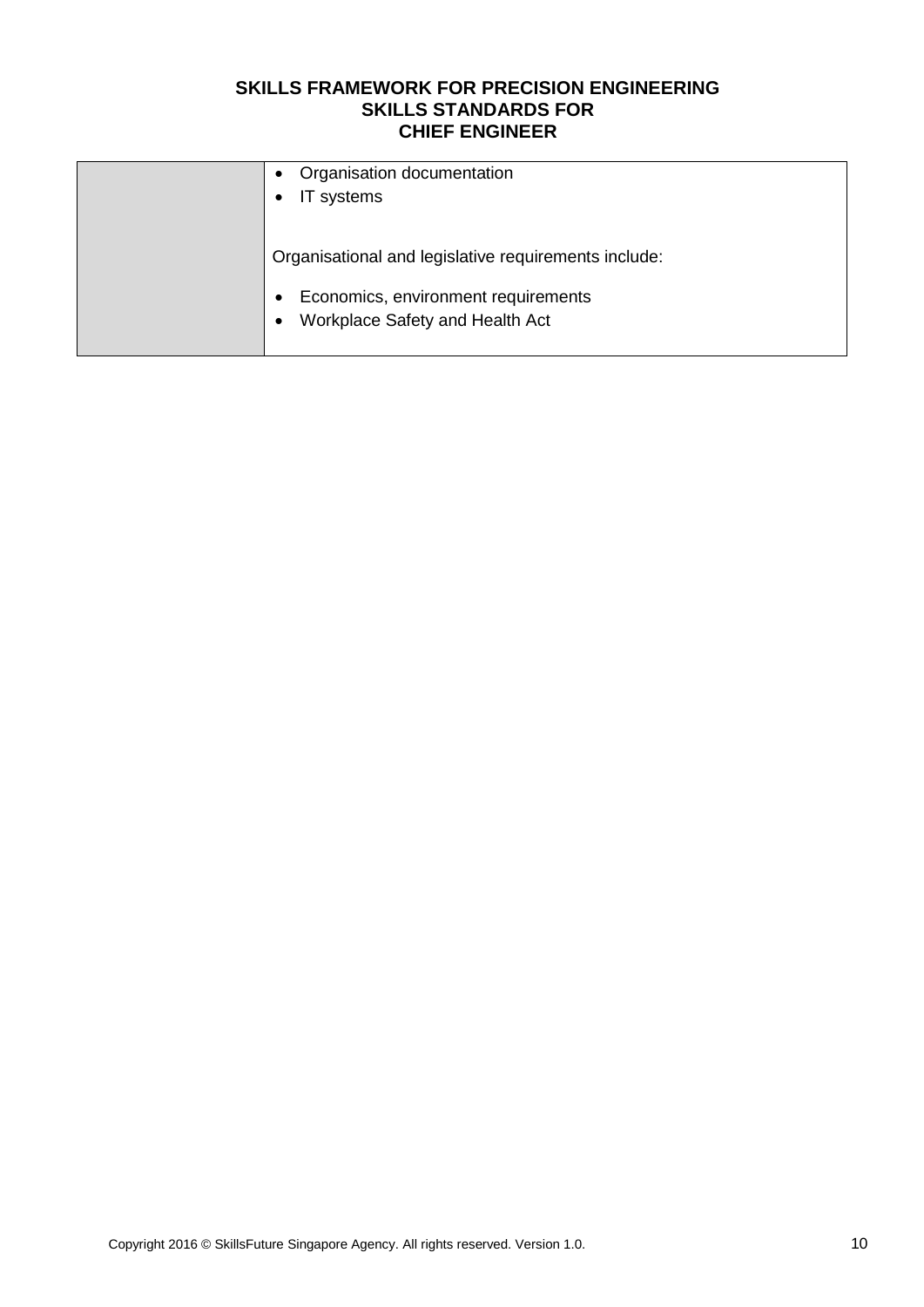| <b>Skill Code</b>                                                                                                                                                                                                                |                                                                                                                                                                                                                                                                                                       | <b>Skill Category</b>                                                                                                                                                                                                                 | <b>Precision Manufacturing</b><br>Processes                            |  |
|----------------------------------------------------------------------------------------------------------------------------------------------------------------------------------------------------------------------------------|-------------------------------------------------------------------------------------------------------------------------------------------------------------------------------------------------------------------------------------------------------------------------------------------------------|---------------------------------------------------------------------------------------------------------------------------------------------------------------------------------------------------------------------------------------|------------------------------------------------------------------------|--|
|                                                                                                                                                                                                                                  | PRE-PMP-7075-1                                                                                                                                                                                                                                                                                        | <b>Skill Sub-Category</b><br>(where applicable)                                                                                                                                                                                       | N/A                                                                    |  |
| <b>Skill</b>                                                                                                                                                                                                                     | <b>Manufacturing Requirements</b>                                                                                                                                                                                                                                                                     |                                                                                                                                                                                                                                       | Evaluate Precision Manufacturing Processes and Technologies to Satisfy |  |
| <b>Skill Description</b>                                                                                                                                                                                                         | This skill describes the ability to apply appropriate methods and<br>techniques to monitor and evaluate process outputs and the utilisation of<br>highlighting deviations<br>also<br>includes<br>resources.<br>$\mathsf{It}$<br>from<br>agreed<br>specifications and recommending corrective actions. |                                                                                                                                                                                                                                       |                                                                        |  |
| Knowledge and<br><b>Analysis</b><br>It refers to gathering,<br>cognitive processing,<br>integration and<br>inspection of facts<br>and information<br>required to perform<br>the work tasks and<br>activities.                    | The ability to understand:<br>٠<br>$\bullet$<br>$\bullet$                                                                                                                                                                                                                                             | Methods and tools for evaluating engineering processes<br>Evaluation criteria for engineering processes<br>Types and impact of recommendations on engineering processes<br>Workplace safety and health regulations                    |                                                                        |  |
| <b>Application and</b><br><b>Adaptation</b><br>It refers to the ability<br>to perform the work<br>tasks and activities<br>required of the<br>occupation, and the<br>ability to react to and<br>manage the changes<br>at work.    | The ability to:<br>$\bullet$<br>٠<br>technology                                                                                                                                                                                                                                                       | Determine impact to business when evaluating new manufacturing<br>processes and implementingnew technology<br>Establish criteria for evaluating engineering processes<br>Lead in the establishment of new manufacturing processes and |                                                                        |  |
| <b>Innovation and</b><br><b>Value Creation</b><br>It refers to the ability<br>to generate purposive<br>ideas to improve work<br>performance and/or<br>enhance business<br>values that are<br>aligned to<br>organisational goals. | The ability to:<br>٠                                                                                                                                                                                                                                                                                  | Assess the potential impact of recommended changes<br>company processes, or quality output of products and services                                                                                                                   | Recommend improvements to engineering processes to add value to        |  |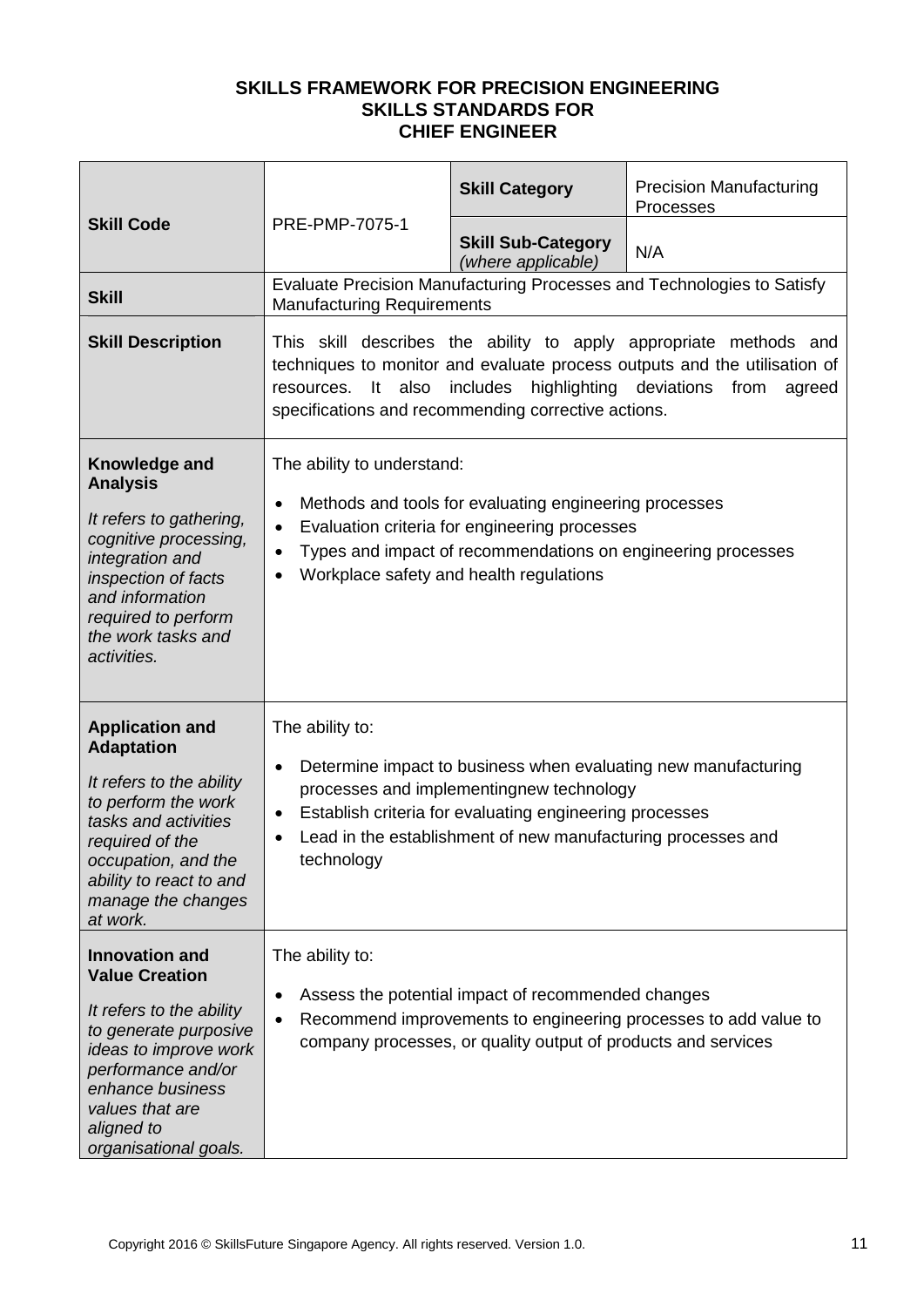| <b>Social Intelligence</b><br>and Ethics<br>It refers to the ability<br>to use affective<br>factors in leadership,<br>relationship and<br>diversity management<br>guided by<br>professional codes of<br>ethics. | The ability to:<br>Consult with the engineering team to seek feedback on engineering<br>$\bullet$<br>processes                                                                                                                                                                                                                                                                                                                             |
|-----------------------------------------------------------------------------------------------------------------------------------------------------------------------------------------------------------------|--------------------------------------------------------------------------------------------------------------------------------------------------------------------------------------------------------------------------------------------------------------------------------------------------------------------------------------------------------------------------------------------------------------------------------------------|
| <b>Learning to Learn</b><br>It refers to the ability<br>to develop and<br>improve one's self<br>within and outside of<br>one's area of work.                                                                    | The ability to:<br>Reflect on the non-tangible impact of implementing new processes on<br>$\bullet$<br>the precision engineering business<br>Lead organisation taskforces to drive learning or experiential journeys<br>$\bullet$<br>to embrace adoption of latest technology<br>Reflect and collaboratively establish gaps within the manufacturing<br>$\bullet$<br>process, and mentor colleagues to improve organisational capabilities |
| <b>Range of</b><br><b>Application</b>                                                                                                                                                                           | N/A                                                                                                                                                                                                                                                                                                                                                                                                                                        |
| (where applicable)                                                                                                                                                                                              |                                                                                                                                                                                                                                                                                                                                                                                                                                            |
| It refers to the critical<br>circumstances and<br>contexts that the skill<br>may be<br>demonstrated.                                                                                                            |                                                                                                                                                                                                                                                                                                                                                                                                                                            |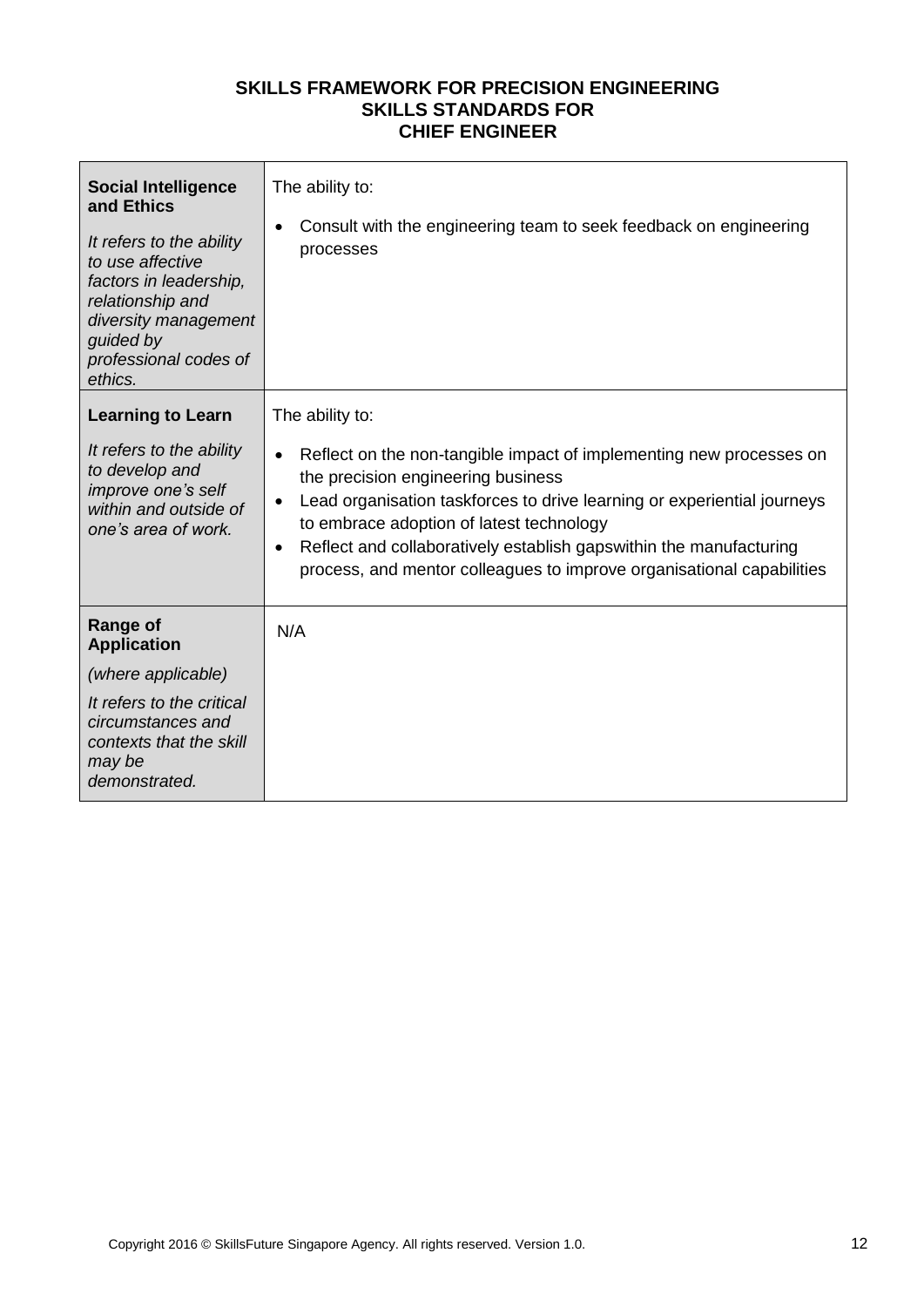|                                                                                                                                                                                                                               |                                                                                                                                                                                                                                                                                                                                                                                                                                                                                                                                                                                                                                                                                               | <b>Skill Category</b>                           | Quality |  |
|-------------------------------------------------------------------------------------------------------------------------------------------------------------------------------------------------------------------------------|-----------------------------------------------------------------------------------------------------------------------------------------------------------------------------------------------------------------------------------------------------------------------------------------------------------------------------------------------------------------------------------------------------------------------------------------------------------------------------------------------------------------------------------------------------------------------------------------------------------------------------------------------------------------------------------------------|-------------------------------------------------|---------|--|
| <b>Skill Code</b>                                                                                                                                                                                                             | <b>PRE-QUA-7017-1</b>                                                                                                                                                                                                                                                                                                                                                                                                                                                                                                                                                                                                                                                                         | <b>Skill Sub-Category</b><br>(where applicable) | N/A     |  |
| <b>Skill</b>                                                                                                                                                                                                                  | Evaluate Quality Engineering Processes to Satisfy Business and<br>Legislative Requirements                                                                                                                                                                                                                                                                                                                                                                                                                                                                                                                                                                                                    |                                                 |         |  |
| <b>Skill Description</b>                                                                                                                                                                                                      | This skill describes the ability to apply methods and techniques to evaluate<br>quality of engineering processes. It also includes integration of quality<br>management models into engineering processes to satisfy business<br>requirements.                                                                                                                                                                                                                                                                                                                                                                                                                                                |                                                 |         |  |
| Knowledge and<br><b>Analysis</b><br>It refers to gathering,<br>cognitive processing,<br>integration and<br>inspection of facts<br>and information<br>required to perform<br>the work tasks and<br>activities.                 | The ability to understand:<br>Quality models in business<br>$\bullet$<br>Standards in quality assurance<br>$\bullet$<br>Uses of integrated management systems within organisations<br>$\bullet$<br>Types and impact of recommendations on engineering processes<br>$\bullet$<br>Methods and tools for evaluating engineering processes<br>$\bullet$<br>Evaluation criteria for engineering processes<br>$\bullet$<br><b>Business case writing</b><br>$\bullet$<br>Principles of change management<br>$\bullet$<br>Workplace Safety and Health (WSH) regulations                                                                                                                               |                                                 |         |  |
| <b>Application and</b><br><b>Adaptation</b><br>It refers to the ability<br>to perform the work<br>tasks and activities<br>required of the<br>occupation, and the<br>ability to react to and<br>manage the changes<br>at work. | The ability to:<br>Evaluate the use and benefits of quality models and standards to<br>٠<br>business<br>Evaluate business cases for implementing quality models within an<br>organisation<br>Recommend improvements to engineering processes based on quality<br>$\bullet$<br>models<br>Assess potential impacts of recommended improvements<br>$\bullet$<br>Establish criteria for evaluating the engineering process<br>$\bullet$<br>Prepare business cases for implementing integrated quality<br>$\bullet$<br>management systems<br>Develop quality strategies and prepare plans to integrate quality<br>$\bullet$<br>management systems to satisfy business and legislative requirements |                                                 |         |  |
| <b>Innovation and</b><br><b>Value Creation</b><br>It refers to the ability<br>to generate purposive                                                                                                                           | The ability to:<br>Analyse different approaches for evaluating quality management<br>systems to enhance their effectiveness and accuracy                                                                                                                                                                                                                                                                                                                                                                                                                                                                                                                                                      |                                                 |         |  |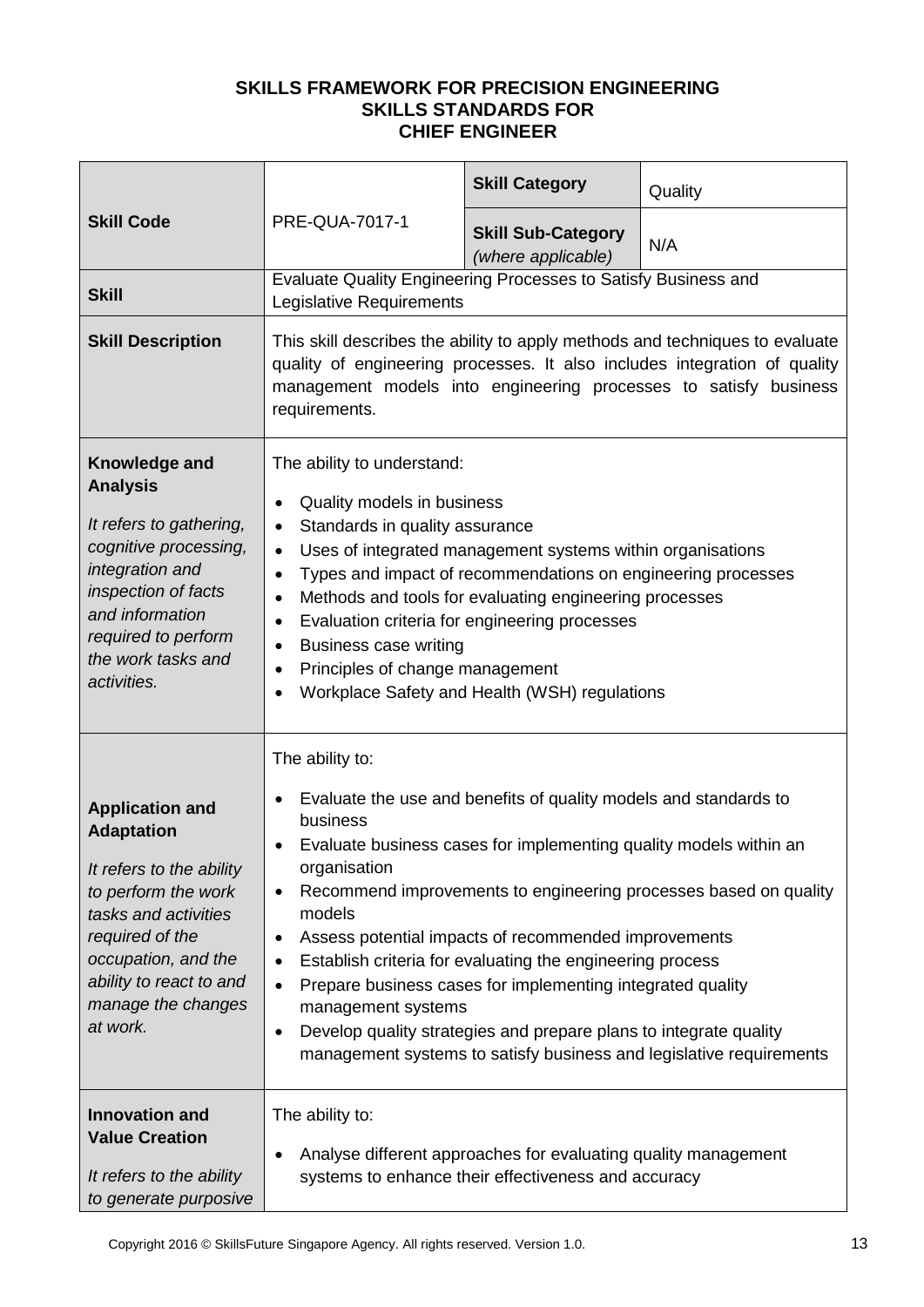| ideas to improve work<br>performance and/or<br>enhance business<br>values that are<br>aligned to<br>organisational goals.                                                                                       |                                                                                                                                                                                                                                                                                                                                                                                                                                             |
|-----------------------------------------------------------------------------------------------------------------------------------------------------------------------------------------------------------------|---------------------------------------------------------------------------------------------------------------------------------------------------------------------------------------------------------------------------------------------------------------------------------------------------------------------------------------------------------------------------------------------------------------------------------------------|
| <b>Social Intelligence</b><br>and Ethics<br>It refers to the ability<br>to use affective<br>factors in leadership,<br>relationship and<br>diversity management<br>guided by<br>professional codes of<br>ethics. | The ability to:<br>Lead a culture of quality and receptiveness to adopt new quality<br>models<br>Consult in collaboration with business management to obtain bottom-<br>up feedback on quality of engineering processes                                                                                                                                                                                                                     |
| <b>Learning to Learn</b><br>It refers to the ability<br>to develop and<br>improve one's self<br>within and outside of<br>one's area of work.                                                                    | The ability to:<br>Reflect on the non-tangible impact of implementing quality models on<br>$\bullet$<br>the precision engineering business<br>Lead organisation taskforces to drive learning or experiential journeys<br>to embrace new quality strategies<br>Reflect and collaboratively establish quality gaps within the engineering<br>$\bullet$<br>department and mentor senior team members to improve<br>organisational capabilities |
| <b>Range of</b><br><b>Application</b><br>(where applicable)<br>It refers to the critical<br>circumstances and<br>contexts that the skill<br>may be<br>demonstrated.                                             | Management system models and standards must include:<br>Plan, Do, Check, Act (PDCA) cycle<br>ISO 9000/1/4<br>Six Sigma<br>Lean manufacturing<br><b>Total Quality Management</b><br>Evaluation scope must include<br>Standard operating procedures / work instructions<br>Process / quality control or assurance documentation<br>Organisation documentation<br>IT system                                                                    |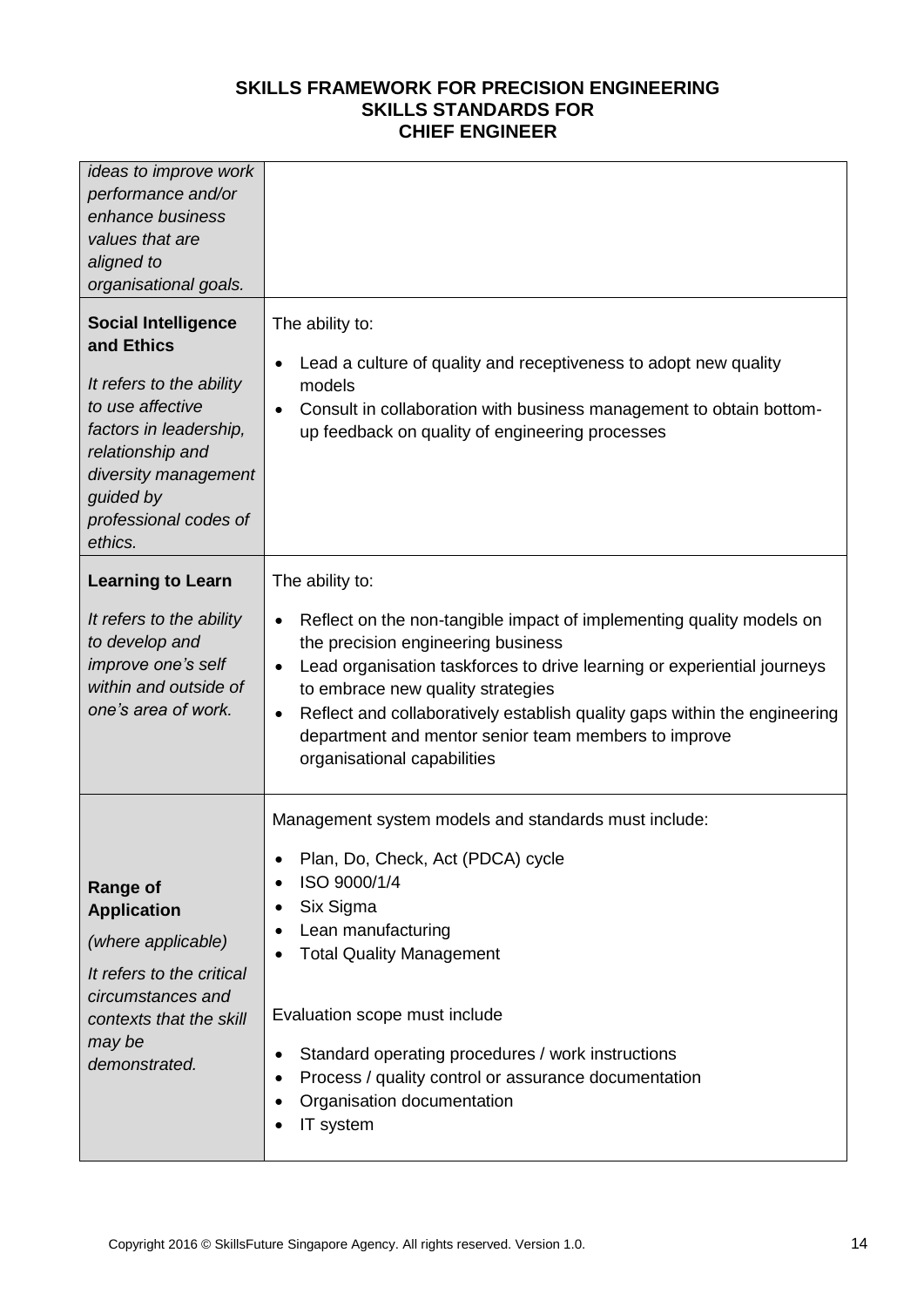|                                                                                                                                                                                                                                  |                                                                                                                                                                                                                                                                                                                                                                                                                                                                     | <b>Skill Category</b>                                                                                                             | Quality |
|----------------------------------------------------------------------------------------------------------------------------------------------------------------------------------------------------------------------------------|---------------------------------------------------------------------------------------------------------------------------------------------------------------------------------------------------------------------------------------------------------------------------------------------------------------------------------------------------------------------------------------------------------------------------------------------------------------------|-----------------------------------------------------------------------------------------------------------------------------------|---------|
| <b>Skill Code</b>                                                                                                                                                                                                                | <b>PRE-QUA-7018-1</b>                                                                                                                                                                                                                                                                                                                                                                                                                                               | <b>Skill Sub-Category</b><br>(where applicable)                                                                                   | N/A     |
| <b>Skill</b>                                                                                                                                                                                                                     |                                                                                                                                                                                                                                                                                                                                                                                                                                                                     | Integrate Quality Planning throughout Product Life Cycle to Incorporate<br>Quality Management from Product Conception to Disposal |         |
| <b>Skill Description</b>                                                                                                                                                                                                         | This skill describes the ability to lead and incorporate quality management<br>to support products and services through the whole life cycle from<br>conception to disposal. It also includes supporting the various business<br>functions involved in each part of the process.                                                                                                                                                                                    |                                                                                                                                   |         |
| Knowledge and<br><b>Analysis</b><br>It refers to gathering,<br>cognitive processing,<br>integration and<br>inspection of facts<br>and information<br>required to perform<br>the work tasks and<br>activities.                    | The ability to understand:<br>New product development processes<br>Full product life cycle management<br>$\bullet$<br>Quality and reliability prediction techniques, including Design Failure<br>$\bullet$<br>Mode and Effects Analysis (DFMEA) and Failure Mode and Effects<br>Analysis (FMEA)<br>Reliability concepts of series and parallel systems<br>Risk management                                                                                           |                                                                                                                                   |         |
| <b>Application and</b><br><b>Adaptation</b><br>It refers to the ability<br>to perform the work<br>tasks and activities<br>required of the<br>occupation, and the<br>ability to react to and<br>manage the changes<br>at work.    | The ability to:<br>Evaluate quality factors to be considered during initiation of the<br>$\bullet$<br>development of new products and services<br>Determine life cycle activities in new product development processes<br>$\bullet$<br>Evaluate quality inputs and outputs for satisfactory completion of every<br>key activity<br>Lead and incorporate quality concepts and tools to improve quality of<br>each phase of development for new products and services |                                                                                                                                   |         |
| <b>Innovation and</b><br><b>Value Creation</b><br>It refers to the ability<br>to generate purposive<br>ideas to improve work<br>performance and/or<br>enhance business<br>values that are<br>aligned to<br>organisational goals. | The ability to:<br>Perform risk assessment on the positive and negative effects of quality<br>$\bullet$<br>on each activity's deliverables, and optimise development processes to<br>reduce or remove risks<br>Evaluate the business benefits of using cross-functional approaches in<br>$\bullet$<br>integrating quality to further enhance business performance                                                                                                   |                                                                                                                                   |         |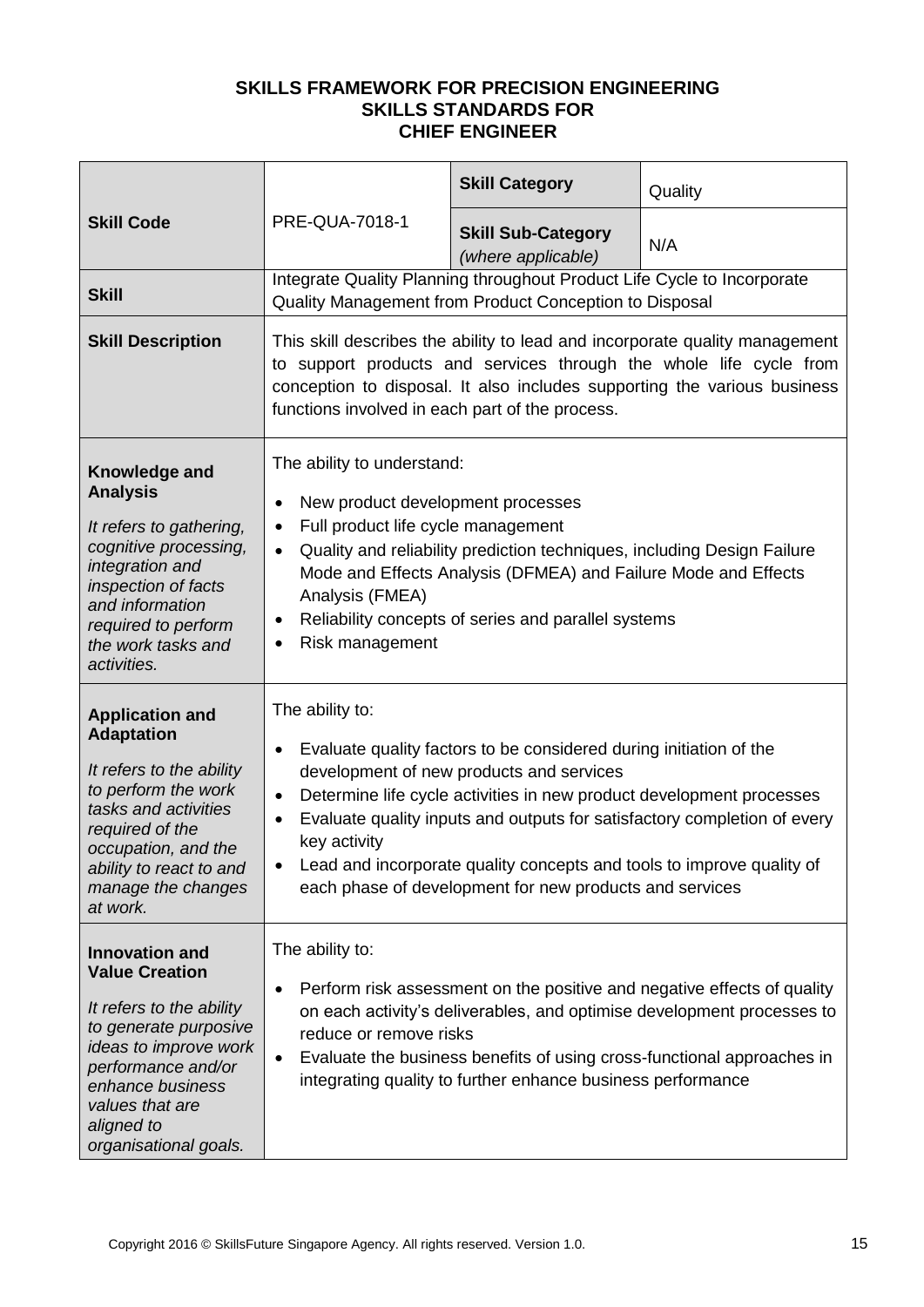| <b>Social Intelligence</b><br>and Ethics<br>It refers to the ability<br>to use affective<br>factors in leadership,<br>relationship and<br>diversity management<br>guided by<br>professional codes of<br>ethics. | The ability to:<br>Lead a culture of quality and receptiveness to adopt new quality<br>models<br>Consult in collaboration with business management to obtain bottom-<br>up feedback on quality of development for new products and services                                                                                                                                                                                                                                                                                                                                                                                                                                                   |
|-----------------------------------------------------------------------------------------------------------------------------------------------------------------------------------------------------------------|-----------------------------------------------------------------------------------------------------------------------------------------------------------------------------------------------------------------------------------------------------------------------------------------------------------------------------------------------------------------------------------------------------------------------------------------------------------------------------------------------------------------------------------------------------------------------------------------------------------------------------------------------------------------------------------------------|
| <b>Learning to Learn</b>                                                                                                                                                                                        | The ability to:                                                                                                                                                                                                                                                                                                                                                                                                                                                                                                                                                                                                                                                                               |
| It refers to the ability<br>to develop and<br>improve one's self<br>within and outside of<br>one's area of work.                                                                                                | Reflect on the non-tangible impact of implementing quality planning on<br>the precision engineering business<br>Lead organisation taskforces to drive learning or experiential journeys<br>to embrace new quality strategy<br>Reflect and collaboratively establish gaps witin the business in quality<br>planning, and mentor colleagues to improve organisational capabilities                                                                                                                                                                                                                                                                                                              |
| <b>Range of</b><br><b>Application</b><br>(where applicable)<br>It refers to the critical<br>circumstances and<br>contexts that the skill<br>may be<br>demonstrated.                                             | Development processes must include:<br>Market research<br>$\bullet$<br>Business case development<br>Design, prototyping, design review<br>٠<br>Testing<br>Service and product launch<br>٠<br>Service and product enhancement and maintenance<br>Disposal<br>Industry standards and tools for new product development include:<br>Rapid application development<br>Prince <sub>2</sub><br>ISO 10006<br><b>BS6079</b><br>Product life cycle quality management includes:<br>'Make or buy?' decision-making criteria<br>Potential costs due to poor design and development processes<br>Sequential and concurrent design<br>Selection and use of quality tools throughout the product life cycle |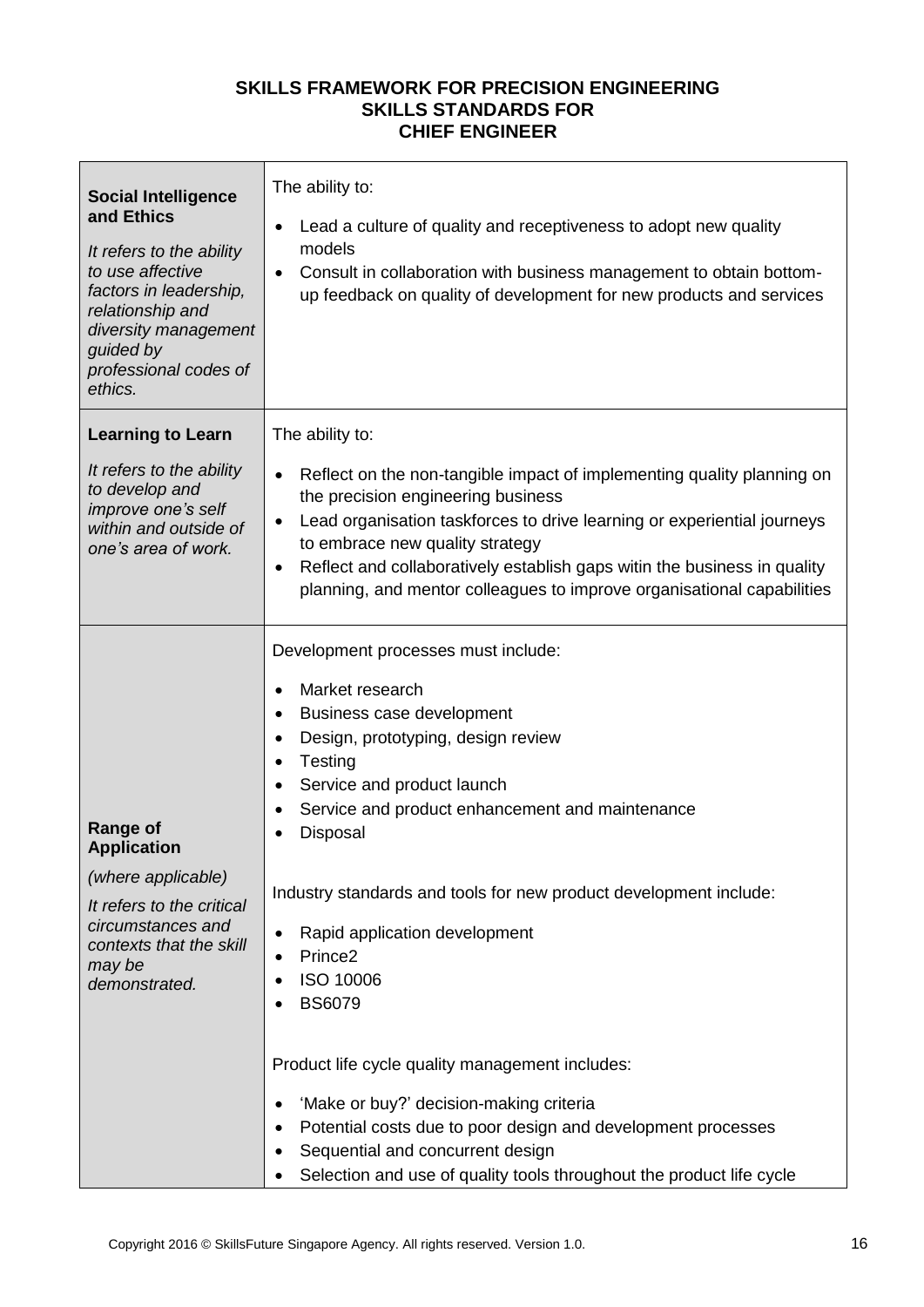| <b>Skill Code</b>                                                                                                                                                                                                             |                                                                                                                                                                                                                                                                                                                                                                                                                                                                                                                                           | <b>Skill Category</b>                           | <b>New Product Development</b> |
|-------------------------------------------------------------------------------------------------------------------------------------------------------------------------------------------------------------------------------|-------------------------------------------------------------------------------------------------------------------------------------------------------------------------------------------------------------------------------------------------------------------------------------------------------------------------------------------------------------------------------------------------------------------------------------------------------------------------------------------------------------------------------------------|-------------------------------------------------|--------------------------------|
|                                                                                                                                                                                                                               | PRE-NPD-7003-1                                                                                                                                                                                                                                                                                                                                                                                                                                                                                                                            | <b>Skill Sub-Category</b><br>(where applicable) | N/A                            |
| <b>Skill</b>                                                                                                                                                                                                                  | Carry out Design of Experiments                                                                                                                                                                                                                                                                                                                                                                                                                                                                                                           |                                                 |                                |
| <b>Skill Description</b>                                                                                                                                                                                                      | This skill describes the ability to carry out design of experiments by<br>applying design of experiments principles and processes to selected plants<br>or processes. It also includes determining the scope and parameters of the<br>experiment and carrying out the experiment within these parameters,<br>utilising the appropriate tools and techniques.                                                                                                                                                                              |                                                 |                                |
| Knowledge and<br><b>Analysis</b><br>It refers to gathering,<br>cognitive processing,<br>integration and<br>inspection of facts<br>and information<br>required to perform<br>the work tasks and<br>activities.                 | The ability to understand:<br>Design of experiments and its benefits<br>$\bullet$<br>Methods to determine scope of experiments<br>$\bullet$<br>Methods for carrying out design of experiment project<br>$\bullet$<br>Tools and techniques to carry out design of experiments<br>Data required to carry out design of experiments<br>٠<br>Alpha and beta risks in carrying out design of experiments<br>$\bullet$<br>Methods for calculating sample sizes in design of experiments<br>$\bullet$<br>Workplace Safety and Health regulations |                                                 |                                |
| <b>Application and</b><br><b>Adaptation</b><br>It refers to the ability<br>to perform the work<br>tasks and activities<br>required of the<br>occupation, and the<br>ability to react to and<br>manage the changes<br>at work. | The ability to:<br>Select appropriate processes to carry out design of experiment<br>٠<br>Determine scope and parameters of experiments<br>$\bullet$<br>Utilise sample size selection to ensure statistical validity of experiments<br>$\bullet$<br>Identify suitable sampling plans to reduce systematic errors<br>Carry out design of experiments utilising appropriate tools and<br>techniques<br>Record results of design of experiments<br>Produce a design of experiments report to ensure improvements are<br>implemented          |                                                 |                                |
| <b>Innovation and</b><br><b>Value Creation</b><br>It refers to the ability<br>to generate purposive<br>ideas to improve work<br>performance and/or<br>enhance business<br>values that are                                     | The ability to:<br>Estimate the resources and expected benefits for the design of<br>experiment undertaken<br>Analyse data gathered and identify areas where improvements to<br>processes may be introduced                                                                                                                                                                                                                                                                                                                               |                                                 |                                |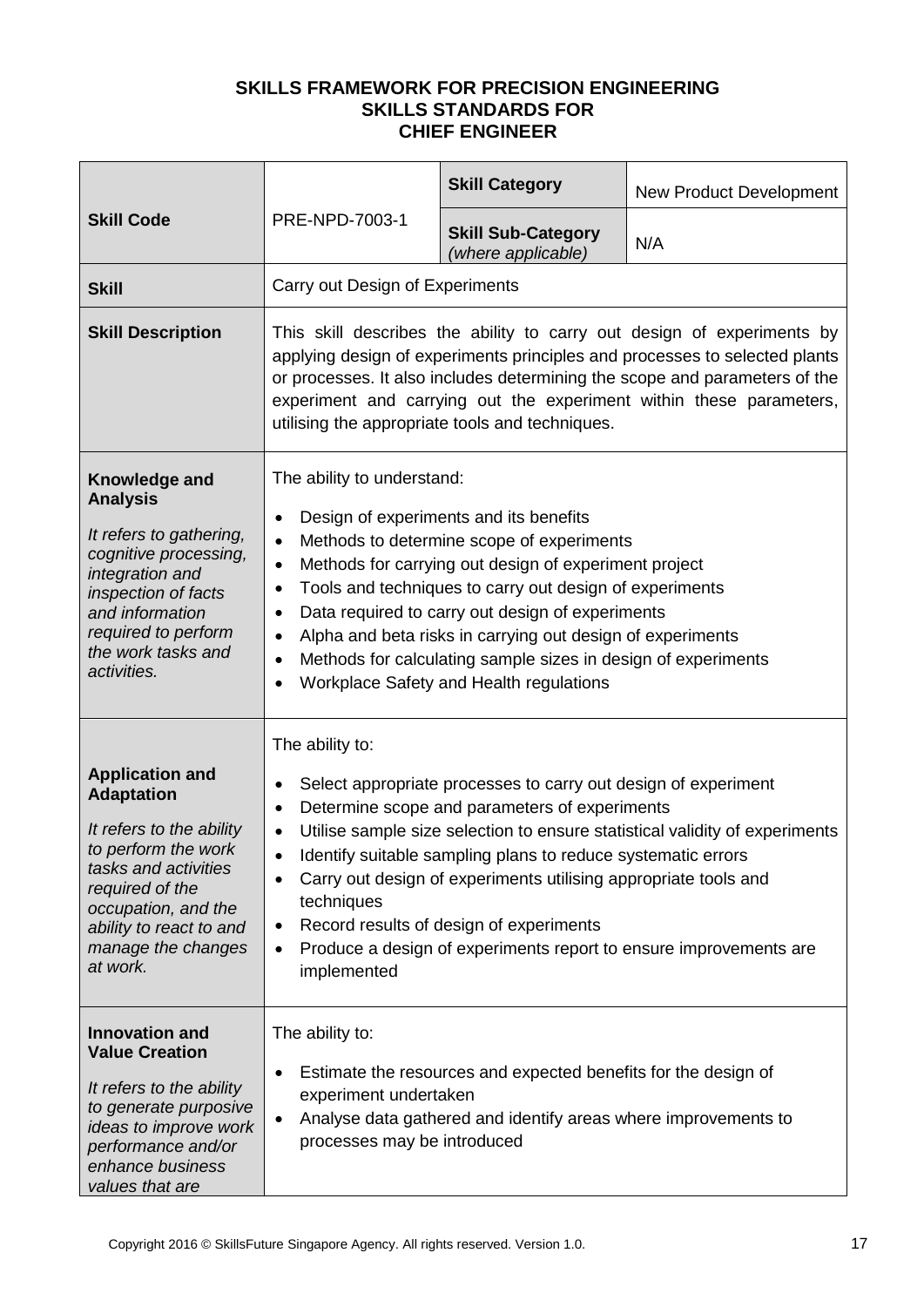| aligned to<br>organisational goals.                                                                                                                                                                             |                                                                                                                                                               |
|-----------------------------------------------------------------------------------------------------------------------------------------------------------------------------------------------------------------|---------------------------------------------------------------------------------------------------------------------------------------------------------------|
| <b>Social Intelligence</b><br>and Ethics<br>It refers to the ability<br>to use affective<br>factors in leadership,<br>relationship and<br>diversity management<br>quided by<br>professional codes of<br>ethics. | The ability to:<br>Communicate with customers, colleagues and teams to direct<br>$\bullet$<br>timeframes and design requirements                              |
| <b>Learning to Learn</b><br>It refers to the ability<br>to develop and<br>improve one's self<br>within and outside of                                                                                           | The ability to:<br>Analyse past design of experiment projects to avoid repeating past<br>mistakes in current project                                          |
| one's area of work.<br><b>Range of</b><br><b>Application</b><br>(where applicable)<br>It refers to the critical<br>circumstances and<br>contexts that the skill                                                 | Types of resources required for design of experiments project must<br>include:<br>Financial<br>$\bullet$<br>Time scales<br>$\bullet$<br>Manpower<br>$\bullet$ |
| may be<br>demonstrated.                                                                                                                                                                                         | Plant and equipment<br>$\bullet$<br><b>Materials</b>                                                                                                          |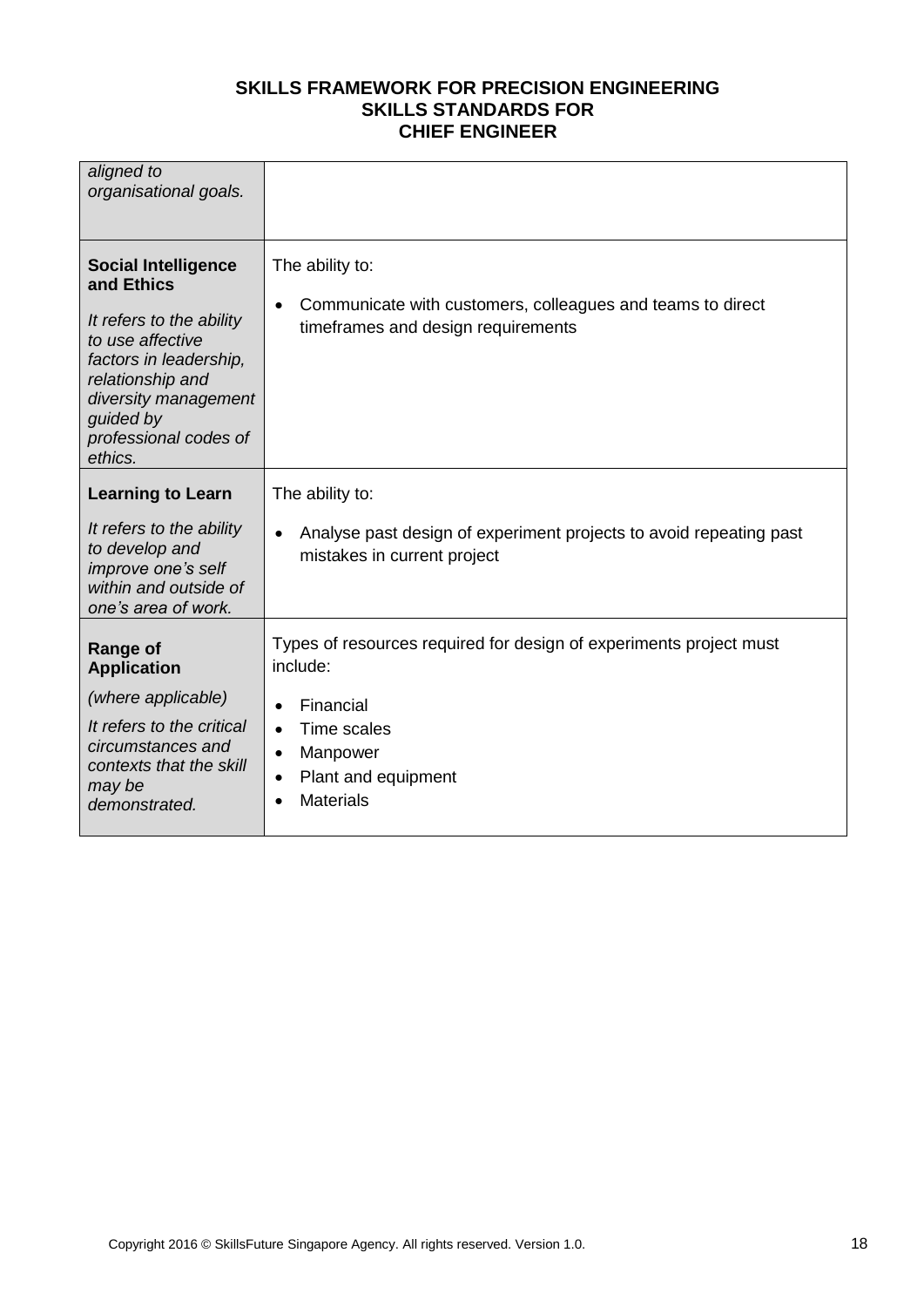| <b>Skill Code</b>                                                                                                                                                                                                             | PRE-NPD-7004-1                                                                                                                                                                                                                                                                                                                                                                                                                                                                                                                                                                                                                                                                                                                                                                                                                                                                                            | <b>Skill Category</b>                           | <b>New Product Development</b> |
|-------------------------------------------------------------------------------------------------------------------------------------------------------------------------------------------------------------------------------|-----------------------------------------------------------------------------------------------------------------------------------------------------------------------------------------------------------------------------------------------------------------------------------------------------------------------------------------------------------------------------------------------------------------------------------------------------------------------------------------------------------------------------------------------------------------------------------------------------------------------------------------------------------------------------------------------------------------------------------------------------------------------------------------------------------------------------------------------------------------------------------------------------------|-------------------------------------------------|--------------------------------|
|                                                                                                                                                                                                                               |                                                                                                                                                                                                                                                                                                                                                                                                                                                                                                                                                                                                                                                                                                                                                                                                                                                                                                           | <b>Skill Sub-Category</b><br>(where applicable) | N/A                            |
| <b>Skill</b>                                                                                                                                                                                                                  |                                                                                                                                                                                                                                                                                                                                                                                                                                                                                                                                                                                                                                                                                                                                                                                                                                                                                                           | Develop a Research Methodology for Engineering  |                                |
| <b>Skill Description</b>                                                                                                                                                                                                      | This skill describes the ability to develop a research methodology for<br>engineering in accordance with approved procedures. It also includes<br>selecting and producing methodologies to achieve the research aims and<br>objectives effectively, and evaluating research methodologies for any<br>potential constraints or critical requirements.                                                                                                                                                                                                                                                                                                                                                                                                                                                                                                                                                      |                                                 |                                |
| Knowledge and<br><b>Analysis</b><br>It refers to gathering,<br>cognitive processing,<br>integration and<br>inspection of facts<br>and information<br>required to perform<br>the work tasks and<br>activities.                 | The ability to understand:<br>Different types research areas the organisation may undertake<br>٠<br>Factors that may have critical effects on research methodologies<br>Types of constraints that may affect the research<br>$\bullet$<br>Regulations, directives and guidelines that may affect research<br>$\bullet$<br>Contingency plans<br>$\bullet$<br>Advantages and disadvantages of collaborating with other<br>organisations and people<br><b>Research methods</b><br>$\bullet$<br>Sources to obtain specialist knoweldge and expertise<br>٠<br>Statistical analysis techniques used on processes and data<br>Factors in determinining effective research methods<br>$\bullet$<br>Time scales required for research<br>$\bullet$<br>Resources required for research<br>$\bullet$<br>Methods to present research plans<br>$\bullet$<br>Organisation information systems for recording information |                                                 |                                |
| <b>Application and</b><br><b>Adaptation</b><br>It refers to the ability<br>to perform the work<br>tasks and activities<br>required of the<br>occupation, and the<br>ability to react to and<br>manage the changes<br>at work. | The ability to:<br>Confirm the aims and objectives of the research<br>$\bullet$<br>Identify factors that may impact research methodologies<br>$\bullet$<br>Assess potential constraints on research and develop contingency<br>$\bullet$<br>plans to overcome them<br>Select research methods which best achieve the aims and objectives<br>$\bullet$<br>Prioritise and schedule research activities that are necessary<br>Calculate the resources and time scales required to implement<br>$\bullet$<br>research methodologies<br>Produce detailed plans of research and record them in organisation<br>٠<br>information systems                                                                                                                                                                                                                                                                         |                                                 |                                |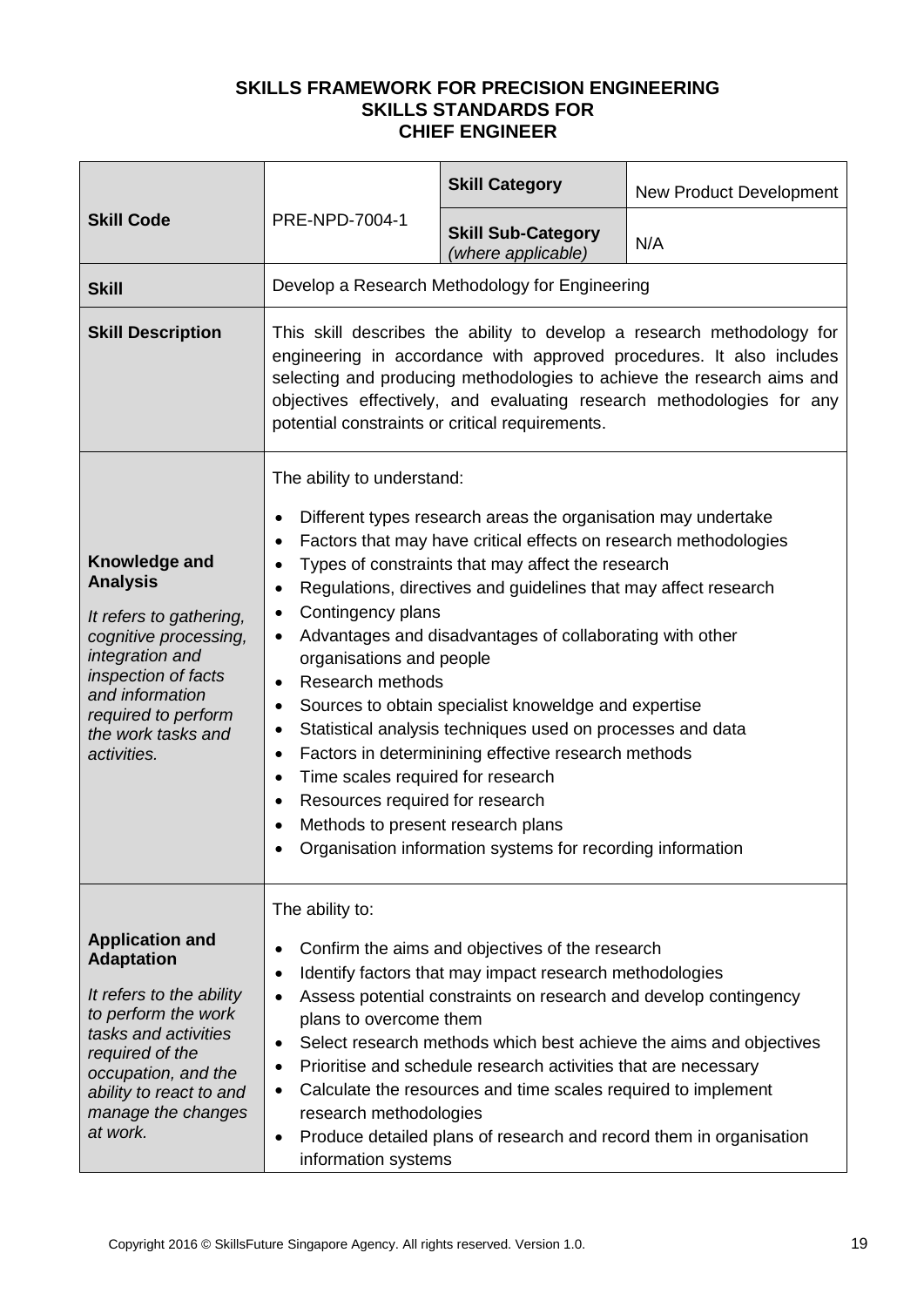| <b>Innovation and</b><br><b>Value Creation</b><br>It refers to the ability<br>to generate purposive<br>ideas to improve work<br>performance and/or<br>enhance business<br>values that are<br>aligned to<br>organisational goals. | The ability to:<br>Establish benefits and opportunities of collaborating with others in<br>conducting research                                                                                                                                                                                                                                                                                                                                                       |
|----------------------------------------------------------------------------------------------------------------------------------------------------------------------------------------------------------------------------------|----------------------------------------------------------------------------------------------------------------------------------------------------------------------------------------------------------------------------------------------------------------------------------------------------------------------------------------------------------------------------------------------------------------------------------------------------------------------|
| <b>Social Intelligence</b><br>and Ethics<br>It refers to the ability<br>to use affective<br>factors in leadership,<br>relationship and<br>diversity management<br>guided by<br>professional codes of<br>ethics.                  | The ability to:<br>Present research results to key stakeholders for endorsement and<br>information<br>Adhere to code of conduct and ethics when conducting research                                                                                                                                                                                                                                                                                                  |
| <b>Learning to Learn</b><br>It refers to the ability                                                                                                                                                                             | The ability to:                                                                                                                                                                                                                                                                                                                                                                                                                                                      |
| to develop and<br>improve one's self<br>within and outside of<br>one's area of work.                                                                                                                                             | Keep abreast of past research conducted in similar areas through<br>research journals to incorporate the findings into current research                                                                                                                                                                                                                                                                                                                              |
| <b>Range of</b><br><b>Application</b><br>(where applicable)<br>It refers to the critical<br>circumstances and<br>contexts that the skill<br>may be<br>demonstrated.                                                              | Critical factors and constraints that may affect the research must include:<br>Cultural acceptability of the activities<br>Organisational capability<br>Prestige<br>Personnel capabilities<br>$\bullet$<br>Commercial implications<br><b>External contracts</b><br>$\bullet$<br><b>Time scales</b><br>$\bullet$<br>Technology requirements<br>$\bullet$<br>Environment<br>$\bullet$<br>Costs<br>$\bullet$<br>Availability of resources and facilities<br>٠<br>Safety |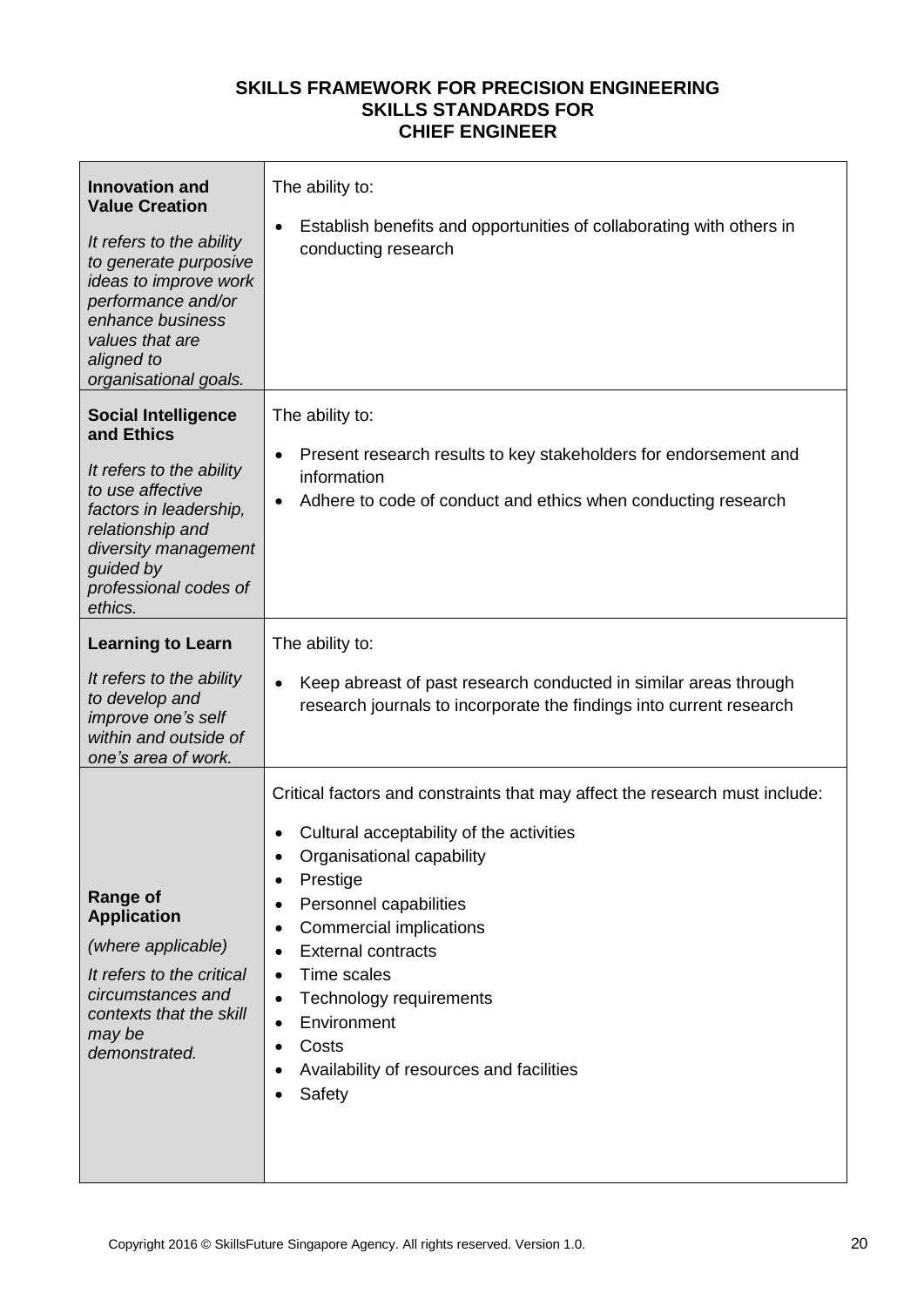| Research methods must include:                                                                                                                                                                                                                                                                                                                                                                                |
|---------------------------------------------------------------------------------------------------------------------------------------------------------------------------------------------------------------------------------------------------------------------------------------------------------------------------------------------------------------------------------------------------------------|
| Tests, such as destruction, emission, audio and sound frequency, life<br>$\bullet$<br>expectancy, durability, vibration, analysis, simulations<br>Observation<br>$\bullet$<br>Quantitative data analysis<br>٠<br>Environmental study<br>$\bullet$<br>Qualitative data analysis<br>$\bullet$<br>Statistical analysis and sampling<br>$\bullet$<br>Interview<br>$\bullet$<br>Design of experiments<br>$\bullet$ |
|                                                                                                                                                                                                                                                                                                                                                                                                               |
| Case study<br>$\bullet$                                                                                                                                                                                                                                                                                                                                                                                       |
| Survey<br>$\bullet$                                                                                                                                                                                                                                                                                                                                                                                           |
| Resources required for research must include:                                                                                                                                                                                                                                                                                                                                                                 |
| Personnel<br>$\bullet$                                                                                                                                                                                                                                                                                                                                                                                        |
| Hardware and/or software<br>$\bullet$                                                                                                                                                                                                                                                                                                                                                                         |
| Equipment<br>٠                                                                                                                                                                                                                                                                                                                                                                                                |
| Location and/or site facilities<br>$\bullet$                                                                                                                                                                                                                                                                                                                                                                  |
|                                                                                                                                                                                                                                                                                                                                                                                                               |
| Monitoring equipment and systems<br>$\bullet$                                                                                                                                                                                                                                                                                                                                                                 |
| Contracts                                                                                                                                                                                                                                                                                                                                                                                                     |
| Finances                                                                                                                                                                                                                                                                                                                                                                                                      |
|                                                                                                                                                                                                                                                                                                                                                                                                               |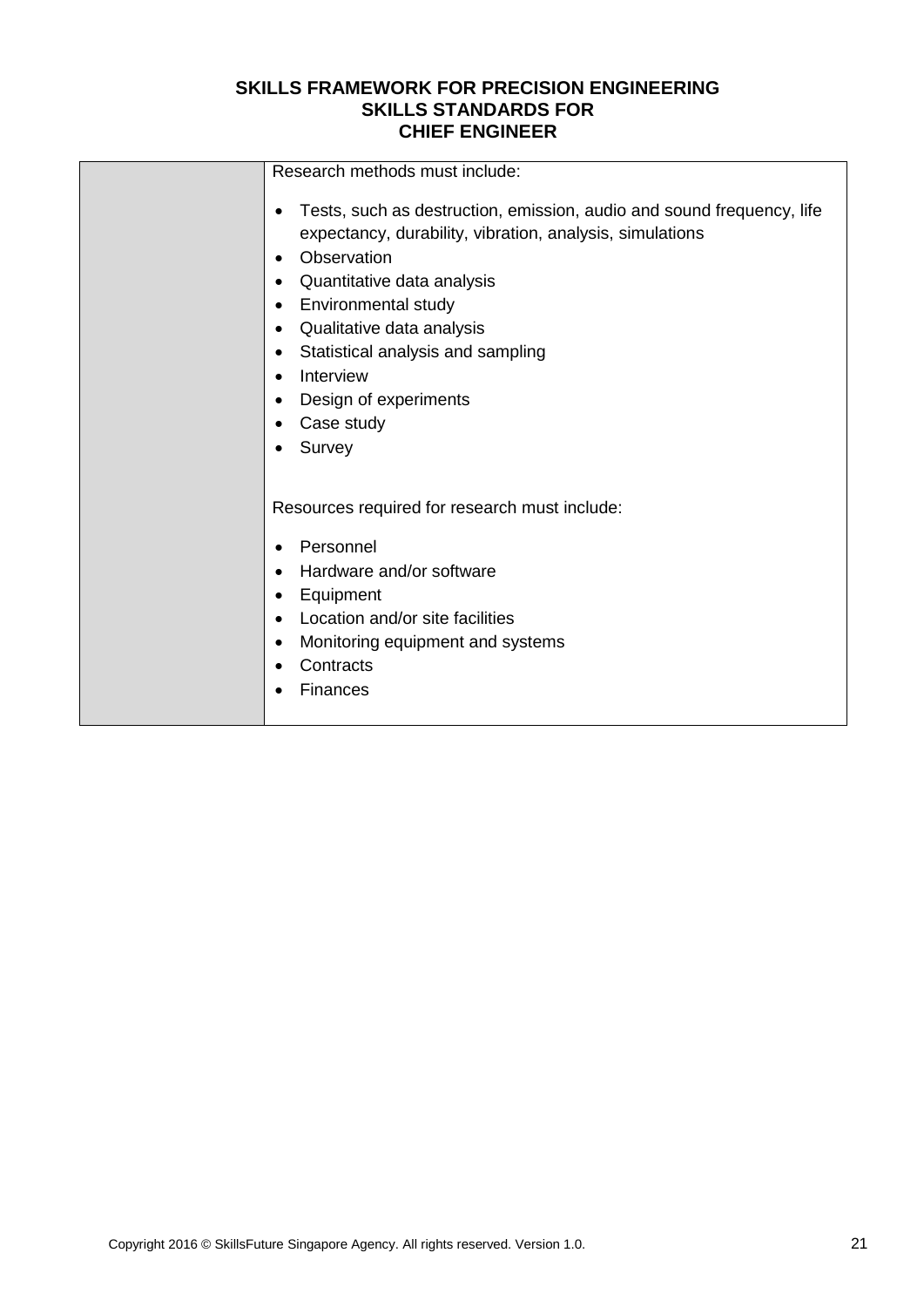|                                                                                                                                                                                                                                                        | PRE-NPD-7005-1                                                                                                                                                                                                                                                                                                                                                                                                                                                                                                                                                                                                                                                                                                                                                                                                                        | <b>Skill Category</b>                                                                                 | <b>New Product Development</b>                                                                                                                                                                                                                                                              |  |
|--------------------------------------------------------------------------------------------------------------------------------------------------------------------------------------------------------------------------------------------------------|---------------------------------------------------------------------------------------------------------------------------------------------------------------------------------------------------------------------------------------------------------------------------------------------------------------------------------------------------------------------------------------------------------------------------------------------------------------------------------------------------------------------------------------------------------------------------------------------------------------------------------------------------------------------------------------------------------------------------------------------------------------------------------------------------------------------------------------|-------------------------------------------------------------------------------------------------------|---------------------------------------------------------------------------------------------------------------------------------------------------------------------------------------------------------------------------------------------------------------------------------------------|--|
| <b>Skill Code</b>                                                                                                                                                                                                                                      |                                                                                                                                                                                                                                                                                                                                                                                                                                                                                                                                                                                                                                                                                                                                                                                                                                       | <b>Skill Sub-Category</b><br>(where applicable)                                                       | N/A                                                                                                                                                                                                                                                                                         |  |
| <b>Skill</b>                                                                                                                                                                                                                                           | Verify New Product Designs using a Physical Model                                                                                                                                                                                                                                                                                                                                                                                                                                                                                                                                                                                                                                                                                                                                                                                     |                                                                                                       |                                                                                                                                                                                                                                                                                             |  |
| <b>Skill Description</b>                                                                                                                                                                                                                               | This skill describes the ability to plan the creation of a physical model and<br>verify its performance against defined design data. It also includes<br>establishing the design data against which the model is to be evaluated,<br>determining the most suitable modelling process and arranging for the<br>model to be created.                                                                                                                                                                                                                                                                                                                                                                                                                                                                                                    |                                                                                                       |                                                                                                                                                                                                                                                                                             |  |
| Knowledge and<br><b>Analysis</b><br>It refers to gathering,<br>cognitive processing,<br>integration and<br>inspection of facts<br>and information<br>required to perform<br>the work tasks and<br>activities.                                          | The ability to understand:<br>Suitable methods for producing physical models<br>$\bullet$<br>Technologies used in the creation of physical models<br>٠<br>Benefits, constraints and physical limitations of various modelling<br>$\bullet$<br>processes<br>Organisational procedures and information systems for verifying<br>$\bullet$<br>designs using physical models<br>Equipment and methods used to evaluate physical modes<br>٠<br>Engineering principles in modelling and evaluation processes<br>$\bullet$<br>Types of problems encountered during the modelling process<br>$\bullet$<br>Methods and techniques used to evaluate design models<br>$\bullet$<br>Resources necessary for modelling exercises<br>٠<br>Hazards associated with various technologies<br>$\bullet$<br>Workplace Safety and Health regulations<br>٠ |                                                                                                       |                                                                                                                                                                                                                                                                                             |  |
| <b>Application and</b><br><b>Adaptation</b><br>It refers to the ability<br>to perform the work<br>tasks and activities<br>required of the<br>occupation, and the<br>ability to react to and<br>manage the changes<br>at work.<br><b>Innovation and</b> | The ability to:<br>٠<br>$\bullet$<br>exercises<br>$\bullet$<br>$\bullet$<br>and materials<br>٠<br>characteristics<br>٠<br>to determine variances<br>The ability to:                                                                                                                                                                                                                                                                                                                                                                                                                                                                                                                                                                                                                                                                   | Arrange construction of physical models<br>Monitor modelling processes to ensure they meet the design | Establish most appropriate methods for producing physical models<br>Identify potential design limits and constraints from physical modelling<br>Collect design data from physical models using appropriate equipment<br>Evaluate data from physical models against design data requirements |  |
| <b>Value Creation</b><br>It refers to the ability                                                                                                                                                                                                      | Analyse data from physical models to determine measures that may<br>$\bullet$                                                                                                                                                                                                                                                                                                                                                                                                                                                                                                                                                                                                                                                                                                                                                         |                                                                                                       |                                                                                                                                                                                                                                                                                             |  |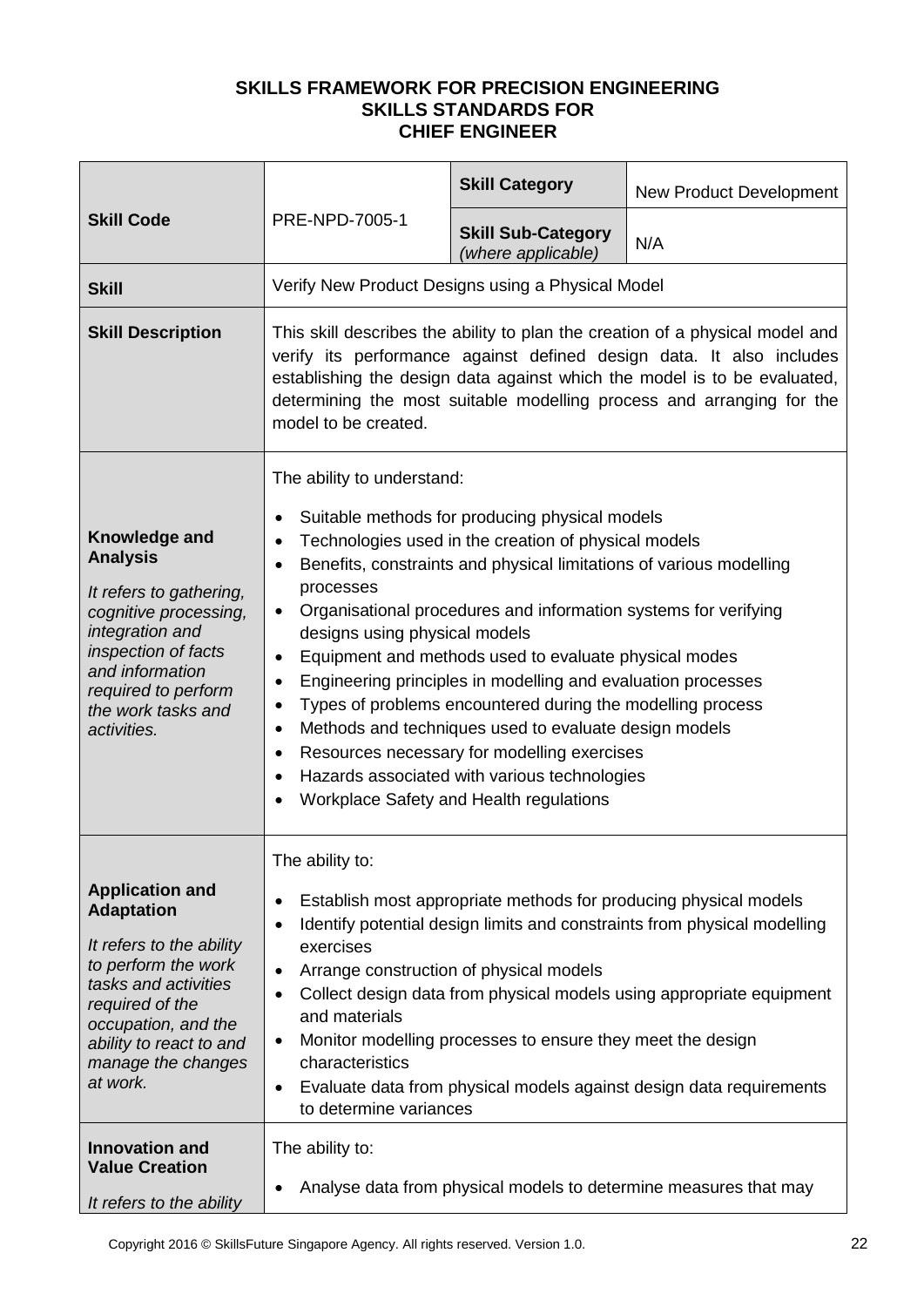| to generate purposive<br>ideas to improve work<br>performance and/or<br>enhance business<br>values that are<br>aligned to<br>organisational goals.                                                              | enhance the performance of the new product designs                                                                                                                                                             |
|-----------------------------------------------------------------------------------------------------------------------------------------------------------------------------------------------------------------|----------------------------------------------------------------------------------------------------------------------------------------------------------------------------------------------------------------|
| <b>Social Intelligence</b><br>and Ethics<br>It refers to the ability<br>to use affective<br>factors in leadership,<br>relationship and<br>diversity management<br>guided by<br>professional codes of<br>ethics. | The ability to:<br>Present results of physical models to key stakeholders for<br>٠<br>endorsement                                                                                                              |
| <b>Learning to Learn</b>                                                                                                                                                                                        | The ability to:                                                                                                                                                                                                |
| It refers to the ability<br>to develop and<br>improve one's self<br>within and outside of<br>one's area of work.                                                                                                | Keep abreast of latest trends and technologies in modelling through<br>industry networks and research journals to source for new technologies<br>that may be used in building physical models                  |
|                                                                                                                                                                                                                 | Resources required to produce the physical model must include:<br>Modelling methods<br>٠<br>Materials required<br>$\bullet$<br>Manpower with required skills<br>Access to specialised equipment                |
| Range of<br><b>Application</b><br>(where applicable)<br>It refers to the critical<br>circumstances and<br>contexts that the skill<br>may be<br>demonstrated.                                                    | Methods of creation of the physical model must include:<br>Rapid prototyping<br>٠<br>Soft tools<br>$\bullet$<br>Other processes<br>Data from the physical models must include:<br>Geometry<br>Interfacing<br>٠ |
|                                                                                                                                                                                                                 | Aesthetics<br>Performance<br>٠<br><b>Materials</b><br>Assembly and manufacturability                                                                                                                           |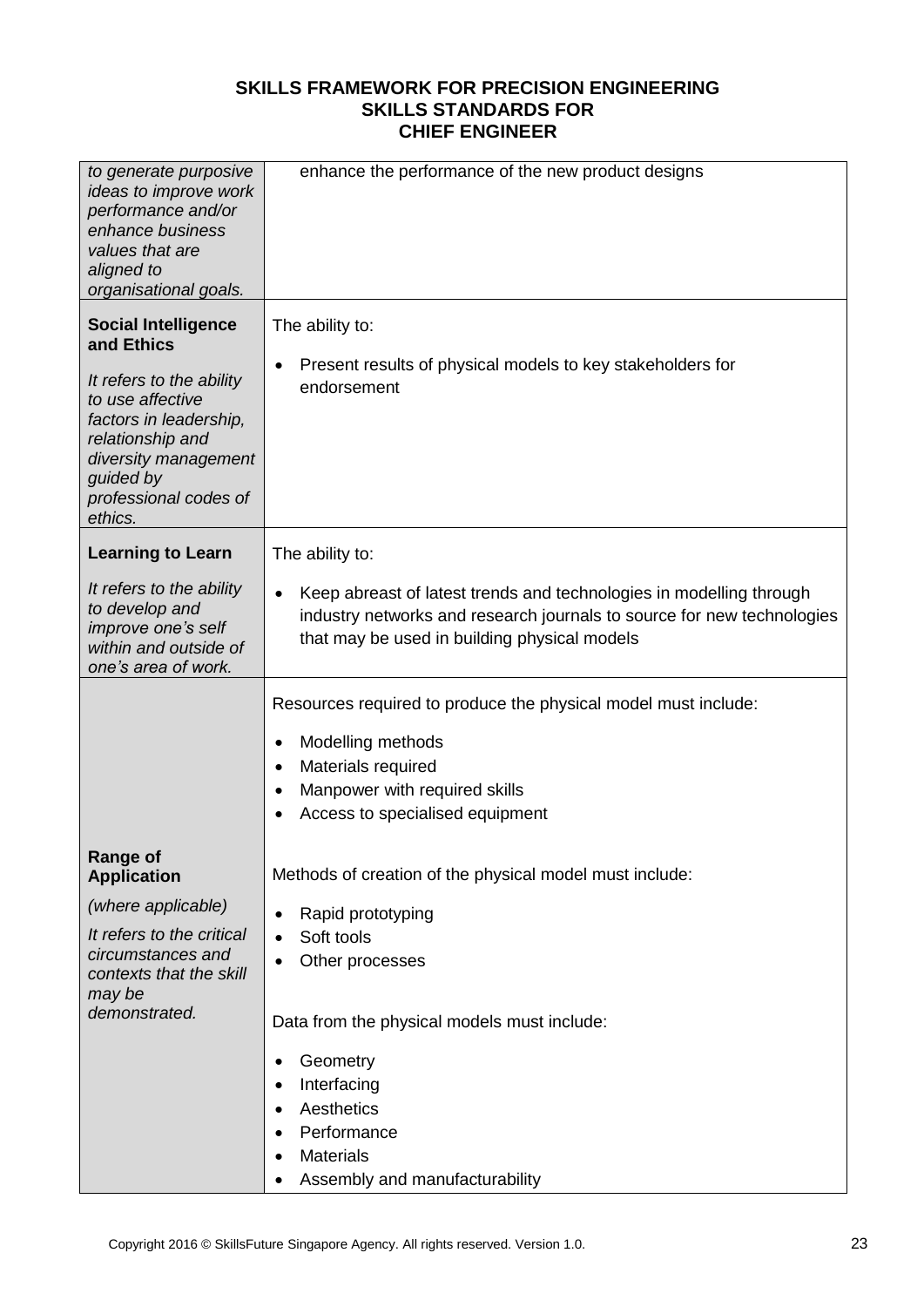| $\bullet$ | Weight         |
|-----------|----------------|
|           | • Aerodynamics |
| $\bullet$ | Durability     |
|           |                |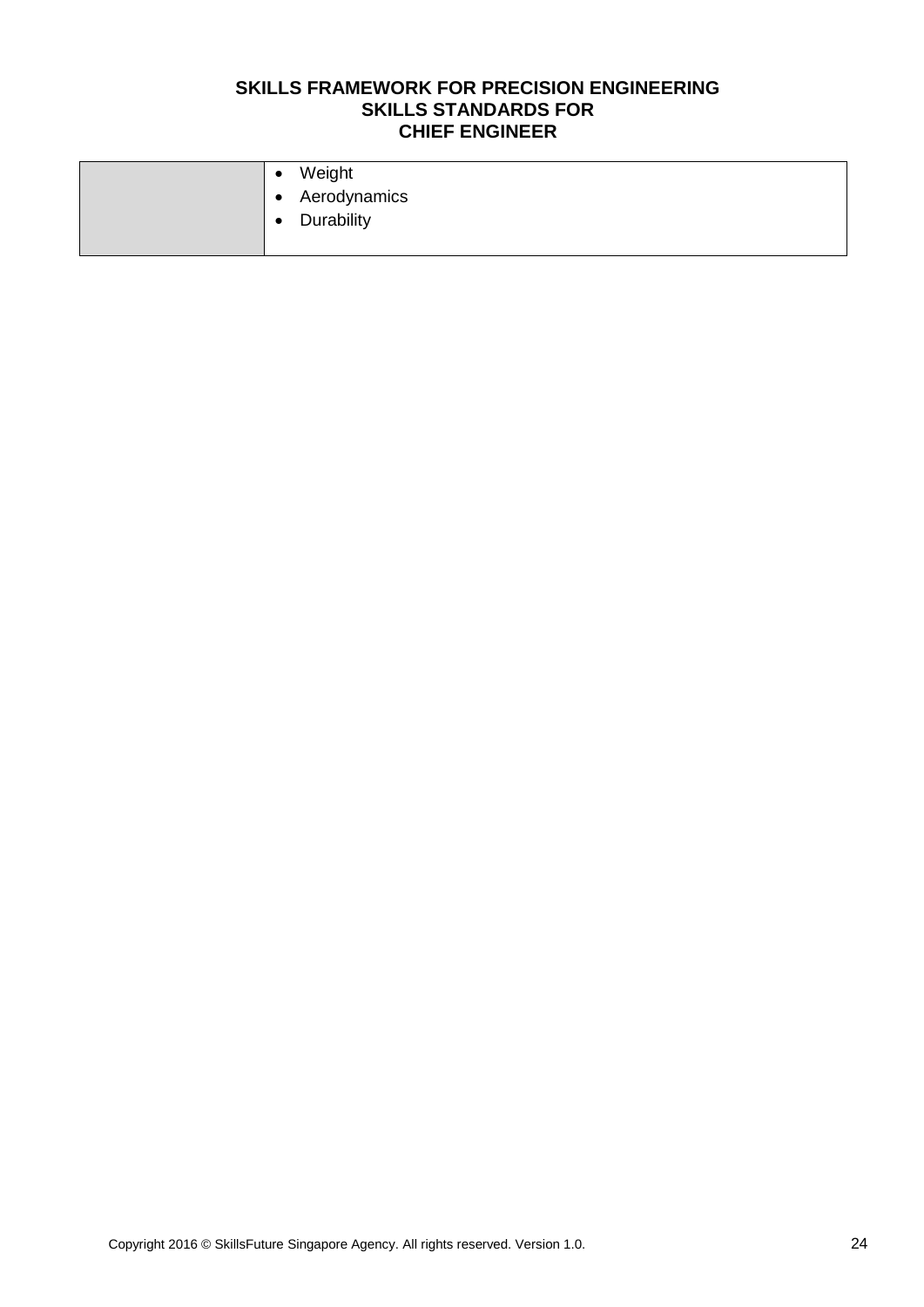| <b>Skill Code</b>                                                                                                                                                                                             | PRE-WSH-6010-1                                                                                                                                                                                                                                                                                                                                                                                                                                                                                                                                                                                                                                                                                                                                                                                                                                                                                                                                                  | <b>Skill Category</b>                                                                                         | Workplace Safety and<br>Health                                   |
|---------------------------------------------------------------------------------------------------------------------------------------------------------------------------------------------------------------|-----------------------------------------------------------------------------------------------------------------------------------------------------------------------------------------------------------------------------------------------------------------------------------------------------------------------------------------------------------------------------------------------------------------------------------------------------------------------------------------------------------------------------------------------------------------------------------------------------------------------------------------------------------------------------------------------------------------------------------------------------------------------------------------------------------------------------------------------------------------------------------------------------------------------------------------------------------------|---------------------------------------------------------------------------------------------------------------|------------------------------------------------------------------|
|                                                                                                                                                                                                               |                                                                                                                                                                                                                                                                                                                                                                                                                                                                                                                                                                                                                                                                                                                                                                                                                                                                                                                                                                 | <b>Skill Sub-Category</b><br>(where applicable)                                                               | N/A                                                              |
| <b>Skill</b>                                                                                                                                                                                                  |                                                                                                                                                                                                                                                                                                                                                                                                                                                                                                                                                                                                                                                                                                                                                                                                                                                                                                                                                                 | Evaluate Workplace Safety and Health Systems for Improvement                                                  |                                                                  |
| <b>Skill Description</b>                                                                                                                                                                                      | This skill describes the ability to evaluate an organisation's Workplace<br>Safety and Health (WSH) management system, identify areas for<br>improvement, make the relevant recommendations and monitor the<br>progress of improvement.                                                                                                                                                                                                                                                                                                                                                                                                                                                                                                                                                                                                                                                                                                                         |                                                                                                               |                                                                  |
| Knowledge and<br><b>Analysis</b><br>It refers to gathering,<br>cognitive processing,<br>integration and<br>inspection of facts<br>and information<br>required to perform<br>the work tasks and<br>activities. | The ability to understand:<br>Areas of improvement to Workplace Safety and Health (WSH)<br>Management System<br>Organisational needs for improvement<br>٠<br><b>Consultation with stakeholders</b><br>٠<br>Prioritisation of areas for improvement<br>Improvement recommendations<br>$\bullet$<br>Levels of control<br>$\bullet$<br>Legal and other requirements of WSH<br>$\bullet$<br>Good practices in WSH<br>$\bullet$<br>Resources needed for implementation of improvement<br>recommendations<br>Benefits of recommended improvements<br>Setting of measurements for successful implementation<br>٠<br>Implementation plan<br>$\bullet$<br>Monitor and review of implementation progress<br>$\bullet$<br>Resolving issues during implementation<br>Contextual or organisational changes<br>٠<br>Verification of improvements' effectiveness<br>Reporting to stakeholders on improvement made<br>$\bullet$<br>Workplace Safety and Health regulations<br>٠ |                                                                                                               |                                                                  |
| <b>Application and</b><br><b>Adaptation</b><br>It refers to the ability<br>to perform the work<br>tasks and activities<br>required of the<br>occupation, and the<br>ability to react to and                   | The ability to:<br>organisational needs<br>$\bullet$                                                                                                                                                                                                                                                                                                                                                                                                                                                                                                                                                                                                                                                                                                                                                                                                                                                                                                            | Develop a proposal on areas of improvement in accordance with<br>implementation plan and organisational needs | Monitor and review progress of implementation in accordance with |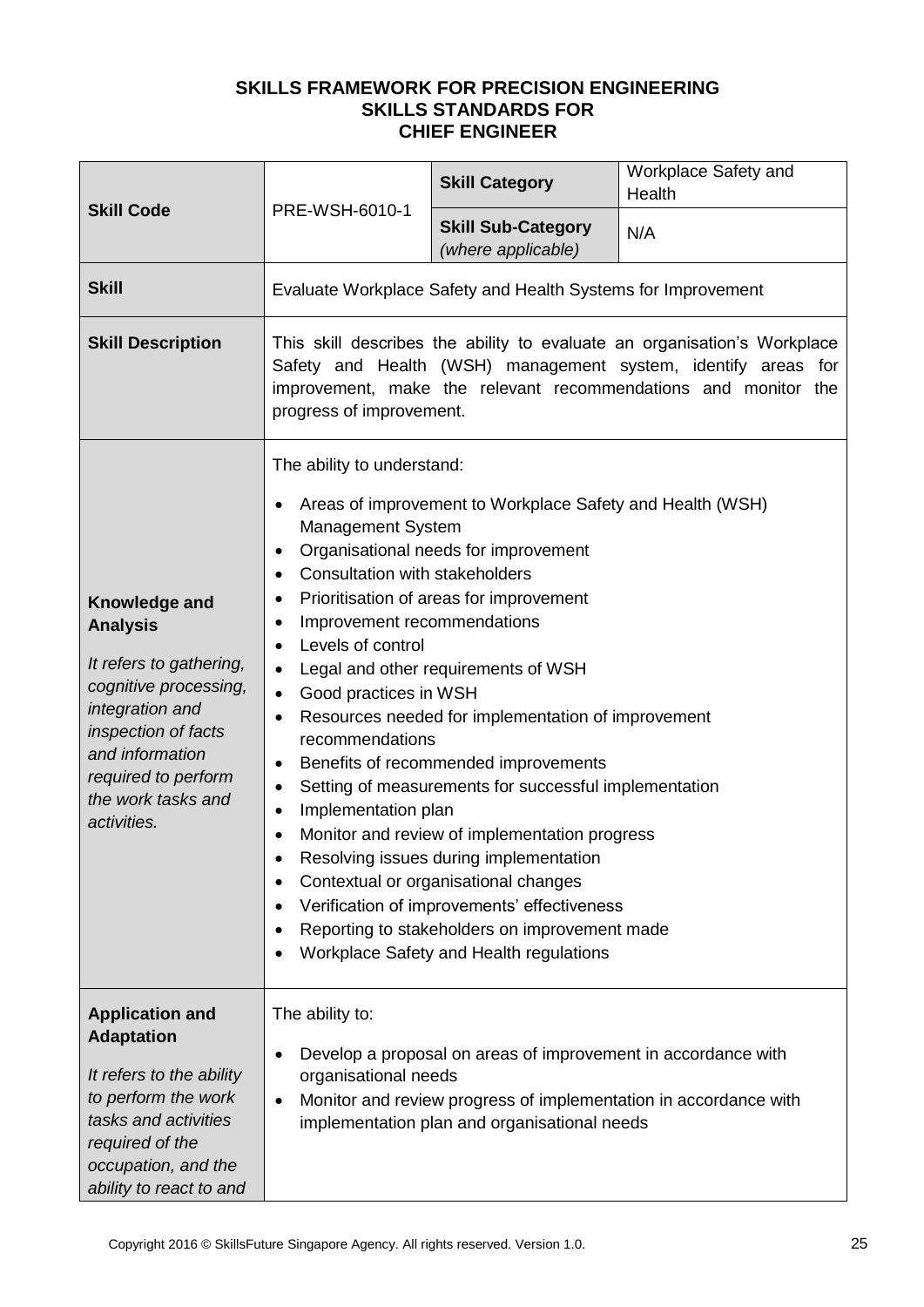| manage the changes<br>at work.                                                                                                                                                                                            |                                                                                                                                                                                                                                                                                         |
|---------------------------------------------------------------------------------------------------------------------------------------------------------------------------------------------------------------------------|-----------------------------------------------------------------------------------------------------------------------------------------------------------------------------------------------------------------------------------------------------------------------------------------|
| <b>Innovation and</b><br><b>Value Creation</b><br>It refers to the ability<br>to generate purposive<br>ideas to improve work<br>performance and/or<br>enhance business<br>values that are<br>aligned to<br>organisational | The ability to:<br>Identify areas of improvement to the WSH Management System based<br>٠<br>on organisational needs for improvement                                                                                                                                                     |
| <b>Social Intelligence</b><br>and Ethics<br>It refers to the ability<br>to use affective<br>factors in leadership,<br>relationship and<br>diversity management<br>guided by<br>professional codes of<br>ethics.           | The ability to:<br>Present improvement recommendations proposal to stakeholders in<br>$\bullet$<br>accordance with organisational procedures<br>Advise stakeholders on setting of measurements for successful<br>$\bullet$<br>implementation in accordance with the implementation plan |
| <b>Learning to Learn</b><br>It refers to the ability<br>to develop and<br>improve one's self<br>within and outside of<br>one's area of work.                                                                              | N/A                                                                                                                                                                                                                                                                                     |
| <b>Range of</b><br><b>Application</b><br>(where applicable)<br>It refers to the critical<br>circumstances and<br>contexts that the skill<br>may be<br>demonstrated.                                                       | N/A                                                                                                                                                                                                                                                                                     |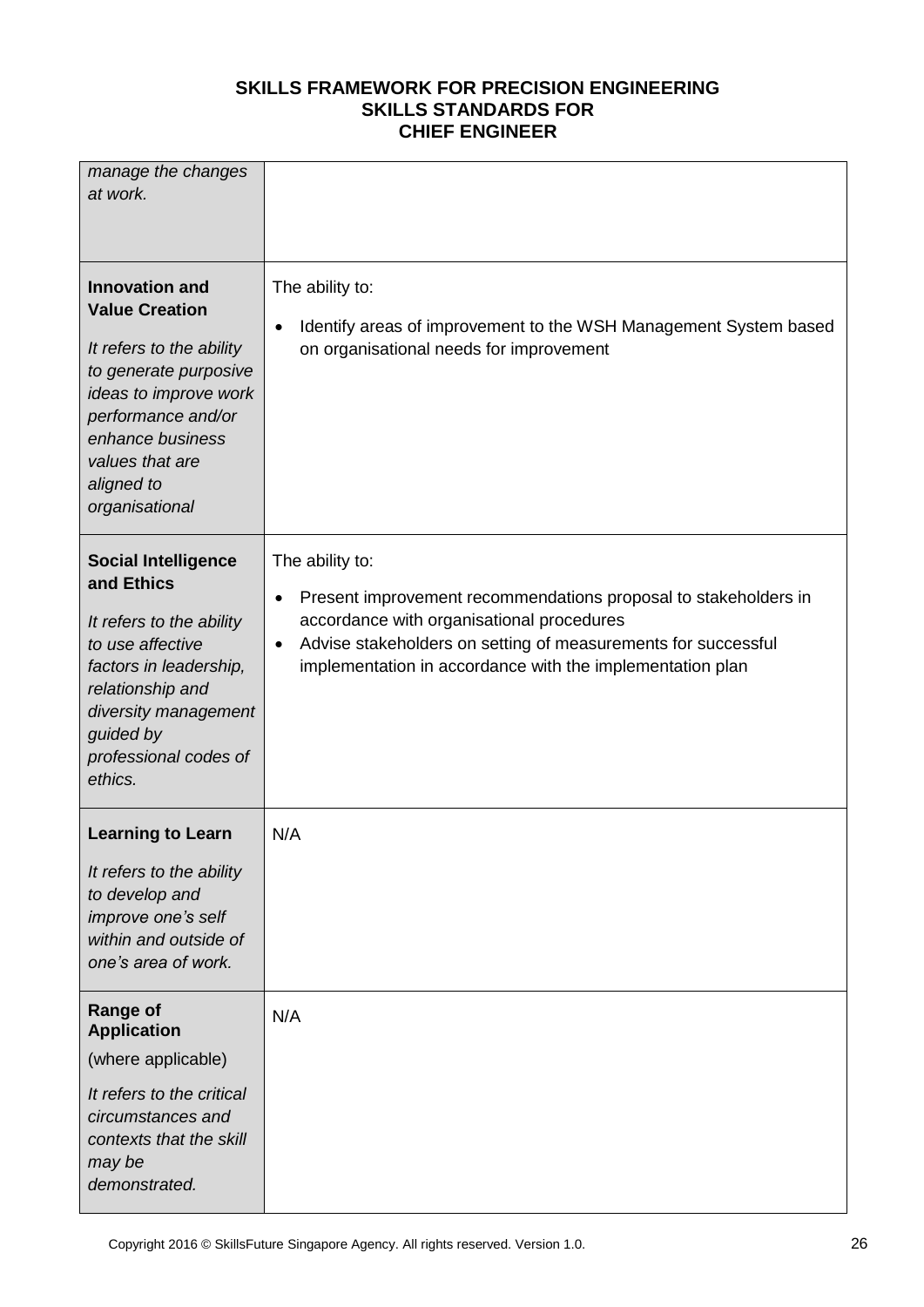|                                                                                                                                                                                                                               |                                                                                                                                                                                                                                                                                                                                                                                                                                                                                                                                                                                                                                                          | <b>Skill Category</b>                                                                                                                                                                                                                                                                              | <b>Additive Manufacturing</b>                                                                                                                                                                                                                                                                 |
|-------------------------------------------------------------------------------------------------------------------------------------------------------------------------------------------------------------------------------|----------------------------------------------------------------------------------------------------------------------------------------------------------------------------------------------------------------------------------------------------------------------------------------------------------------------------------------------------------------------------------------------------------------------------------------------------------------------------------------------------------------------------------------------------------------------------------------------------------------------------------------------------------|----------------------------------------------------------------------------------------------------------------------------------------------------------------------------------------------------------------------------------------------------------------------------------------------------|-----------------------------------------------------------------------------------------------------------------------------------------------------------------------------------------------------------------------------------------------------------------------------------------------|
| <b>Skill Code</b>                                                                                                                                                                                                             | PRE-AMA-7011-1                                                                                                                                                                                                                                                                                                                                                                                                                                                                                                                                                                                                                                           | <b>Skill Sub-Category</b><br>(where applicable)                                                                                                                                                                                                                                                    | N/A                                                                                                                                                                                                                                                                                           |
| <b>Skill</b>                                                                                                                                                                                                                  | Develop Additive Manufacturing Application Strategy and Evaluate<br>Integration Plan for Additive Manufacturing Processes to Satisfy<br><b>Manufacturing Requirements</b>                                                                                                                                                                                                                                                                                                                                                                                                                                                                                |                                                                                                                                                                                                                                                                                                    |                                                                                                                                                                                                                                                                                               |
| <b>Skill Description</b>                                                                                                                                                                                                      | This skill describes the ability to develop an organisational additive<br>manufacturing application strategy. It also includes evaluation of the<br>manufacturing<br>integration plan to<br>satisfy manufacturing<br>additive<br>requirements.                                                                                                                                                                                                                                                                                                                                                                                                           |                                                                                                                                                                                                                                                                                                    |                                                                                                                                                                                                                                                                                               |
| <b>Knowledge and</b><br><b>Analysis</b><br>It refers to gathering,<br>cognitive processing,<br>integration and<br>inspection of facts<br>and information<br>required to perform<br>the work tasks and<br>activities.          | The ability to understand:<br>Advanced principles of precision engineering<br>$\bullet$<br>Benefits and trade-offs of AM<br>$\bullet$<br>Risk management<br>$\bullet$<br>Impact of AM to manufacturing operations<br>$\bullet$<br>Impact of AM to manufacturing organisational structure<br>$\bullet$<br>Impact of AM to supply chain operations<br>$\bullet$<br>Applications of AM technologies<br>$\bullet$<br>Impact of external conditions to AM implementation<br>$\bullet$<br>Components of business case<br>$\bullet$<br><b>Business case writing</b><br>$\bullet$<br>AM legislative requirements<br>$\bullet$<br>Principles of change management |                                                                                                                                                                                                                                                                                                    |                                                                                                                                                                                                                                                                                               |
| <b>Application and</b><br><b>Adaptation</b><br>It refers to the ability<br>to perform the work<br>tasks and activities<br>required of the<br>occupation, and the<br>ability to react to and<br>manage the changes<br>at work. | The ability to:<br>٠<br>manufacturing to the business<br>٠<br>manufacturing operations<br>٠<br>organisational structures<br>operations<br>$\bullet$<br>$\bullet$<br>$\bullet$                                                                                                                                                                                                                                                                                                                                                                                                                                                                            | Evaluate the benefits and trade-offs of implementing additive<br>Assess the impact and risks of additive manufacturing to<br>Assess the impact of additive manufacturing to manufacturing<br>Assess the impact and risks of external conditions to the<br>implementation of additive manufacturing | Assess the impact and risks of additive manufacturing to supply chain<br>Assess the availability and risks of additive manufacturing technology<br>Develop organisational additive manufacturing application strategies<br>Prepare a business case for implementing additive manufacturing to |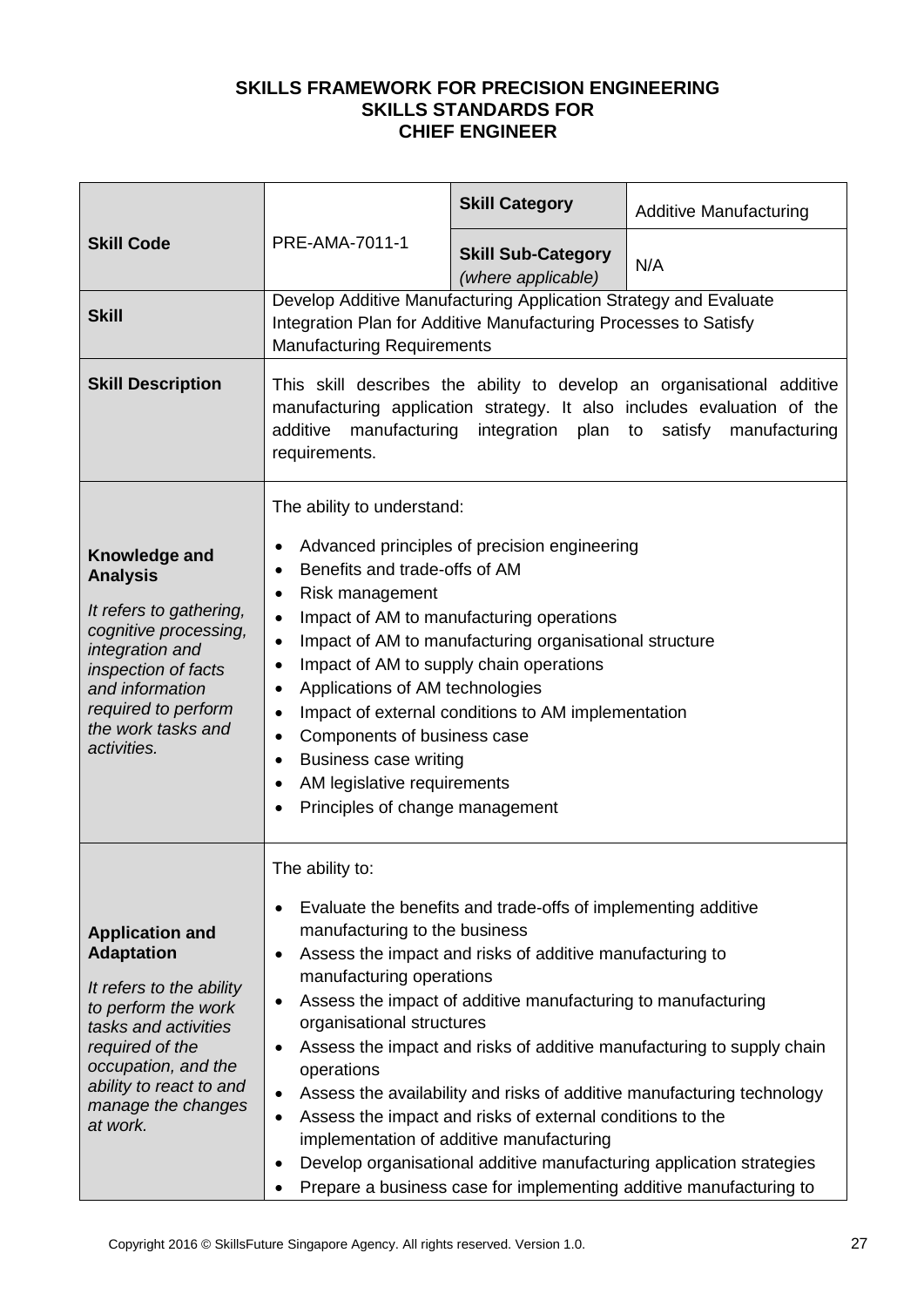|                                                                                                                                                                                                                                  | satisfy business and legislative requirements<br>Evaluate additive manufacturing integration plans to satisfy<br>٠<br>manufacturing requirements                                                                                                                                                                                                                                                                                                                                                   |
|----------------------------------------------------------------------------------------------------------------------------------------------------------------------------------------------------------------------------------|----------------------------------------------------------------------------------------------------------------------------------------------------------------------------------------------------------------------------------------------------------------------------------------------------------------------------------------------------------------------------------------------------------------------------------------------------------------------------------------------------|
| <b>Innovation and</b><br><b>Value Creation</b><br>It refers to the ability<br>to generate purposive<br>ideas to improve work<br>performance and/or<br>enhance business<br>values that are<br>aligned to<br>organisational goals. | The ability to:<br>Analyse different approaches to impact assessment, to enhance<br>$\bullet$<br>effectiveness and accuracy of evaluations                                                                                                                                                                                                                                                                                                                                                         |
| <b>Social Intelligence</b><br>and Ethics<br>It refers to the ability<br>to use affective<br>factors in leadership,<br>relationship and<br>diversity management<br>guided by<br>professional codes of<br>ethics.                  | The ability to:<br>Lead a culture of receptiveness to adopt change and new<br>٠<br>manufacturing processes<br>Engage and collaborate with industry subject matter experts to share<br>٠<br>insights on additive manufacturing implementation                                                                                                                                                                                                                                                       |
| <b>Learning to Learn</b><br>It refers to the ability<br>to develop and<br>improve one's self<br>within and outside of<br>one's area of work.                                                                                     | The ability to:<br>Reflect on the risks and impact to business competitiveness of not<br>$\bullet$<br>implementing additive manufacturing<br>Lead organisation taskforces to drive learning or experiential journeys<br>٠<br>to embrace new additive manufacturing application strategies<br>Reflect and collaboratively establish gaps within the engineering<br>٠<br>department in advanced manufacturing technologies, and mentor<br>senior team members to improve organisational capabilities |
| <b>Range of</b><br><b>Application</b><br>(where applicable)<br>It refers to the critical<br>circumstances and<br>contexts that the skill<br>may be<br>demonstrated.                                                              | Benefits of additive manufacturing must include:<br>Reduced lead time<br>$\bullet$<br>Faster product modifications<br>٠<br>Reduced costs<br>$\bullet$<br>Quality products<br>$\bullet$<br>High variety at same or reduced cost<br>٠<br>Additive manufacturing trade-offs include:                                                                                                                                                                                                                  |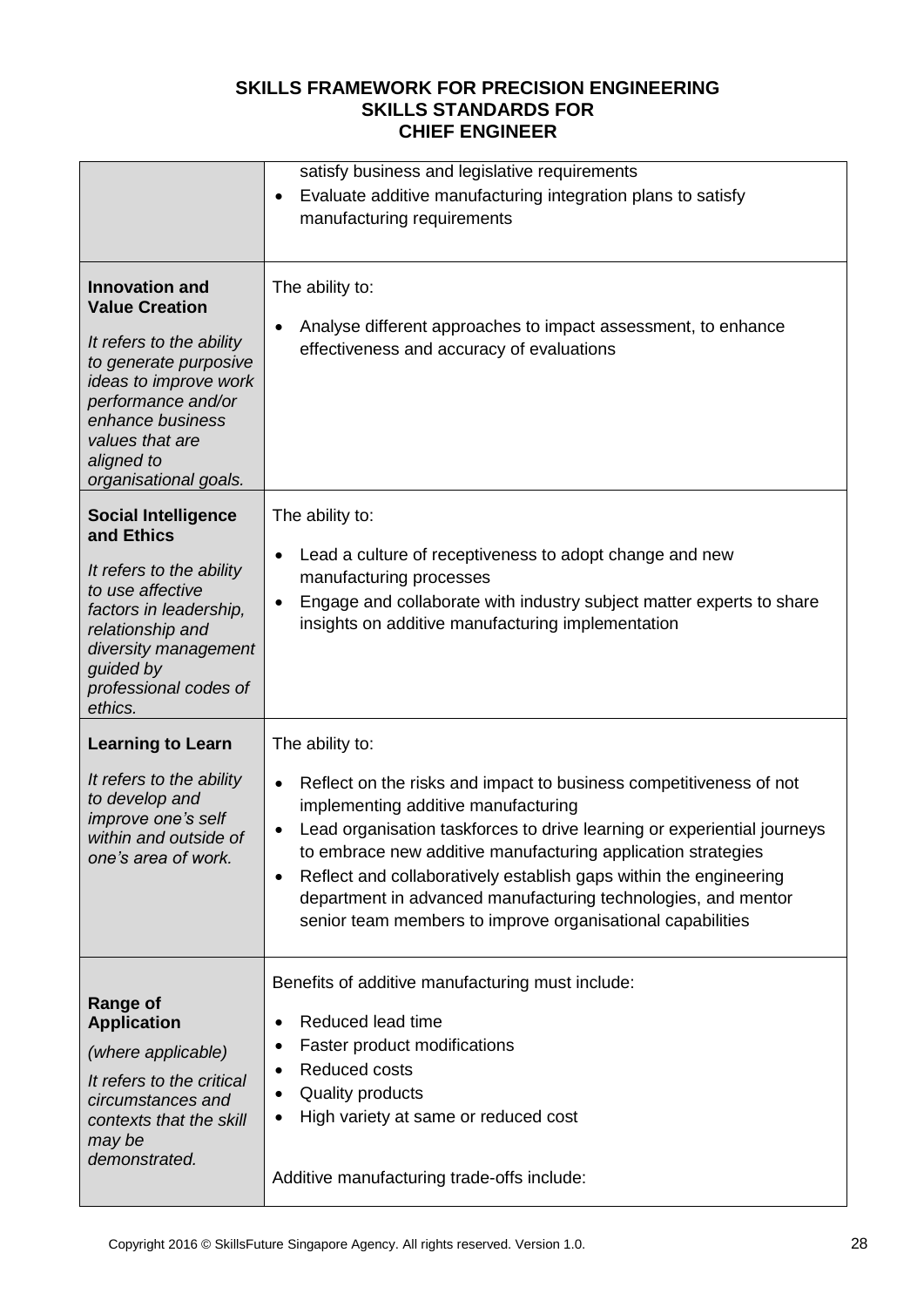| High capital investment<br>٠                                                          |
|---------------------------------------------------------------------------------------|
| High material and maintenance costs                                                   |
| Material property characterisation challenges<br>٠                                    |
| Post-processing requirements                                                          |
| High process costs                                                                    |
|                                                                                       |
| Impact of external conditions to implementation of additive manufacturing<br>include: |
| Competitive pressures                                                                 |
| <b>Environmental concerns</b>                                                         |
| Legislative requirements                                                              |
|                                                                                       |
| Additive manufacturing strategies include alignment between:                          |
| <b>Business</b>                                                                       |
| Research                                                                              |
| Product                                                                               |
| Manufacturing                                                                         |
|                                                                                       |
|                                                                                       |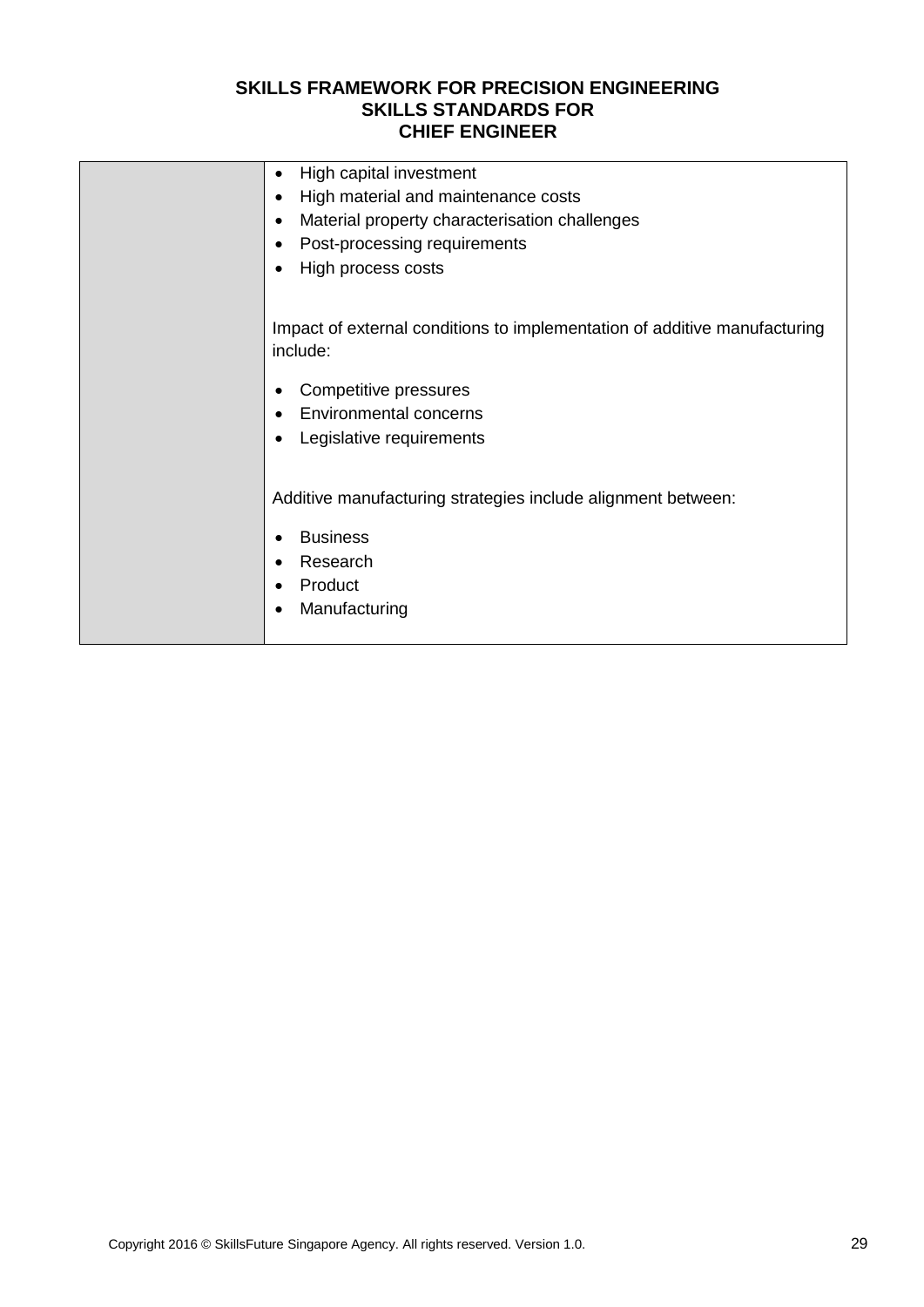|                                                                                                                                                                                                                               |                                                                                                                                                                                                                                                                                                                                                                                                                                                                                                                                                                                                                                                                                                                                                                                                               | <b>Skill Category</b>                           | Laser and Optics                                                     |
|-------------------------------------------------------------------------------------------------------------------------------------------------------------------------------------------------------------------------------|---------------------------------------------------------------------------------------------------------------------------------------------------------------------------------------------------------------------------------------------------------------------------------------------------------------------------------------------------------------------------------------------------------------------------------------------------------------------------------------------------------------------------------------------------------------------------------------------------------------------------------------------------------------------------------------------------------------------------------------------------------------------------------------------------------------|-------------------------------------------------|----------------------------------------------------------------------|
| <b>Skill Code</b>                                                                                                                                                                                                             | PRE-LOP-7007-1                                                                                                                                                                                                                                                                                                                                                                                                                                                                                                                                                                                                                                                                                                                                                                                                | <b>Skill Sub-Category</b><br>(where applicable) | N/A                                                                  |
| <b>Skill</b>                                                                                                                                                                                                                  | Integration Plan for Advanced Optical Metrology Processes to Satisfy<br><b>Manufacturing Requirements</b>                                                                                                                                                                                                                                                                                                                                                                                                                                                                                                                                                                                                                                                                                                     |                                                 | Develop Advanced Optical Metrology Application Strategy and Evaluate |
| <b>Skill Description</b>                                                                                                                                                                                                      | This skill describes the ability to develop an organisational advanced<br>optical metrology application strategy. It also includes evaluation of<br>advanced optical metrology integration plans to satisfy manufacturing<br>requirements.                                                                                                                                                                                                                                                                                                                                                                                                                                                                                                                                                                    |                                                 |                                                                      |
| Knowledge and<br><b>Analysis</b><br>It refers to gathering,<br>cognitive processing,<br>integration and<br>inspection of facts<br>and information<br>required to perform<br>the work tasks and<br>activities.                 | The ability to understand:<br>Advanced principles of precision engineering<br>٠<br>Benefits and trade-offs of advanced optical metrology<br>$\bullet$<br>Risk management<br>٠<br>Impact of advanced optical metrology to manufacturing operations<br>$\bullet$<br>Impact of advanced optical metrology to manufacturing organisational<br>$\bullet$<br>structures<br>Impact of advanced optical metrology to supply chain operations<br>٠<br>Applications of advanced optical metrology technologies<br>$\bullet$<br>Impact of external conditions to advanced optical metrology<br>$\bullet$<br>implementation<br>Components of business cases<br>٠<br><b>Business case writing</b><br>$\bullet$<br>Advanced optical metrology legislative requirements<br>$\bullet$<br>Principles of change management<br>٠ |                                                 |                                                                      |
| <b>Application and</b><br><b>Adaptation</b><br>It refers to the ability<br>to perform the work<br>tasks and activities<br>required of the<br>occupation, and the<br>ability to react to and<br>manage the changes<br>at work. | The ability to:<br>Evaluate the benefits and trade-offs of implementing advanced optical<br>٠<br>metrology to the business<br>Assess the impact and risks of advanced optical metrology to<br>٠<br>manufacturing operations<br>Assess the impact of advanced optical metrology to manufacturing<br>$\bullet$<br>organisational structures<br>Assess the impact and risks of advanced optical metrology to supply<br>$\bullet$<br>chain operations<br>Assess the availability and risks of advanced optical metrology<br>$\bullet$<br>technology<br>Assess the impact and risks of external conditions to implementation of<br>٠<br>advanced optical metrology                                                                                                                                                 |                                                 |                                                                      |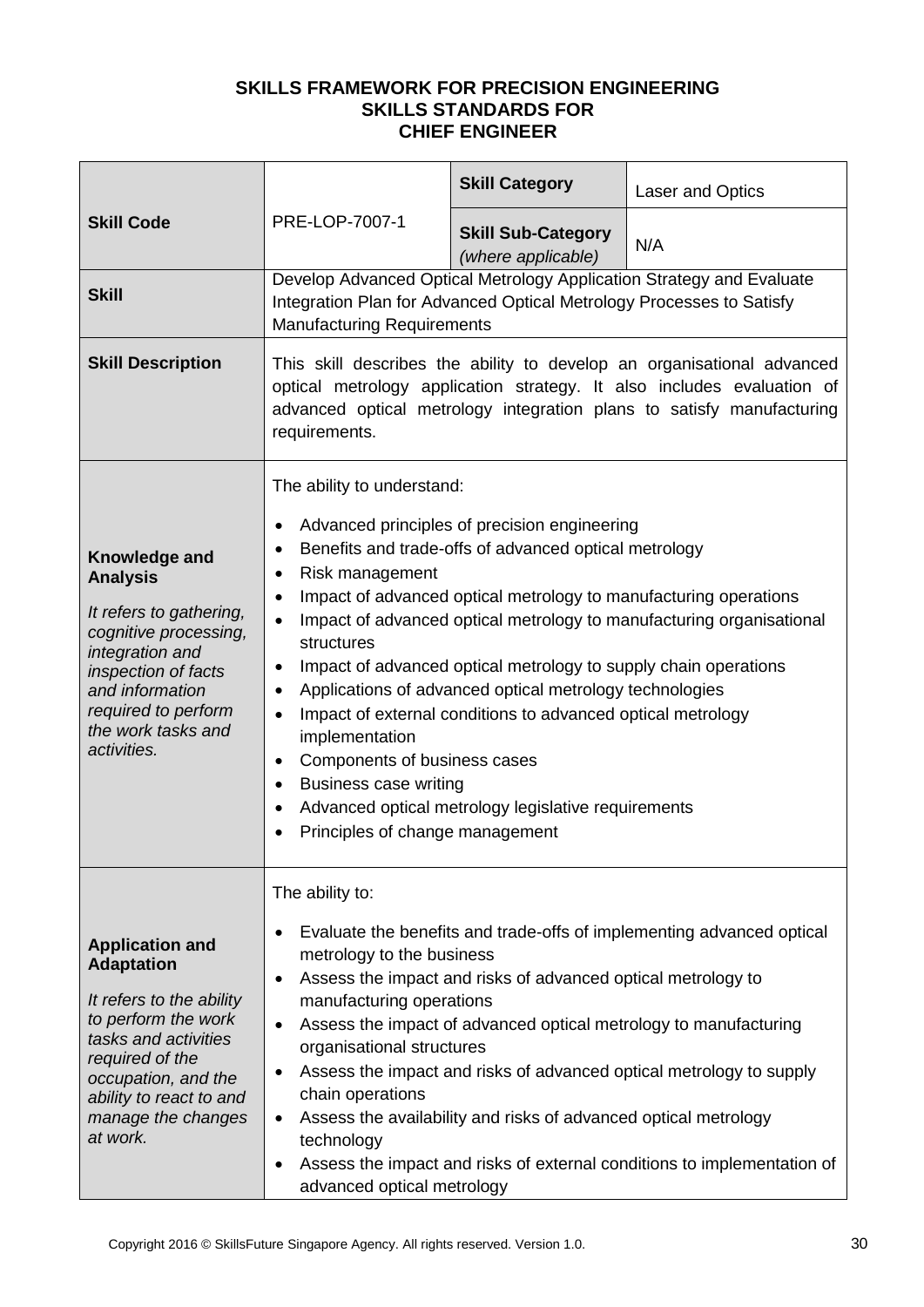|                                                                                                                                                                                                                                  | Develop organisational advanced optical metrology application<br>$\bullet$<br>strategies in consideration of assessments<br>Prepare business cases for implementing advanced optical metrology<br>٠<br>to satisfy business and legislative requirements<br>Evaluate advanced optical metrology integration plans to satisfy<br>٠<br>manufacturing requirements.                                                                                                                                                            |
|----------------------------------------------------------------------------------------------------------------------------------------------------------------------------------------------------------------------------------|----------------------------------------------------------------------------------------------------------------------------------------------------------------------------------------------------------------------------------------------------------------------------------------------------------------------------------------------------------------------------------------------------------------------------------------------------------------------------------------------------------------------------|
| <b>Innovation and</b><br><b>Value Creation</b><br>It refers to the ability<br>to generate purposive<br>ideas to improve work<br>performance and/or<br>enhance business<br>values that are<br>aligned to<br>organisational goals. | The ability to:<br>Analyse different approaches to impact assessment, to enhance<br>٠<br>effectiveness and accuracy of evaluations                                                                                                                                                                                                                                                                                                                                                                                         |
| <b>Social Intelligence</b><br>and Ethics<br>It refers to the ability<br>to use affective<br>factors in leadership,<br>relationship and<br>diversity management<br>guided by<br>professional codes of<br>ethics.                  | The ability to:<br>Lead a culture of receptiveness to adopt change and new<br>manufacturing processes<br>Engage and collaborate with industry subject matter experts to share<br>insights on advanced optical metrology implementation                                                                                                                                                                                                                                                                                     |
| <b>Learning to Learn</b><br>It refers to the ability<br>to develop and<br>improve one's self<br>within and outside of<br>one's area of work.                                                                                     | The ability to:<br>Reflect on the risks and impact of not implementing advanced optical<br>$\bullet$<br>metrology to business competitiveness<br>Lead organisation taskforces to drive learning or experiential journeys<br>$\bullet$<br>to embrace new advanced optical metrology application strategies<br>Reflect and collaboratively establish gaps within the engineering<br>$\bullet$<br>department in advanced manufacturing technologies, and mentor<br>senior team members to improve organisational capabilities |
| <b>Range of</b><br><b>Application</b><br>(where applicable)<br>It refers to the critical<br>circumstances and<br>contexts that the skill                                                                                         | Advanced optical metrology benefits must include:<br>Reduced lead time<br>Measurement accuracy<br>٠<br>Reduced costs<br><b>Quality products</b>                                                                                                                                                                                                                                                                                                                                                                            |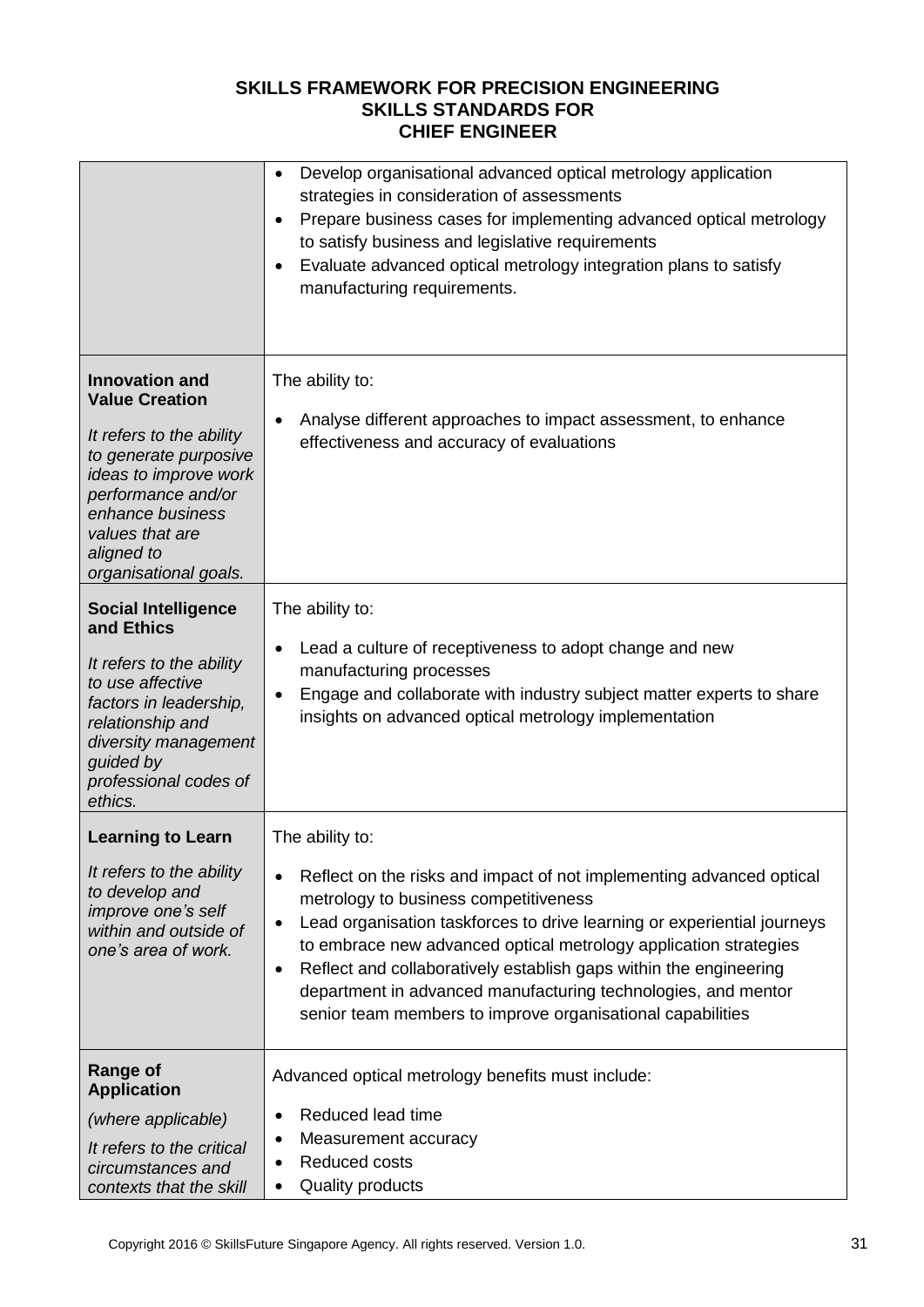| may be<br>demonstrated. | High variety at same or reduced cost<br>$\bullet$                                                                                                                          |
|-------------------------|----------------------------------------------------------------------------------------------------------------------------------------------------------------------------|
|                         | Advanced optical metrology trade-offs must include:<br>High capital investment<br>High maintenance costs<br>٠                                                              |
|                         | Impact of external conditions to advanced optical metrology<br>implementation must include:<br>Competitive pressures<br>Environmental concerns<br>Legislative requirements |
|                         | Advanced optical metrology strategies must include alignment between:<br><b>Business</b><br>Research<br>Product<br>Manufacturing                                           |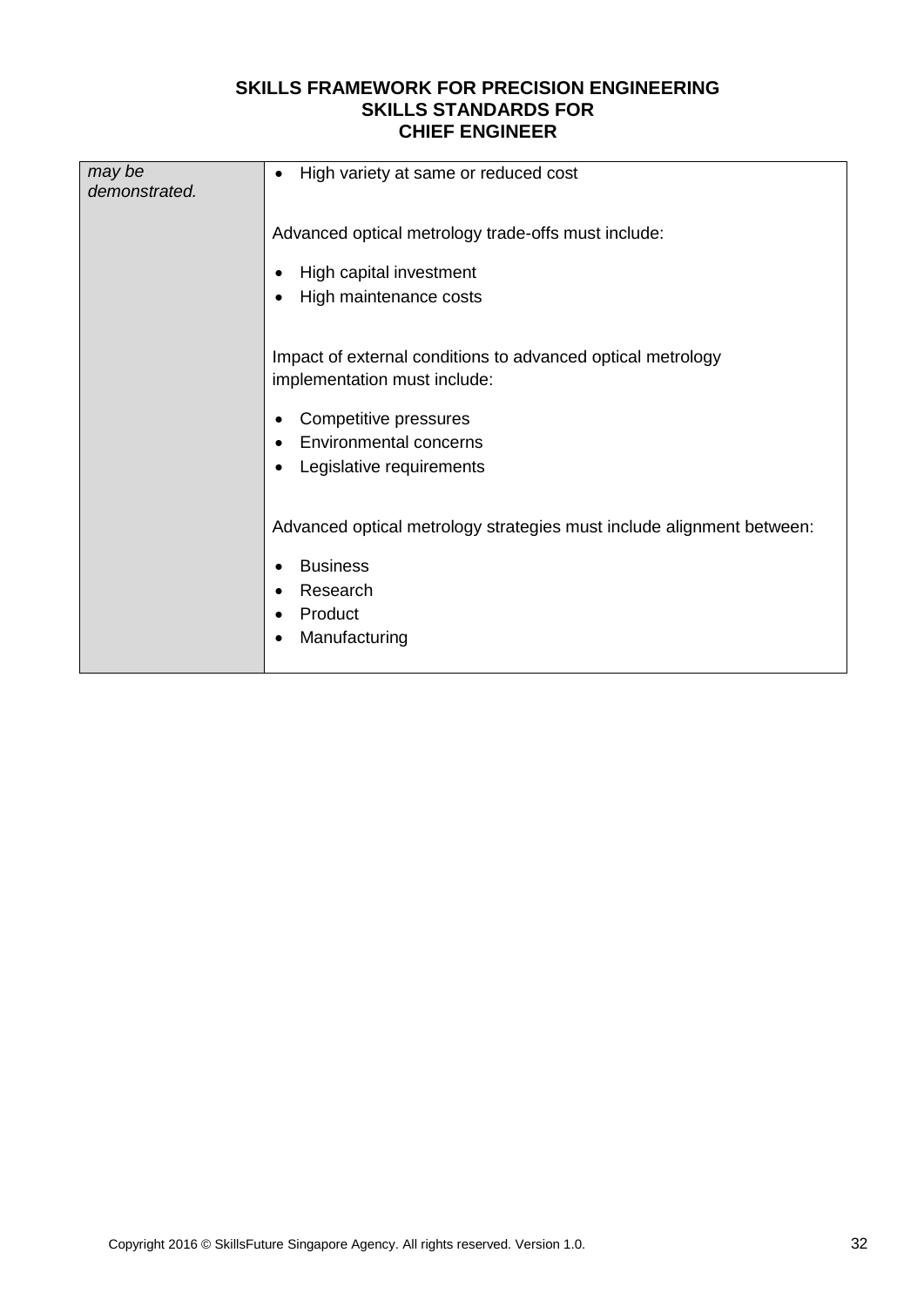| <b>Skill Code</b>                                                                                                                                                                                                                | BM-BN-601E-1                                                                                                                                                                            | <b>Skill Category</b>                                        | <b>Business Negotiation</b>                                             |
|----------------------------------------------------------------------------------------------------------------------------------------------------------------------------------------------------------------------------------|-----------------------------------------------------------------------------------------------------------------------------------------------------------------------------------------|--------------------------------------------------------------|-------------------------------------------------------------------------|
|                                                                                                                                                                                                                                  |                                                                                                                                                                                         | <b>Skill Sub-Category</b><br>(where applicable)              | N/A                                                                     |
| <b>Skill</b>                                                                                                                                                                                                                     |                                                                                                                                                                                         | Direct Negotiation Policy and Develop Negotiation Limits     |                                                                         |
| <b>Skill Description</b>                                                                                                                                                                                                         | This skill describes the ability to develop, evaluate and refine negotiation<br>policy and limits. It also includes setting negotiation guidelines to guide the<br>negotiation process. |                                                              |                                                                         |
| Knowledge and<br><b>Analysis</b><br>It refers to gathering,<br>cognitive processing,<br>integration and<br>inspection of facts and<br>information required<br>to perform the work<br>tasks and activities.                       | The ability to understand:<br>Situations that negotiation may be used in organisation<br>$\bullet$<br>Means of applying negotiation limits and guidelines                               |                                                              |                                                                         |
| <b>Application and</b><br><b>Adaptation</b><br>It refers to the ability<br>to perform the work<br>tasks and activities<br>required of the<br>occupation, and the<br>ability to react to and<br>manage the changes<br>at work.    | The ability to:                                                                                                                                                                         | Set negotiation guidelines to guide negotiation process      | Develop negotiation policy and limits to guide organisation negotiation |
| <b>Innovation and</b><br><b>Value Creation</b><br>It refers to the ability<br>to generate purposive<br>ideas to improve work<br>performance and/or<br>enhance business<br>values that are<br>aligned to<br>organisational goals. | The ability to:<br>negotiations                                                                                                                                                         | outcomes to enhance organisational effectiveness in managing | Evaluate and refine negotiation policy and limits based on negotiation  |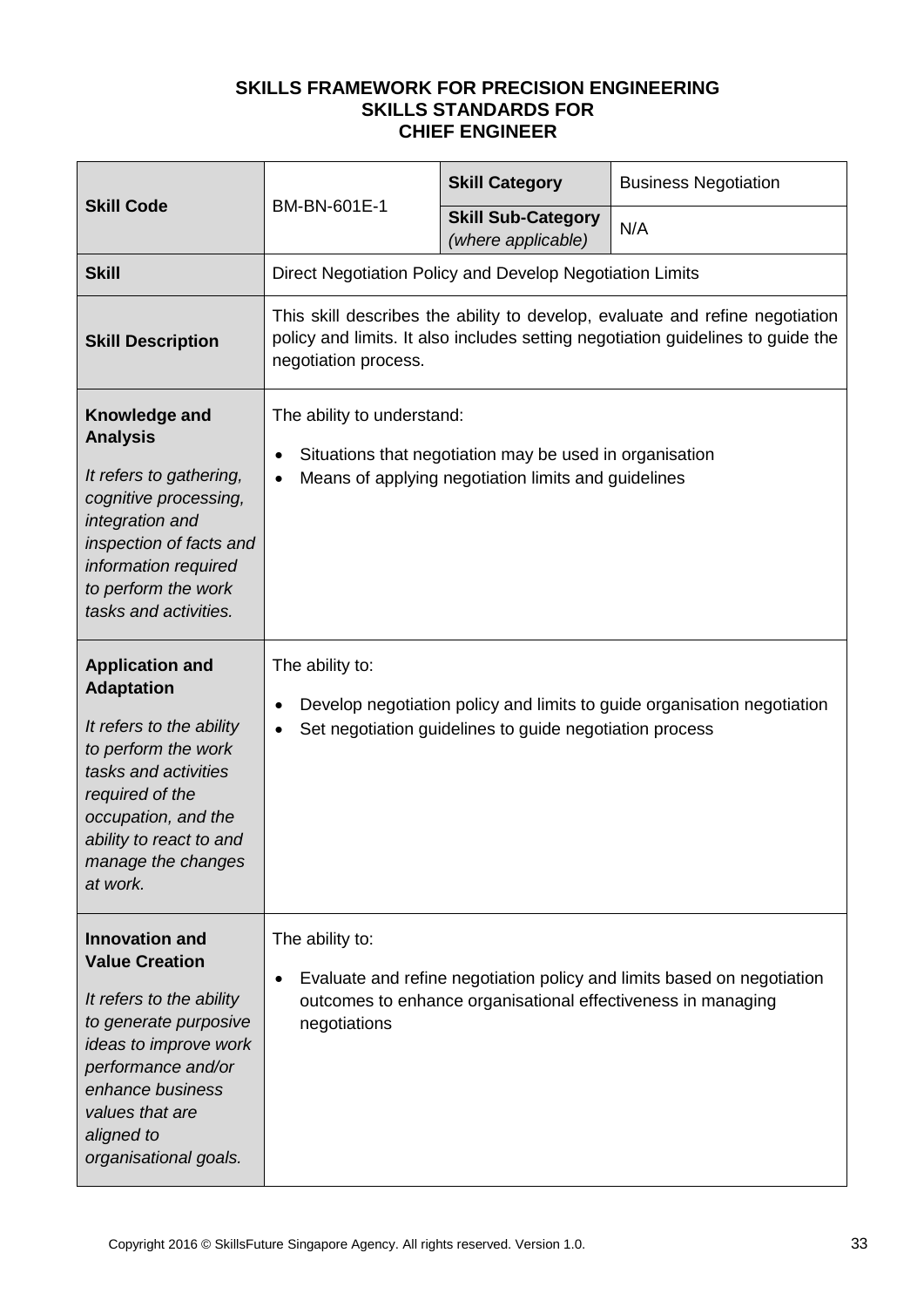| <b>Social Intelligence</b><br>and Ethics<br>It refers to the ability<br>to use affective<br>factors in leadership,<br>relationship and<br>diversity management<br>guided by<br>professional codes of<br>ethics. | The ability to:<br>Adhere to organisational code of conduct, values and ethics when<br>$\bullet$<br>developing negotiation policy to ensure objectivity in the process                     |
|-----------------------------------------------------------------------------------------------------------------------------------------------------------------------------------------------------------------|--------------------------------------------------------------------------------------------------------------------------------------------------------------------------------------------|
| <b>Learning to Learn</b><br>It refers to the ability<br>to develop and<br>improve one's self<br>within and outside of<br>one's area of work.                                                                    | The ability to:<br>Consult with stakeholders to identify areas for improvement in relation<br>$\bullet$<br>to organisational negotiation policy to enhance organisational<br>effectiveness |
| <b>Range of</b><br><b>Application</b><br>(where applicable)<br>It refers to the critical<br>circumstances and<br>contexts that the skill<br>may be demonstrated.                                                | N/A                                                                                                                                                                                        |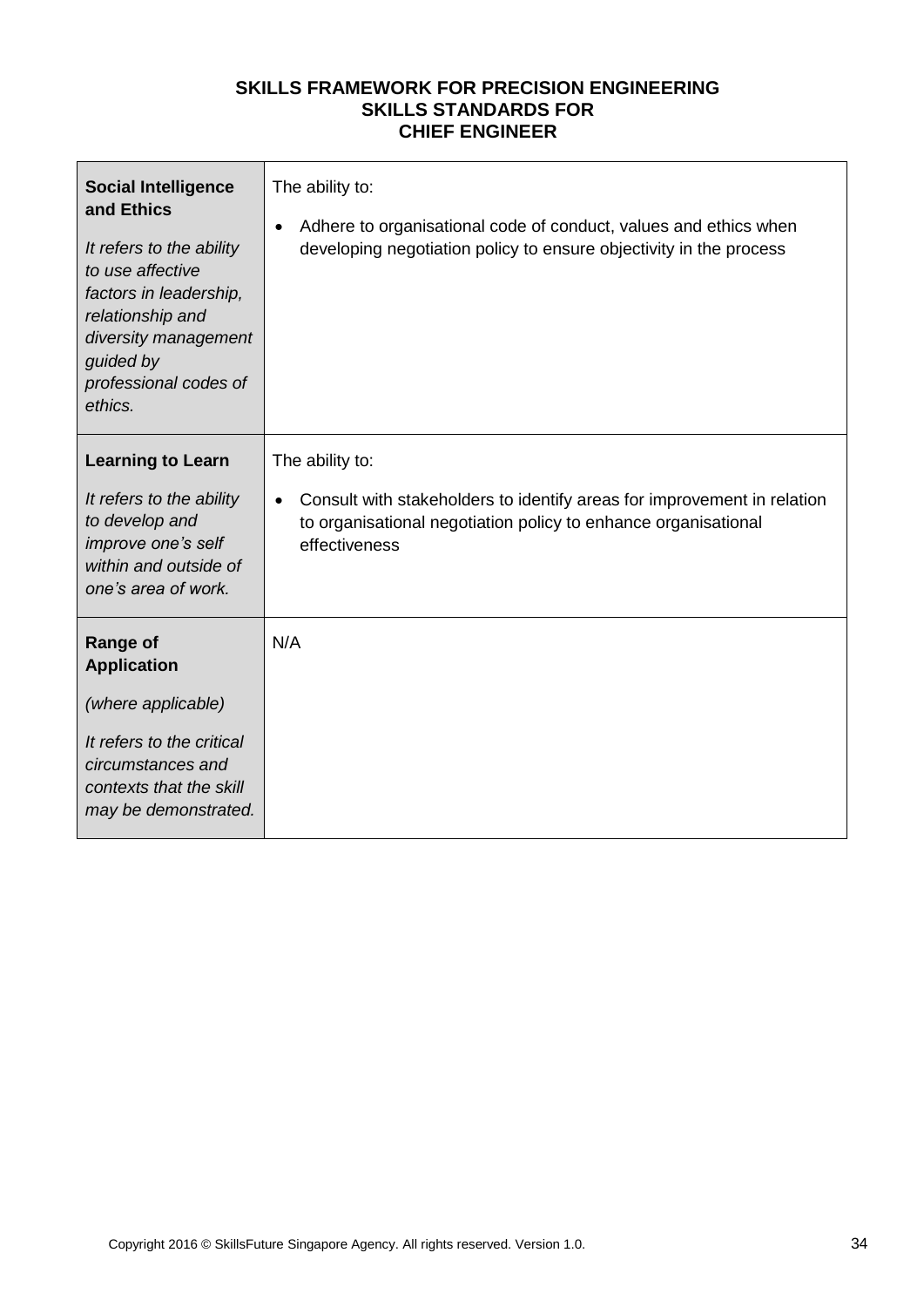| <b>Skill Code</b>                                                                                                                                                                                                             | BM-CM-601E-1                                                                                                                                                                                                                                                                                                                                                                                                                                                                                                   | <b>Skill Category</b>                           | <b>Change Management</b> |
|-------------------------------------------------------------------------------------------------------------------------------------------------------------------------------------------------------------------------------|----------------------------------------------------------------------------------------------------------------------------------------------------------------------------------------------------------------------------------------------------------------------------------------------------------------------------------------------------------------------------------------------------------------------------------------------------------------------------------------------------------------|-------------------------------------------------|--------------------------|
|                                                                                                                                                                                                                               |                                                                                                                                                                                                                                                                                                                                                                                                                                                                                                                | <b>Skill Sub-Category</b><br>(where applicable) | N/A                      |
| <b>Skill</b>                                                                                                                                                                                                                  | <b>Lead Change Management</b>                                                                                                                                                                                                                                                                                                                                                                                                                                                                                  |                                                 |                          |
| <b>Skill Description</b>                                                                                                                                                                                                      | This skill describes the ability to drive and lead change management in an<br>organisation. It includes guiding the development of change management<br>strategy, leading, evaluating and refining change management strategy as<br>well as building an environment conducive for change management.                                                                                                                                                                                                           |                                                 |                          |
| Knowledge and<br><b>Analysis</b><br>It refers to gathering,<br>cognitive processing,<br>integration and<br>inspection of facts and<br>information required<br>to perform the work<br>tasks and activities.                    | The ability to understand:<br>Leadership role in change management process<br>٠<br>Types of change management programmes<br>$\bullet$<br>Different leadership styles and approaches and their impact on change<br>$\bullet$<br>management<br>Drivers of implementing and sustaining change in the organisation<br>$\bullet$<br>Factors that support change management<br>$\bullet$<br>Typical barriers to change within organisations<br>$\bullet$<br>Techniques to overcome resistance to change<br>$\bullet$ |                                                 |                          |
| <b>Application and</b><br><b>Adaptation</b><br>It refers to the ability<br>to perform the work<br>tasks and activities<br>required of the<br>occupation, and the<br>ability to react to and<br>manage the changes<br>at work. | The ability to:<br>Define and drive change in the organisation to achieve desired<br>$\bullet$<br>strategic business outcomes<br>Guide development of change management strategy in accordance<br>$\bullet$<br>with organisational culture and interests of relevant stakeholders to<br>facilitate buy-in and support for proposed change<br>Lead change in line with strategic plan to achieve change objectives                                                                                              |                                                 |                          |
| <b>Innovation and</b><br><b>Value Creation</b><br>It refers to the ability<br>to generate purposive<br>ideas to improve work<br>performance and/or<br>enhance business<br>values that are<br>aligned to                       | The ability to:<br>Evaluate and refine change management strategy in accordance with<br>organisational culture and interests of relevant stakeholders to facilitate<br>buy-in and support for proposed change                                                                                                                                                                                                                                                                                                  |                                                 |                          |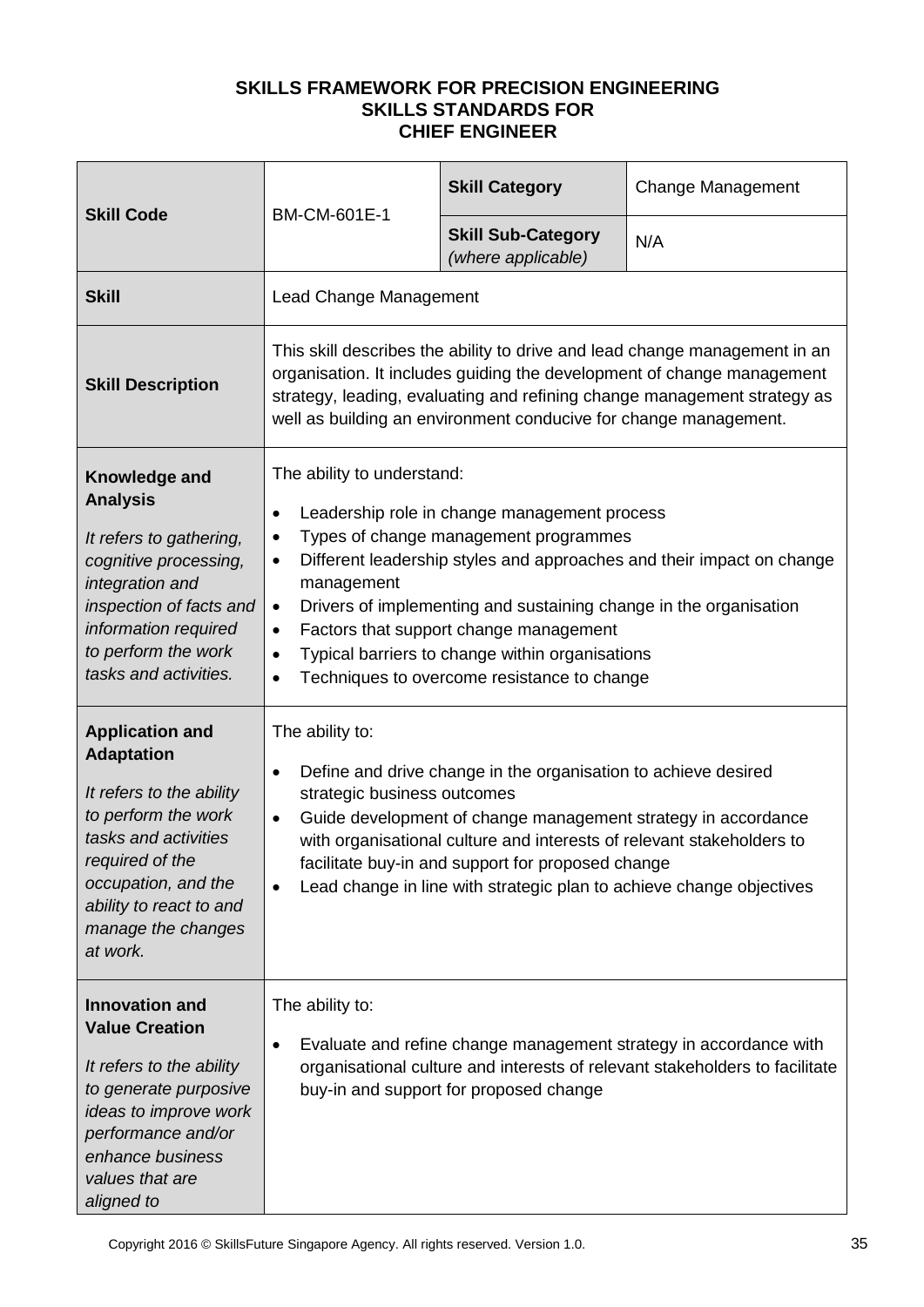| organisational                                                                                                                                                                                                  |                                                                                                                                                                                                      |
|-----------------------------------------------------------------------------------------------------------------------------------------------------------------------------------------------------------------|------------------------------------------------------------------------------------------------------------------------------------------------------------------------------------------------------|
| <b>Social Intelligence</b><br>and Ethics<br>It refers to the ability<br>to use affective<br>factors in leadership,<br>relationship and<br>diversity management<br>guided by<br>professional codes of<br>ethics. | The ability to:<br>Exercise organisational awareness to build an environment ready for<br>$\bullet$<br>change management programmes                                                                  |
| <b>Learning to Learn</b>                                                                                                                                                                                        | The ability to:                                                                                                                                                                                      |
| It refers to the ability<br>to develop and<br>improve one's self<br>within and outside of<br>one's area of work.                                                                                                | Advocate organisational sharing on change management to encourage<br>$\bullet$<br>individuals to learn from the experiences of others and develop the<br>skills needed to manage and adapt to change |
| Range of<br><b>Application</b>                                                                                                                                                                                  | N/A                                                                                                                                                                                                  |
| (where applicable)                                                                                                                                                                                              |                                                                                                                                                                                                      |
| It refers to the critical<br>circumstances and<br>contexts that the skill<br>may be demonstrated.                                                                                                               |                                                                                                                                                                                                      |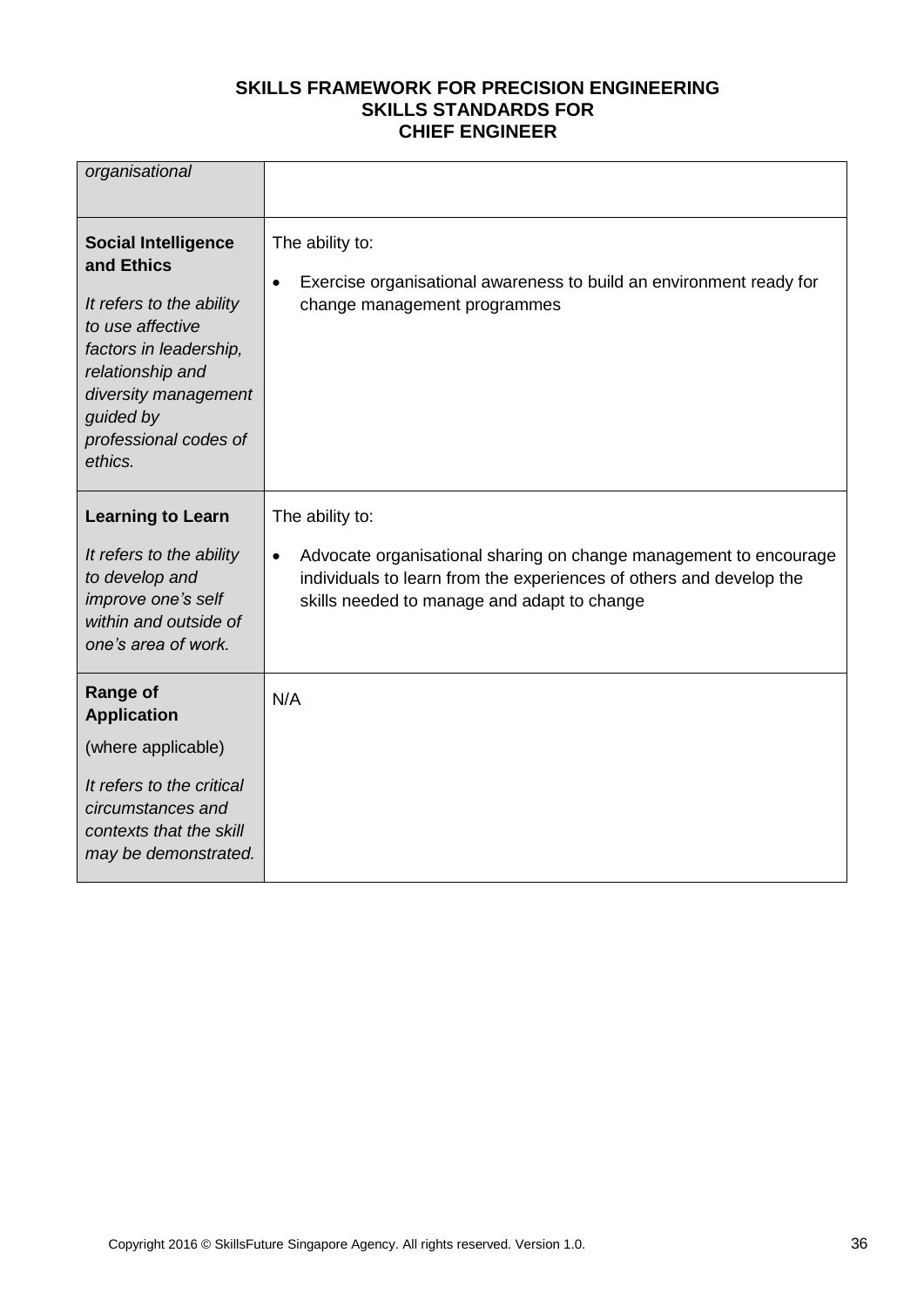| <b>Skill Code</b>                                                                                                                                                                                                             | <b>BM-COM-601E-1</b>                                                                                                                                                                                                                                                                                                                                                     | <b>Skill Category</b>                            | Communication                                                            |
|-------------------------------------------------------------------------------------------------------------------------------------------------------------------------------------------------------------------------------|--------------------------------------------------------------------------------------------------------------------------------------------------------------------------------------------------------------------------------------------------------------------------------------------------------------------------------------------------------------------------|--------------------------------------------------|--------------------------------------------------------------------------|
|                                                                                                                                                                                                                               |                                                                                                                                                                                                                                                                                                                                                                          | <b>Skill Sub-Category</b><br>(where applicable)  | N/A                                                                      |
| <b>Skill</b>                                                                                                                                                                                                                  | Direct Relationships with Stakeholders                                                                                                                                                                                                                                                                                                                                   |                                                  |                                                                          |
| <b>Skill Description</b>                                                                                                                                                                                                      | This skill describes the ability to direct relationships with stakeholders. It<br>includes evaluating the interests and needs of stakeholder groups and<br>organisation's<br>stakeholder<br>impacting<br>relationships,<br>factors<br>guiding<br>programmes to enhance stakeholder relationships, as well as establishing<br>and maintaining networks and relationships. |                                                  |                                                                          |
| Knowledge and<br><b>Analysis</b><br>It refers to gathering,<br>cognitive processing,<br>integration and<br>inspection of facts and<br>information required<br>to perform the work<br>tasks and activities.                    | The ability to understand:<br><b>Business environment</b><br>$\bullet$<br>Types of networks<br>$\bullet$<br>Opportunities to build networks<br>$\bullet$<br>Legal, regulatory, ethical and socio-cultural constraints that may apply to<br>$\bullet$<br>stakeholder relationships                                                                                        |                                                  |                                                                          |
| <b>Application and</b><br><b>Adaptation</b><br>It refers to the ability<br>to perform the work<br>tasks and activities<br>required of the<br>occupation, and the<br>ability to react to and<br>manage the changes<br>at work. | The ability to:<br>Guide interactions and programmes with stakeholder groups to support<br>$\bullet$<br>organisational strategies and objectives                                                                                                                                                                                                                         |                                                  |                                                                          |
| <b>Innovation and</b><br><b>Value Creation</b><br>It refers to the ability<br>to generate purposive<br>ideas to improve work<br>performance and/or<br>enhance business<br>values that are                                     | The ability to:<br>$\bullet$                                                                                                                                                                                                                                                                                                                                             | groups to determine how to enhance relationships | Evaluate factors impacting organisation's relationships with stakeholder |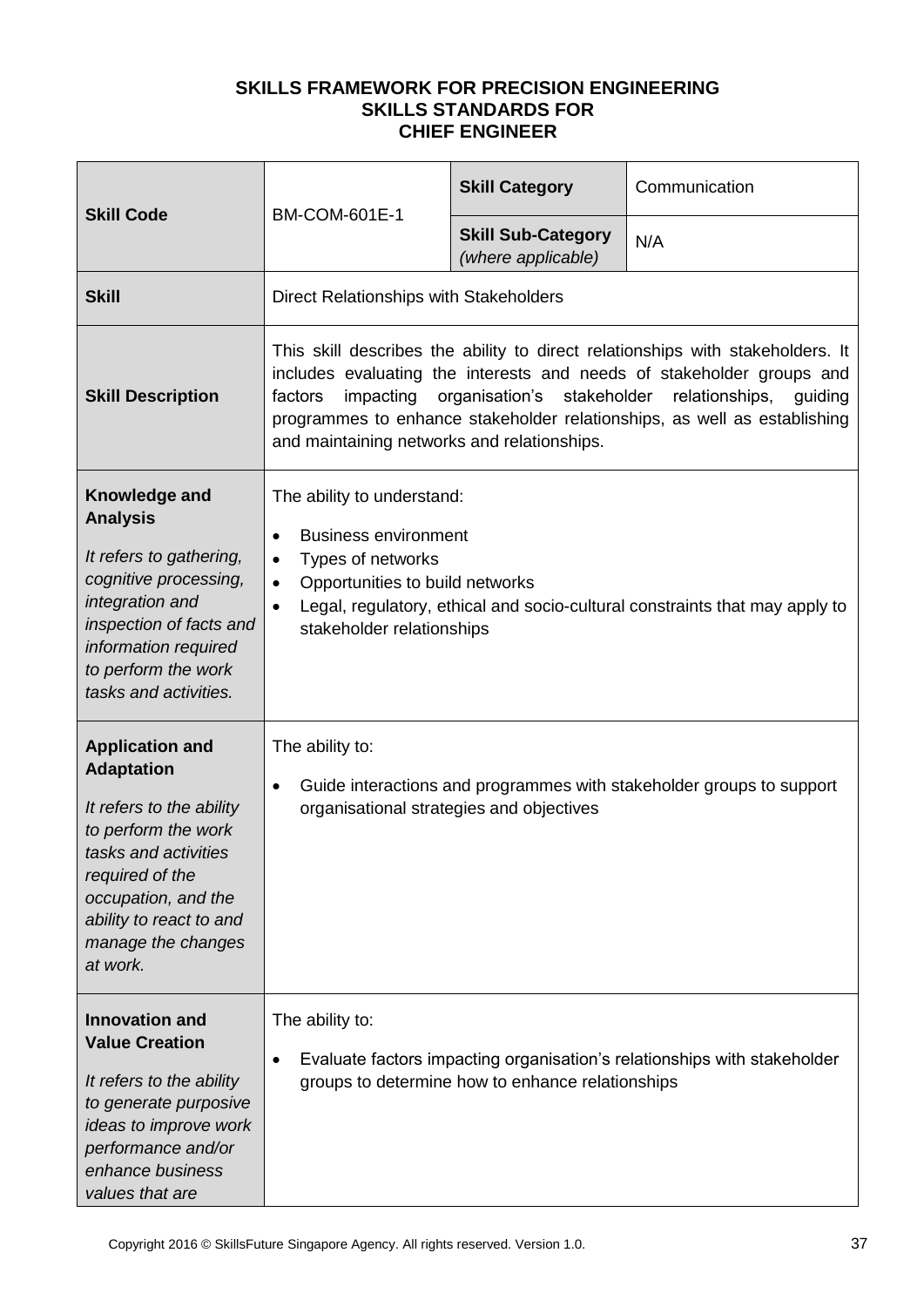| aligned to<br>organisational                                                                                                                                                                                    |                                                                                                                                                                                                                                                                                                                                                                                           |
|-----------------------------------------------------------------------------------------------------------------------------------------------------------------------------------------------------------------|-------------------------------------------------------------------------------------------------------------------------------------------------------------------------------------------------------------------------------------------------------------------------------------------------------------------------------------------------------------------------------------------|
| <b>Social Intelligence</b><br>and Ethics<br>It refers to the ability<br>to use affective<br>factors in leadership,<br>relationship and<br>diversity management<br>guided by<br>professional codes of<br>ethics. | The ability to:<br>Evaluate interests and needs of stakeholder groups to understand the<br>$\bullet$<br>existing and potential relationships with the organisation<br>Demonstrate organisational awareness to act with stakeholder groups'<br>$\bullet$<br>interest to establish and maintain networks and long term relationships<br>to support organisational strategies and objectives |
| <b>Learning to Learn</b><br>It refers to the ability<br>to develop and<br>improve one's self<br>within and outside of<br>one's area of work.                                                                    | The ability to:<br>Engage in self-reflection to identify new platforms which offer<br>$\bullet$<br>opportunities to establish strategic business relationships with potential<br>partners to support organisational objectives                                                                                                                                                            |
| Range of<br><b>Application</b><br>(where applicable)<br>It refers to the critical<br>circumstances and<br>contexts that the skill<br>may be demonstrated.                                                       | N/A                                                                                                                                                                                                                                                                                                                                                                                       |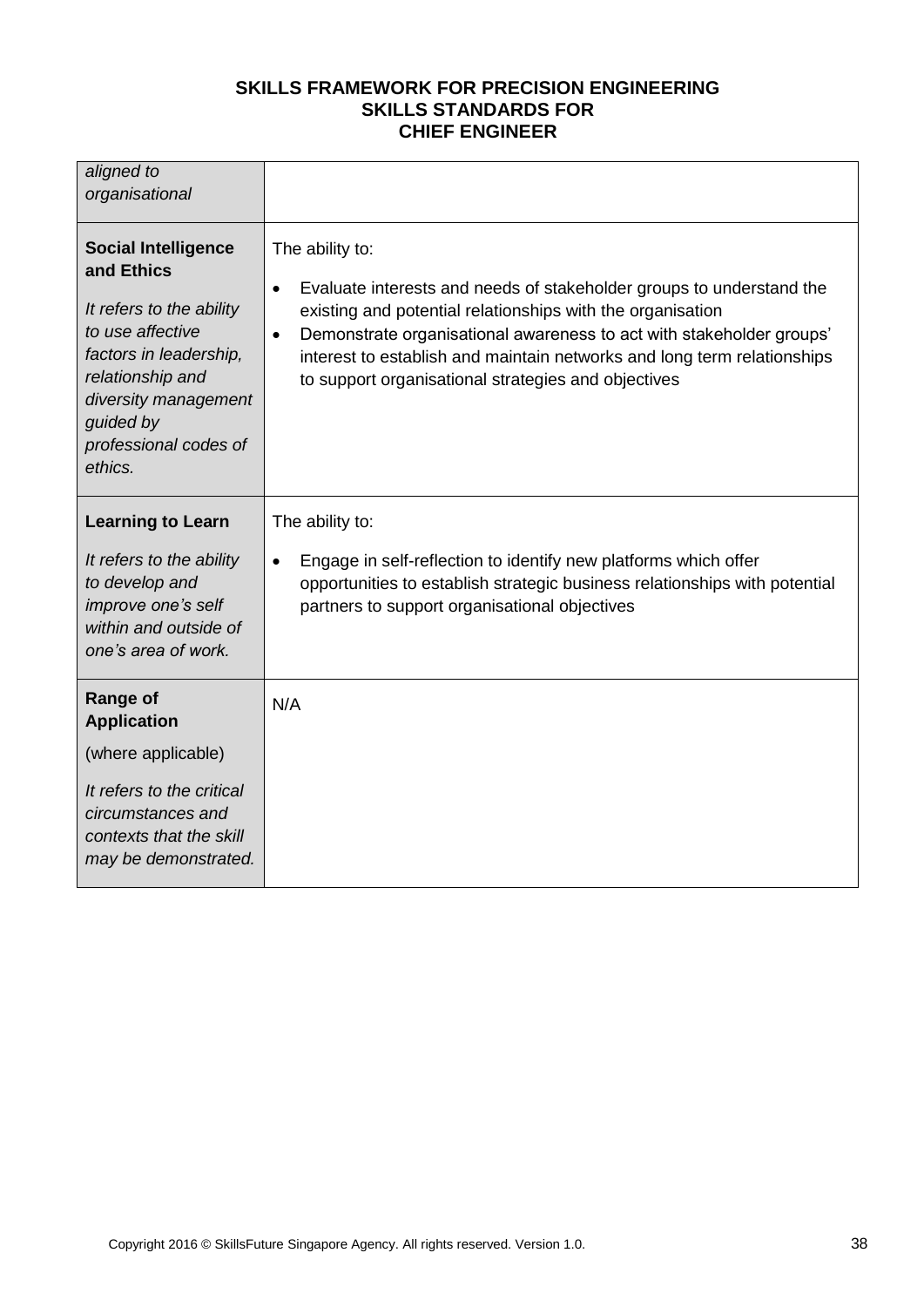| <b>Skill Code</b>                                                                                                                                                                                                             |                                                                                                                                                                                                                                                                                                                                                                                                                                                                   | <b>Skill Category</b>                                                                                                       | Communications                                                                                                                                                                                                 |
|-------------------------------------------------------------------------------------------------------------------------------------------------------------------------------------------------------------------------------|-------------------------------------------------------------------------------------------------------------------------------------------------------------------------------------------------------------------------------------------------------------------------------------------------------------------------------------------------------------------------------------------------------------------------------------------------------------------|-----------------------------------------------------------------------------------------------------------------------------|----------------------------------------------------------------------------------------------------------------------------------------------------------------------------------------------------------------|
|                                                                                                                                                                                                                               | <b>BM-COM-504E-1</b>                                                                                                                                                                                                                                                                                                                                                                                                                                              | <b>Skill Sub-Category</b><br>(where applicable)                                                                             | N/A                                                                                                                                                                                                            |
| <b>Skill</b>                                                                                                                                                                                                                  | <b>Establish Internal Communications Platforms and Channels</b>                                                                                                                                                                                                                                                                                                                                                                                                   |                                                                                                                             |                                                                                                                                                                                                                |
| <b>Skill Description</b>                                                                                                                                                                                                      | This skill describes the ability to establish internal communications platforms<br>and channels. It also includes evaluating existing platforms and channels as<br>well as developing, selecting and refining such platforms and channels to<br>ensure effectiveness.                                                                                                                                                                                             |                                                                                                                             |                                                                                                                                                                                                                |
| Knowledge and<br><b>Analysis</b><br>It refers to gathering,<br>cognitive processing,<br>integration and<br>inspection of facts and<br>information required<br>to perform the work<br>tasks and activities.                    | The ability to understand:<br>Communications objectives<br>$\bullet$<br>Organisational structure to identify approach to disseminate information<br>$\bullet$<br>Internal partners needed to successfully disseminate messages<br>$\bullet$<br>Outcomes of communication<br>$\bullet$<br>Critical success factors of internal communications platforms and<br>$\bullet$<br>channels<br>Considerations in addressing employees' needs and motivations<br>$\bullet$ |                                                                                                                             |                                                                                                                                                                                                                |
| <b>Application and</b><br><b>Adaptation</b><br>It refers to the ability<br>to perform the work<br>tasks and activities<br>required of the<br>occupation, and the<br>ability to react to and<br>manage the changes<br>at work. | The ability to:<br>$\bullet$<br>their effectiveness<br>$\bullet$<br>strategies                                                                                                                                                                                                                                                                                                                                                                                    | Develop communications platforms and channels to effectively<br>Select appropriate communications platforms and channels in | Evaluate existing communications platforms and channels to assess<br>disseminate messages internally to achieve communications objectives<br>consultation with relevant stakeholders to execute communications |
| <b>Innovation and</b><br><b>Value Creation</b><br>It refers to the ability<br>to generate purposive<br>ideas to improve work<br>performance and/or<br>enhance business<br>values that are<br>aligned to                       | The ability to:<br>$\bullet$                                                                                                                                                                                                                                                                                                                                                                                                                                      | Review outcomes of communication to determine need to make<br>necessary changes to communications platforms and channels    |                                                                                                                                                                                                                |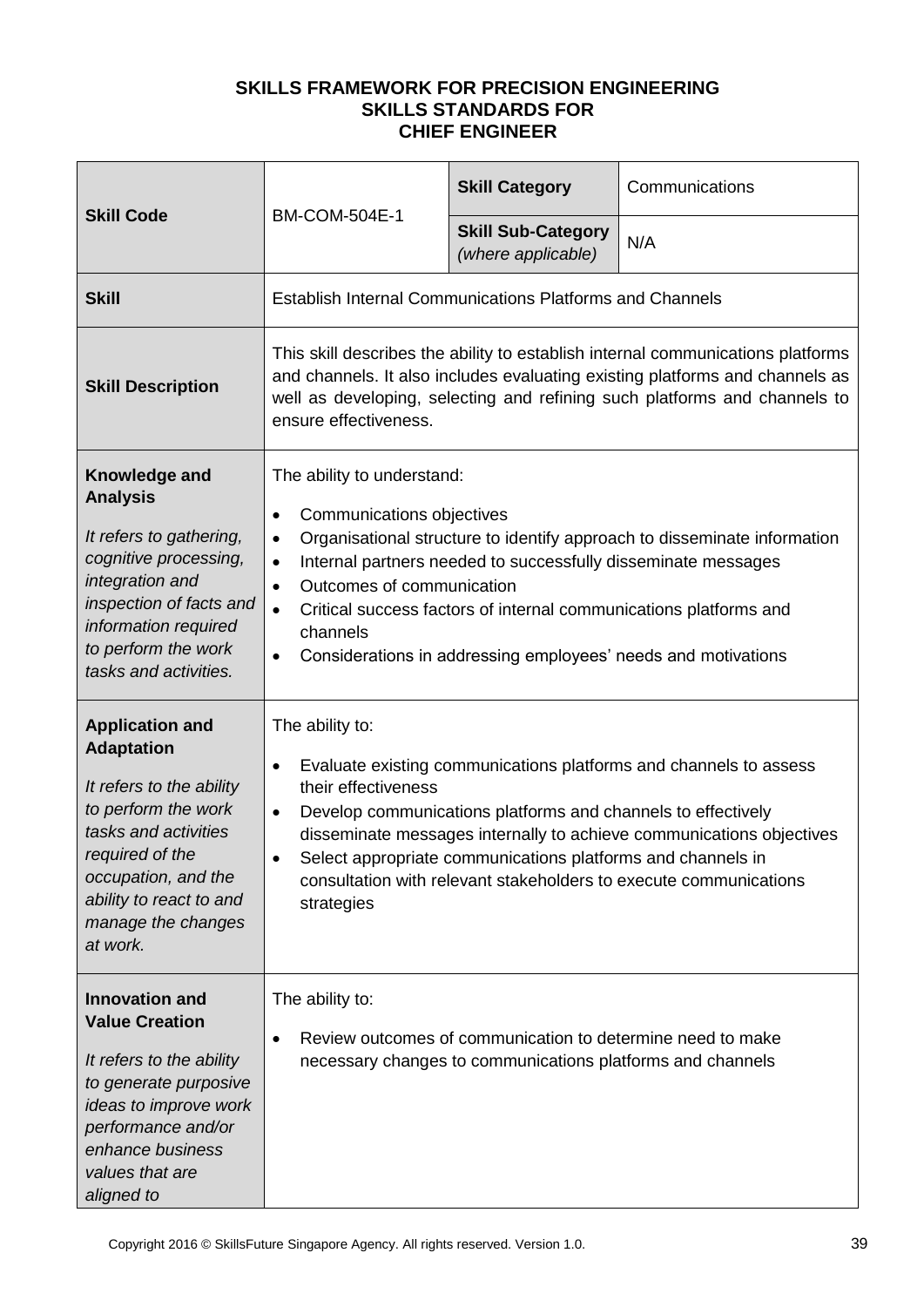| organisational goals.                                                                                                                                                                                           |                                                                                                                                                                                                                       |
|-----------------------------------------------------------------------------------------------------------------------------------------------------------------------------------------------------------------|-----------------------------------------------------------------------------------------------------------------------------------------------------------------------------------------------------------------------|
| <b>Social Intelligence</b><br>and Ethics<br>It refers to the ability<br>to use affective<br>factors in leadership,<br>relationship and<br>diversity management<br>guided by<br>professional codes of<br>ethics. | The ability to:<br>Demonstrate openness to ideas and suggestions when consulting<br>$\bullet$<br>stakeholders on communication platforms and channels to ensure<br>individual views are acknowledged and addressed    |
| <b>Learning to Learn</b><br>It refers to the ability<br>to develop and<br>improve one's self<br>within and outside of<br>one's area of work.                                                                    | The ability to:<br>Keep abreast of new communication platforms and channels to assess<br>suitability for the organisation by subscribing to diverse information<br>channels and participating in discussion platforms |
| <b>Range of</b><br><b>Application</b><br>(where applicable)<br>It refers to the critical<br>circumstances and<br>contexts that the skill<br>may be demonstrated.                                                | N/A                                                                                                                                                                                                                   |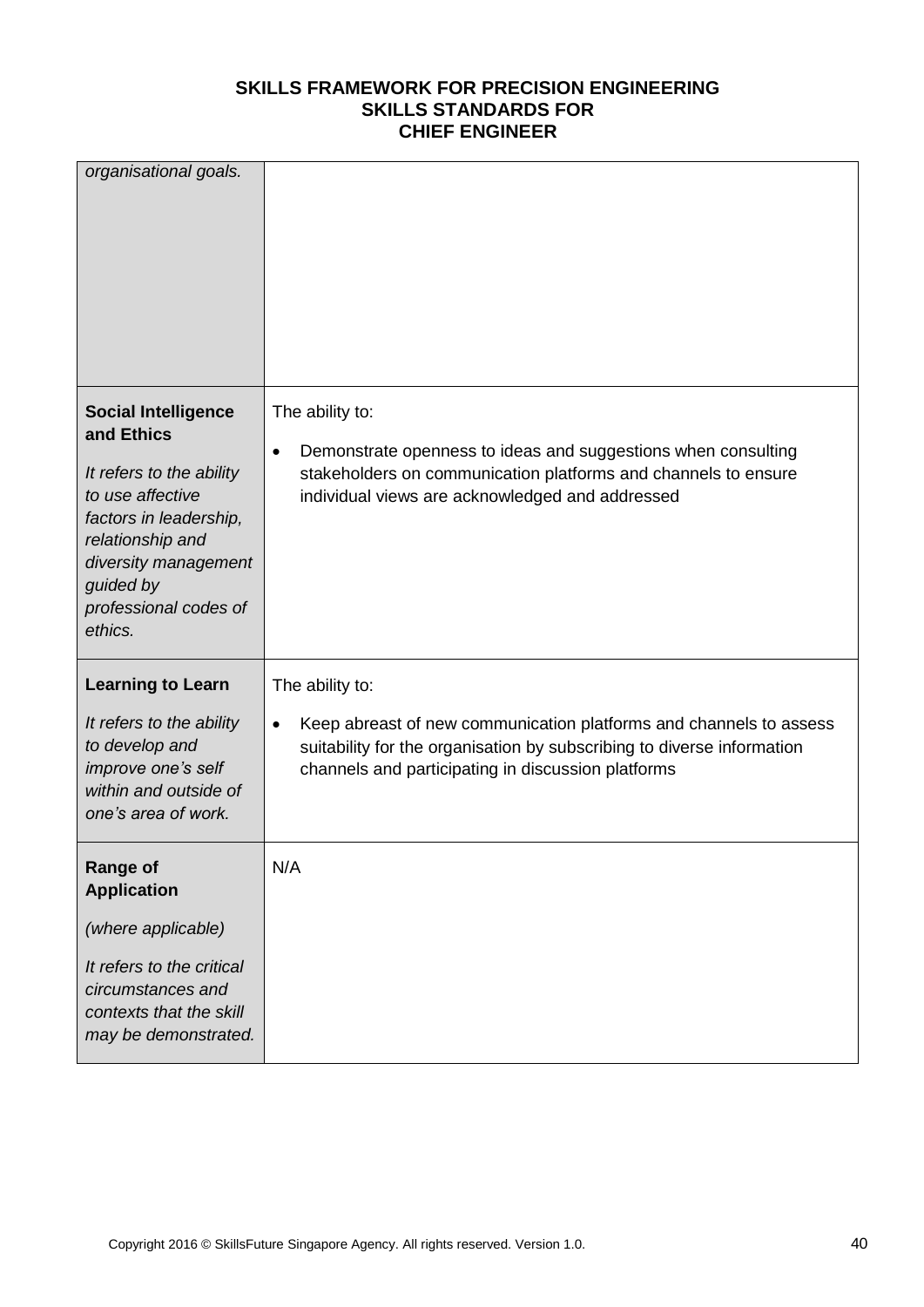|                                                                                                                                                                                                                               |                                                                                                                                                                                                            | <b>Skill Category</b>                                                                                                                                                                                                                                                                                                                                                                                                                                                               | <b>Human Resource</b><br>Management                                                                                                                                                                                                                                                                                                                                                                                                          |
|-------------------------------------------------------------------------------------------------------------------------------------------------------------------------------------------------------------------------------|------------------------------------------------------------------------------------------------------------------------------------------------------------------------------------------------------------|-------------------------------------------------------------------------------------------------------------------------------------------------------------------------------------------------------------------------------------------------------------------------------------------------------------------------------------------------------------------------------------------------------------------------------------------------------------------------------------|----------------------------------------------------------------------------------------------------------------------------------------------------------------------------------------------------------------------------------------------------------------------------------------------------------------------------------------------------------------------------------------------------------------------------------------------|
| <b>Skill Code</b>                                                                                                                                                                                                             | PRE-HRM-7008-1                                                                                                                                                                                             | <b>Skill Sub-Category</b><br>(where applicable)                                                                                                                                                                                                                                                                                                                                                                                                                                     | N/A                                                                                                                                                                                                                                                                                                                                                                                                                                          |
| <b>Skill</b>                                                                                                                                                                                                                  | Align Human Resources with Business Needs                                                                                                                                                                  |                                                                                                                                                                                                                                                                                                                                                                                                                                                                                     |                                                                                                                                                                                                                                                                                                                                                                                                                                              |
| <b>Skill Description</b>                                                                                                                                                                                                      | This skill describes the ability to align human resource (HR) services with<br>business needs. It also includes the link between human resource initiatives<br>and how these align to business strategies. |                                                                                                                                                                                                                                                                                                                                                                                                                                                                                     |                                                                                                                                                                                                                                                                                                                                                                                                                                              |
| Knowledge and<br><b>Analysis</b><br>It refers to gathering,<br>cognitive processing,<br>integration and<br>inspection of facts<br>and information<br>required to perform<br>the work tasks and<br>activities.                 | The ability to understand:<br>$\bullet$<br>$\bullet$<br>programmes<br>$\bullet$<br>$\bullet$<br>٠<br>services and programmes<br>$\bullet$<br>$\bullet$<br>organisation                                     | and provision of human resource (HR) information and services<br>Links between HR and organisational strategies<br>information on HRactivities, services and programmes<br>develop HRactivities, services and programmes<br>Statistical analysis for reviewing HR related performance data<br>Legal and ethical considerations relating to consultation and<br>communication with organisational stakeholders<br>operational, or functional, requirements of other areas within the | Legal and ethical considerations relating to the broader development<br>Market trends and developments in relation to HRactivities, services and<br>Communication techniques and channels relevant for disseminating<br>Facilitation and communication skills for working with stakeholders to<br>Models and methods for evaluating the effectiveness of HRactivities,<br>Relationship between strategies developed at senior levels and the |
| <b>Application and</b><br><b>Adaptation</b><br>It refers to the ability<br>to perform the work<br>tasks and activities<br>required of the<br>occupation, and the<br>ability to react to and<br>manage the changes<br>at work. | The ability to:<br>$\bullet$<br>$\bullet$                                                                                                                                                                  | Identify HR trends that may impact organisational performance<br>services and validate priorities with stakeholders<br>HR activities, services and programmes designed to support the<br>organisation's strategic and business goals                                                                                                                                                                                                                                                | Document review activity outcomes to clarify future directions of HR<br>Implement or initiate identified changes to HR activities, services and<br>programmes to support the organisation's strategic and business goals<br>Establish performance indicators and measures for the effectiveness of                                                                                                                                           |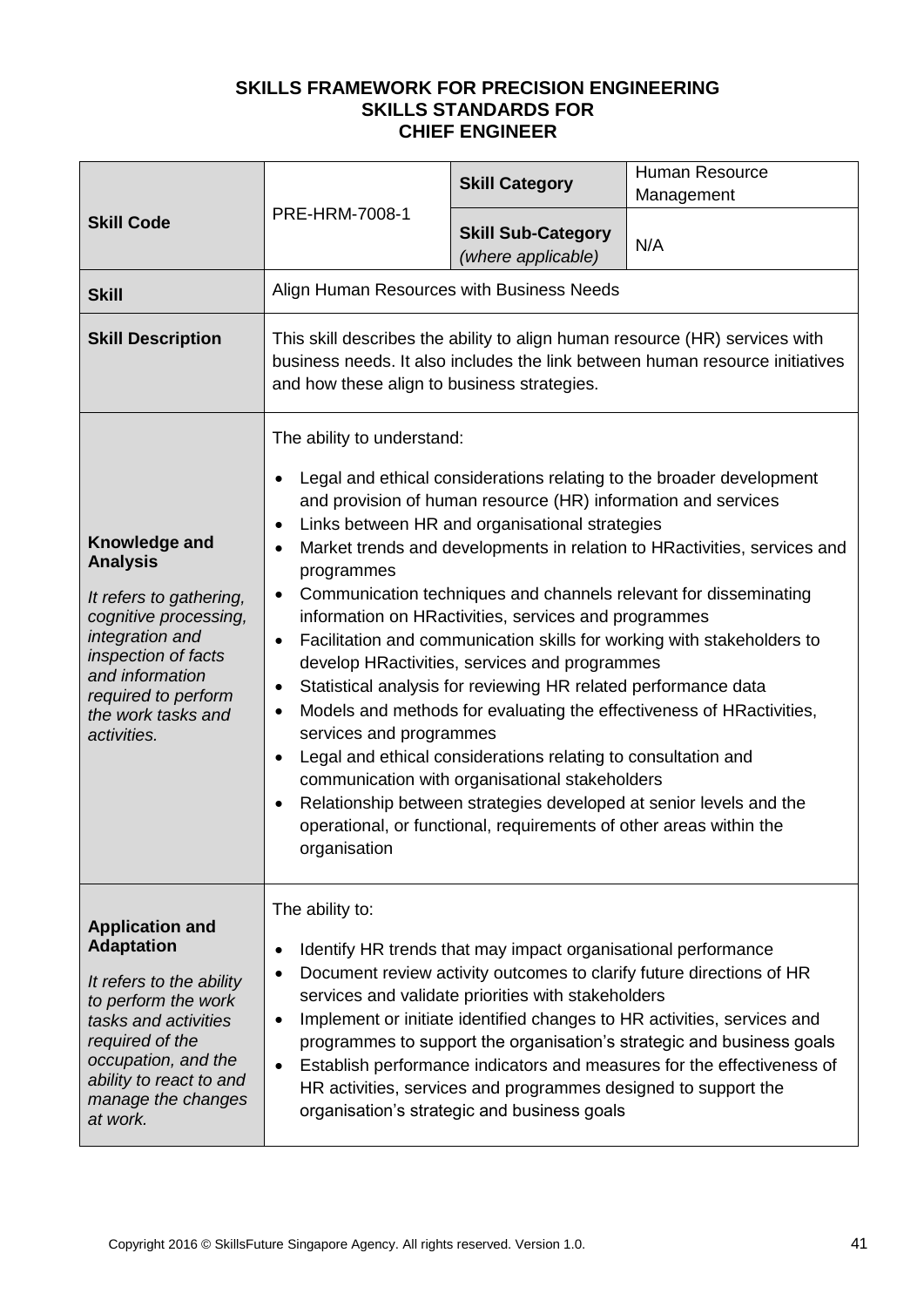| <b>Innovation and</b><br><b>Value Creation</b><br>It refers to the ability<br>to generate purposive<br>ideas to improve work<br>performance and/or<br>enhance business<br>values that are<br>aligned to<br>organisational goals. | The ability to:<br>Review organisation's strategic and business plans to identify areas<br>$\bullet$<br>impacting HR activities, services and programmes<br>Review data and reports to document past performance of HR activities,<br>services and programmes                                                                                                                                                                                                                         |
|----------------------------------------------------------------------------------------------------------------------------------------------------------------------------------------------------------------------------------|---------------------------------------------------------------------------------------------------------------------------------------------------------------------------------------------------------------------------------------------------------------------------------------------------------------------------------------------------------------------------------------------------------------------------------------------------------------------------------------|
| <b>Social Intelligence</b><br>and Ethics<br>It refers to the ability<br>to use affective<br>factors in leadership,<br>relationship and<br>diversity management<br>guided by<br>professional codes of<br>ethics.                  | The ability to:<br>Facilitate involvement of stakeholders to review HR service<br>$\bullet$<br>effectiveness and clarify future expectations and requirements<br>Communicate with stakeholders to clarify their needs relating to HR<br>$\bullet$<br>activities, services and programmes<br>Agree on required changes to HR activities, services and programmes,<br>$\bullet$<br>and explain to key stakeholders how changes will assist in achieving<br>strategic and business goals |
| <b>Learning to Learn</b><br>It refers to the ability<br>to develop and<br>improve one's self<br>within and outside of<br>one's area of work.                                                                                     | N/A                                                                                                                                                                                                                                                                                                                                                                                                                                                                                   |
| Range of<br><b>Application</b><br>(where applicable)<br>It refers to the critical<br>circumstances and<br>contexts that the skill<br>may be<br>demonstrated.                                                                     | N/A                                                                                                                                                                                                                                                                                                                                                                                                                                                                                   |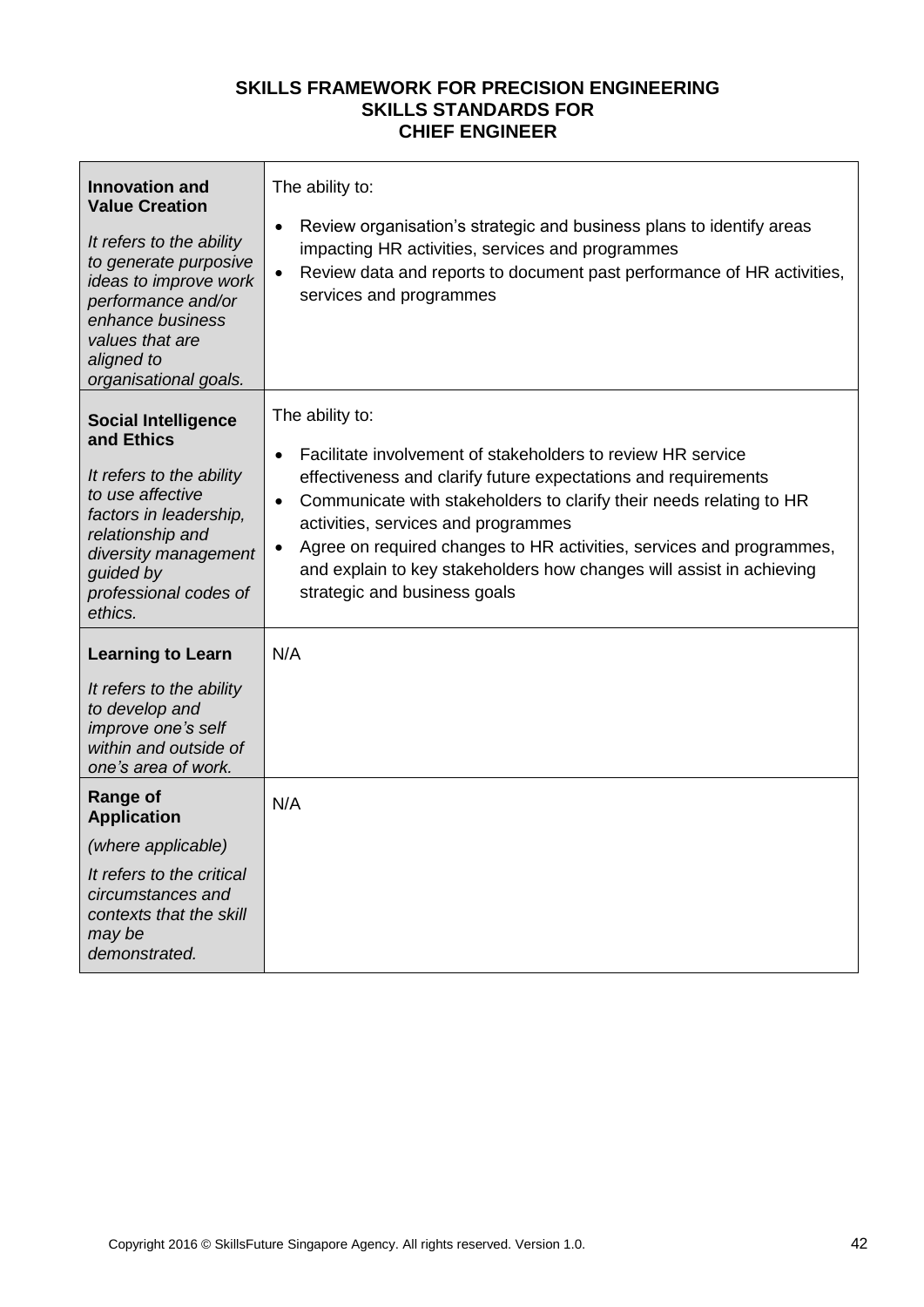| <b>Skill Code</b>                                                                                                                                                                                                             | PRE-HRM-7009-1                                                                                                                                                                                                                                                                                                                                                                                                            | <b>Skill Category</b>                                                                                                                                                                                                                                                                                                                    | Human Resource<br>Management                                                                                                             |
|-------------------------------------------------------------------------------------------------------------------------------------------------------------------------------------------------------------------------------|---------------------------------------------------------------------------------------------------------------------------------------------------------------------------------------------------------------------------------------------------------------------------------------------------------------------------------------------------------------------------------------------------------------------------|------------------------------------------------------------------------------------------------------------------------------------------------------------------------------------------------------------------------------------------------------------------------------------------------------------------------------------------|------------------------------------------------------------------------------------------------------------------------------------------|
|                                                                                                                                                                                                                               |                                                                                                                                                                                                                                                                                                                                                                                                                           | <b>Skill Sub-Category</b><br>(where applicable)                                                                                                                                                                                                                                                                                          | N/A                                                                                                                                      |
| <b>Skill</b>                                                                                                                                                                                                                  | Promote Harmonious Tripartite Relationships                                                                                                                                                                                                                                                                                                                                                                               |                                                                                                                                                                                                                                                                                                                                          |                                                                                                                                          |
| <b>Skill Description</b>                                                                                                                                                                                                      | This skill describes the ability to lead collective bargaining processes with a<br>view to promoting harmonious tripartite relationships in the organisation.<br>This includes This skill describes the ability to understand the processes<br>used in dispute and grievance management as well as demonstrating<br>advanced communication skills in representing the organisation to a diverse<br>group of stakeholders. |                                                                                                                                                                                                                                                                                                                                          |                                                                                                                                          |
| Knowledge and<br><b>Analysis</b><br>It refers to gathering,<br>cognitive processing,<br>integration and<br>inspection of facts and<br>information required<br>to perform the work<br>tasks and activities.                    | The ability to understand:<br>collective bargaining<br>$\bullet$<br>key stakeholders<br>٠<br>industrial relations<br>Sources of conflict<br>$\bullet$<br>Collective bargaining process<br>٠                                                                                                                                                                                                                               | Legislative procedures, organisational policies and procedures,<br>standards and codes of practice relating to industrial relations and<br>Role of tripartite parties in Singapore industrial relations system<br>Market trends and developments in relation to human resource and<br>Systems and processes to implement agreed outcomes | Models and methods for engaging, negotiating and communicating with                                                                      |
| <b>Application and</b><br><b>Adaptation</b><br>It refers to the ability<br>to perform the work<br>tasks and activities<br>required of the<br>occupation, and the<br>ability to react to and<br>manage the changes<br>at work. | The ability to:<br>٠<br>and management relations<br>$\bullet$<br>outcomes are implemented                                                                                                                                                                                                                                                                                                                                 |                                                                                                                                                                                                                                                                                                                                          | Champion organisational policies and procedures to strengthen labour<br>Direct the development of systems and processes to ensure agreed |
| <b>Innovation and</b><br><b>Value Creation</b>                                                                                                                                                                                | The ability to:<br>٠                                                                                                                                                                                                                                                                                                                                                                                                      |                                                                                                                                                                                                                                                                                                                                          | Examine possible causes and sources of conflict that may erode the                                                                       |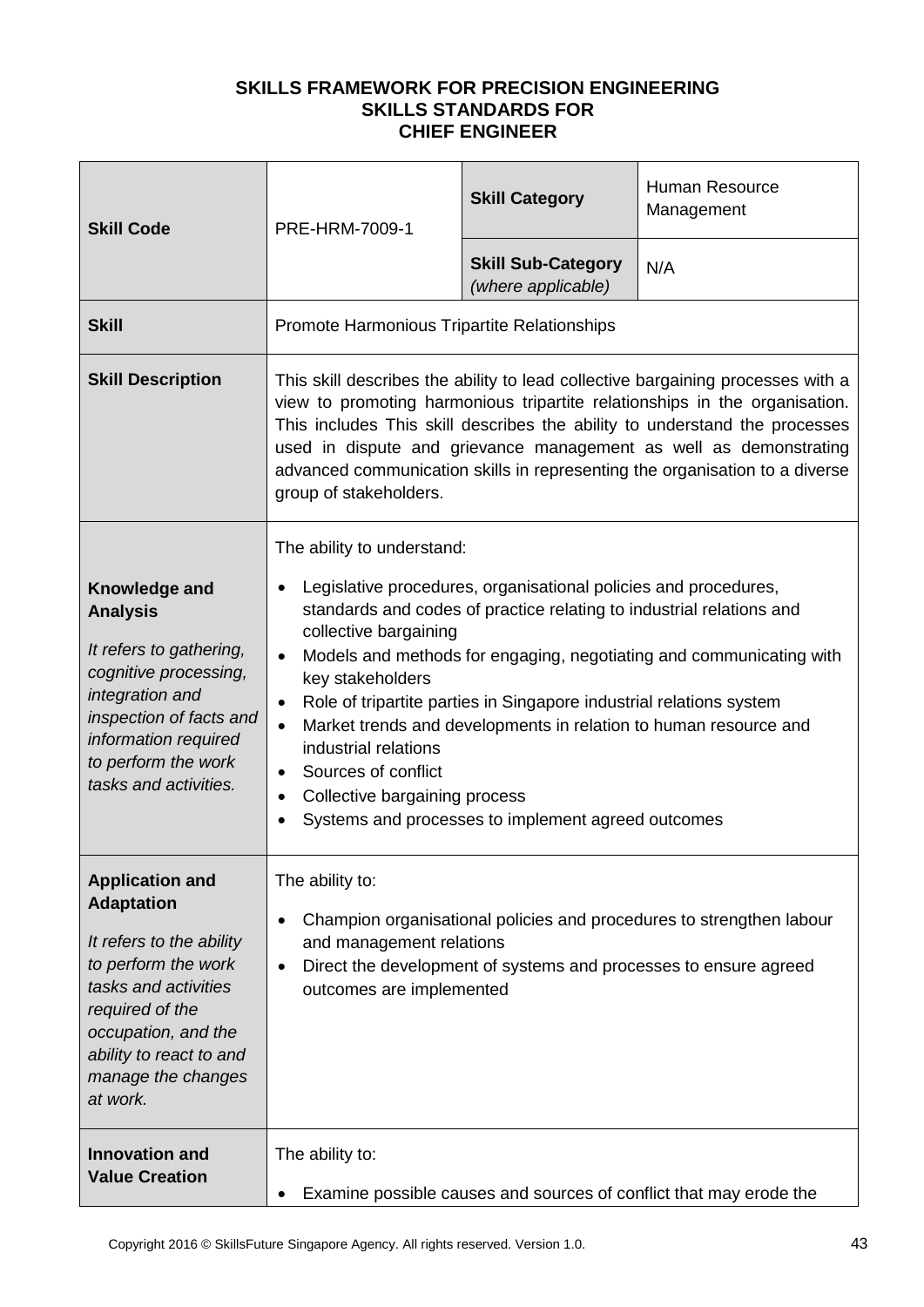| It refers to the ability<br>to generate purposive<br>ideas to improve work<br>performance and/or<br>enhance business<br>values that are<br>aligned to<br>organisational                                         | organisation's business value                                                                                                                                                                                                                                                                                                                                                                                                                                       |
|-----------------------------------------------------------------------------------------------------------------------------------------------------------------------------------------------------------------|---------------------------------------------------------------------------------------------------------------------------------------------------------------------------------------------------------------------------------------------------------------------------------------------------------------------------------------------------------------------------------------------------------------------------------------------------------------------|
| <b>Social Intelligence</b><br>and Ethics<br>It refers to the ability<br>to use affective<br>factors in leadership,<br>relationship and<br>diversity management<br>guided by<br>professional codes of<br>ethics. | The ability to:<br>Establish effective working relationships with union representatives to<br>$\bullet$<br>ensure synergy between tripartite parties<br>Lead collective bargaining process to achieve mutually beneficial and<br>acceptable outcomes                                                                                                                                                                                                                |
| <b>Learning to Learn</b><br>It refers to the ability<br>to develop and<br>improve one's self<br>within and outside of<br>one's area of work.                                                                    | The ability to:<br>Review legislative procedures, organisational policies and industrial<br>practice and compliance requirements relevant to the organisation<br>Keep abreast of market trends and developments in relation to human<br>resource and industrial relations<br>Engage in self-reflection on one's own performance and experience in<br>the collective bargaining process to ensure                                                                    |
| <b>Range of</b><br><b>Application</b><br>(where applicable)<br>It refers to the critical<br>circumstances and<br>contexts that the skill<br>may be demonstrated.                                                | Legislative procedures relevant to labour and management relations<br>includes:<br><b>Employment Act</b><br><b>Industrial Relations Act</b><br><b>Trade Unions Act</b><br>٠<br><b>Trade Disputes Act</b><br>Workplace Safety and Health Act<br>٠<br><b>Retirement Age Act</b><br>Workmen's Compensation Act<br>Sources of conflict includes:<br>Issues, concerns and tensions between individuals and groups<br>Problems related to work roles and responsibilities |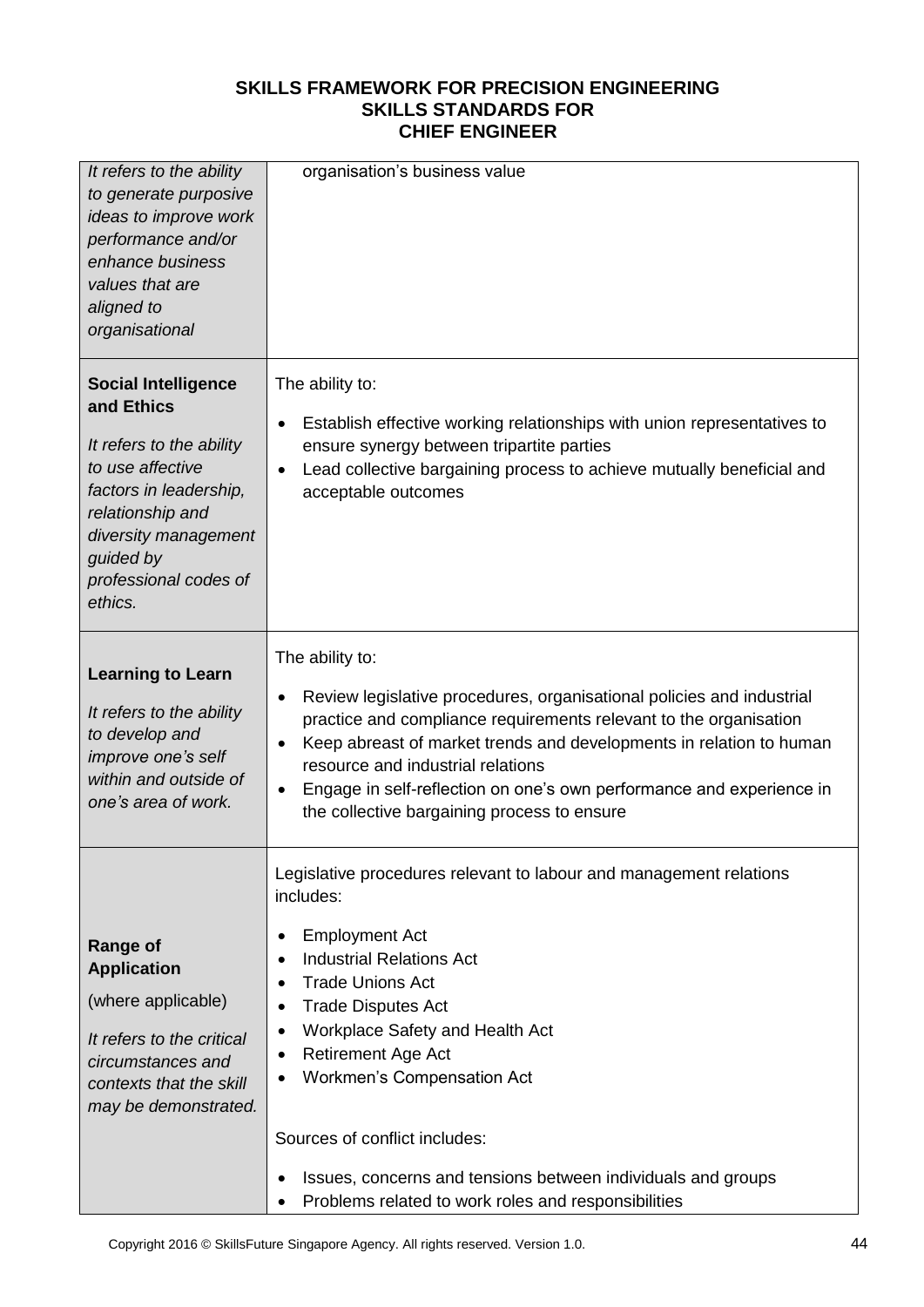| Matters related to workplace relationships and productivity<br>٠<br>Introduction of initiatives which may impact a worker's entitlements and<br>$\bullet$<br>work environment                                                                                          |
|------------------------------------------------------------------------------------------------------------------------------------------------------------------------------------------------------------------------------------------------------------------------|
| Systems and processes to implement agreed outcomes include:<br><b>Mediation processes</b><br>Collective bargaining<br>Employee engagement<br>$\bullet$<br>Employee recognition programmes<br>Leadership programmes<br>Learning and development<br>Organisation culture |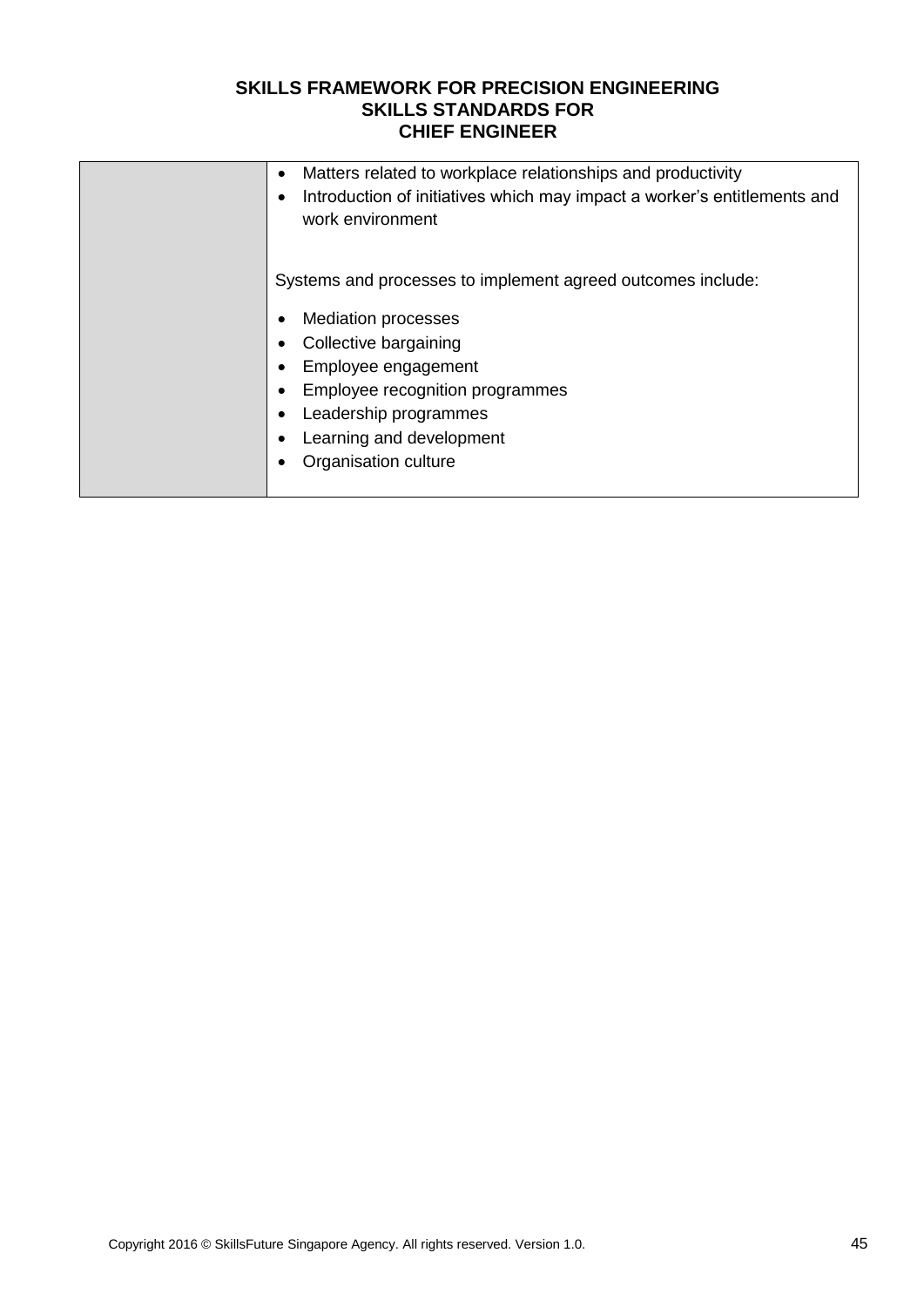| <b>Skill Code</b>                                                                                                                                                                                                             | LPM-PER-601C-0                                                                                                                                                                                                             | <b>Skill Category</b>                                                                                                                                                                                                                              | Personal Management<br>and Development                                                                                                                                                                                                                                                                                                                        |
|-------------------------------------------------------------------------------------------------------------------------------------------------------------------------------------------------------------------------------|----------------------------------------------------------------------------------------------------------------------------------------------------------------------------------------------------------------------------|----------------------------------------------------------------------------------------------------------------------------------------------------------------------------------------------------------------------------------------------------|---------------------------------------------------------------------------------------------------------------------------------------------------------------------------------------------------------------------------------------------------------------------------------------------------------------------------------------------------------------|
|                                                                                                                                                                                                                               |                                                                                                                                                                                                                            | <b>Skill Sub-Category</b><br>(where applicable)                                                                                                                                                                                                    | N/A                                                                                                                                                                                                                                                                                                                                                           |
| <b>Skill</b>                                                                                                                                                                                                                  | Develop Self to Maintain Professional<br>Organisation                                                                                                                                                                      |                                                                                                                                                                                                                                                    | Competence to Lead<br>an                                                                                                                                                                                                                                                                                                                                      |
| <b>Skill Description</b>                                                                                                                                                                                                      | role as a key decision maker.                                                                                                                                                                                              |                                                                                                                                                                                                                                                    | This skill describes the ability to lead organisational communications and<br>decision-making as one of the most senior members of an organisation. It<br>also includes influencing stakeholders and maintaining integrity in one's                                                                                                                           |
| Knowledge and<br><b>Analysis</b><br>It refers to gathering,<br>cognitive<br>processing,<br>integration and<br>inspection of facts<br>and information<br>required to perform<br>the work tasks and<br>activities.              | The ability to understand:<br>communications<br>$\bullet$<br>$\bullet$<br>lower levels within the organisation<br>$\bullet$<br>stakeholders<br>٠<br>and the organisation<br>$\bullet$<br>techniques and channels<br>making | Legal and ethical considerations relating to organisational<br>Relevant professional or industry codes of practice and standards<br>guiding the definition of values and behaviours<br>Market trends and developments in relation to communication | The relationship between high level organisational strategy and the<br>development and implementation of business plans and processes at<br>Implications and impact of organisational communication processes on<br>Implications and impact of decision-making processes on employees<br>Underlying issues and trends that may affect stakeholders' decision- |
| <b>Application and</b><br><b>Adaptation</b><br>It refers to the ability<br>to perform the work<br>tasks and activities<br>required of the<br>occupation, and the<br>ability to react to and<br>manage the<br>changes at work. | The ability to:<br>$\bullet$<br>communications<br>$\bullet$<br>$\bullet$<br>to meet intended business outcomes                                                                                                             | Lead stakeholders to develop strategic priorities for organisational                                                                                                                                                                               | Promote the organisation using appropriate communication channels<br>Communicate decisions and ensure they are implemented accordingly                                                                                                                                                                                                                        |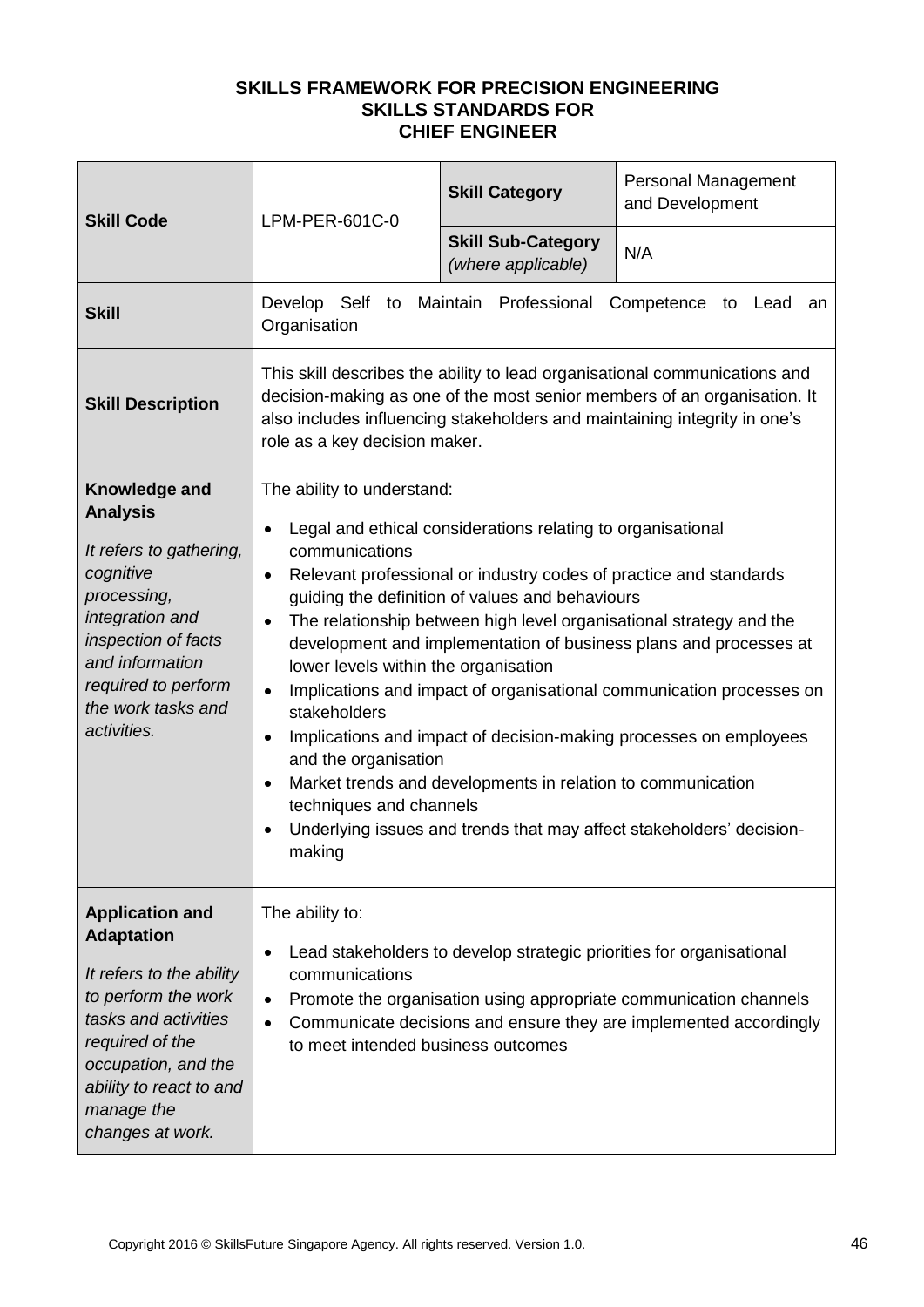| <b>Innovation and</b><br><b>Value Creation</b><br>It refers to the ability<br>to generate<br>purposive ideas to<br>improve work<br>performance and/or<br>enhance business<br>values that are<br>aligned to<br>organisational goals. | The ability to:<br>Review effectiveness of organisational communications to identify<br>areas for improvement<br>Seek and encourage inputs from senior management and technical<br>$\bullet$<br>experts to develop innovative approaches and responses to emerging<br>issues                                                                             |
|-------------------------------------------------------------------------------------------------------------------------------------------------------------------------------------------------------------------------------------|----------------------------------------------------------------------------------------------------------------------------------------------------------------------------------------------------------------------------------------------------------------------------------------------------------------------------------------------------------|
| <b>Social Intelligence</b><br>and Ethics<br>It refers to the ability<br>to use affective<br>factors in leadership,<br>relationship and<br>diversity<br>management guided<br>by professional<br>codes of ethics.                     | The ability to:<br>Lead the communication of organisational strategic priorities, directions<br>$\bullet$<br>and plans to stakeholders to influence and garner their support and<br>buy-in<br>Maintain integrity of self and organisation throughout decision-making<br>and problem-solving processes in accordance to organisational code of<br>conduct |
| <b>Learning to Learn</b><br>It refers to the ability<br>to develop and<br>improve one's self<br>within and outside of<br>one's area of work.                                                                                        | The ability to:<br>Maintain awareness of market trends and organisational environment<br>to lead appropriate strategic responses                                                                                                                                                                                                                         |
| <b>Range of</b><br><b>Application</b><br>(where applicable)<br>It refers to the critical<br>circumstances and<br>contexts that the skill<br>may be<br>demonstrated.                                                                 | N/A                                                                                                                                                                                                                                                                                                                                                      |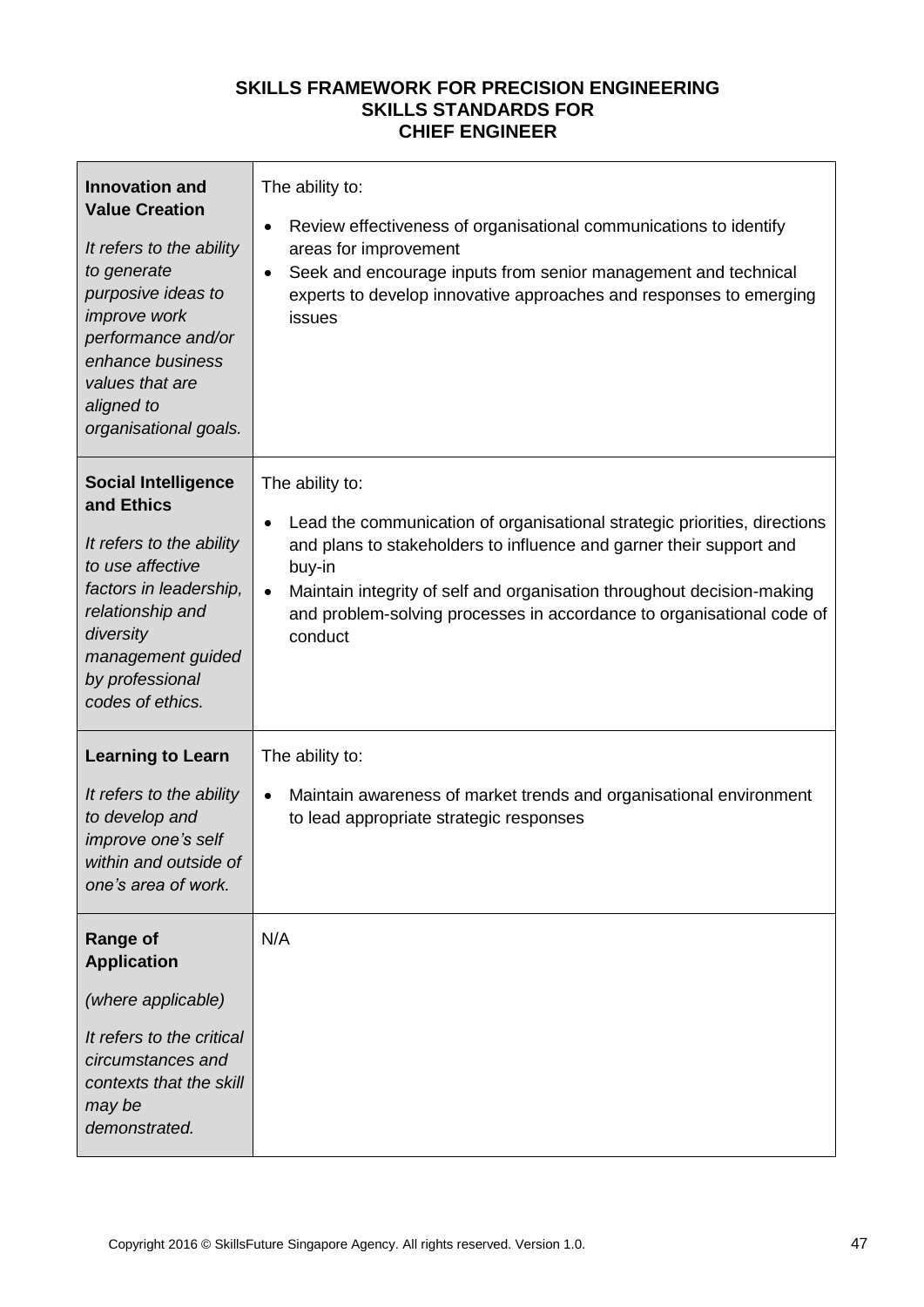| <b>Skill Code</b>                                                                                                                                                                                                             | LPM-RLT-601C-0                                                                                                                                 | <b>Skill Category</b>                                                                                                                                                                                                                                                                                                                                                                                                                            | People and Relationship<br>Management                                                                                                                                                                                             |
|-------------------------------------------------------------------------------------------------------------------------------------------------------------------------------------------------------------------------------|------------------------------------------------------------------------------------------------------------------------------------------------|--------------------------------------------------------------------------------------------------------------------------------------------------------------------------------------------------------------------------------------------------------------------------------------------------------------------------------------------------------------------------------------------------------------------------------------------------|-----------------------------------------------------------------------------------------------------------------------------------------------------------------------------------------------------------------------------------|
|                                                                                                                                                                                                                               |                                                                                                                                                | <b>Skill Sub-Category</b><br>(where applicable)                                                                                                                                                                                                                                                                                                                                                                                                  | N/A                                                                                                                                                                                                                               |
| <b>Skill</b>                                                                                                                                                                                                                  |                                                                                                                                                |                                                                                                                                                                                                                                                                                                                                                                                                                                                  | Establish Organisational Relationships and Lead Organisational Diversity                                                                                                                                                          |
| <b>Skill Description</b>                                                                                                                                                                                                      | cooperative work environment and supporting team building initiatives.                                                                         |                                                                                                                                                                                                                                                                                                                                                                                                                                                  | This skill describes the ability to create and foster strong organisational<br>relationships to provide strategic value to the organisation. It also includes<br>developing strategic leadership networks, creating a diverse and |
| Knowledge and<br><b>Analysis</b><br>It refers to gathering,<br>cognitive<br>processing,<br>integration and<br>inspection of facts<br>and information<br>required to perform<br>the work tasks and<br>activities.              | The ability to understand:<br>diversity<br>$\bullet$<br>$\bullet$<br>employees and the organisation<br>٠<br>Team dynamics and group behaviours | in networking and opportunities for collaboration, and workplace<br>Organisational policies and procedures relating to business<br>networking, organisational diversity and team building<br>Relevant professional or industry codes of practice and standards<br>relating to business networking and team building<br>The implication and impact of strategies to encourage diversity on<br>Relevant local, regional and international networks | Legal and ethical considerations relating to organisational participation<br>Common barriers to developing a diverse and cooperative workplace                                                                                    |
| <b>Application and</b><br><b>Adaptation</b><br>It refers to the ability<br>to perform the work<br>tasks and activities<br>required of the<br>occupation, and the<br>ability to react to and<br>manage the<br>changes at work. | The ability to:<br>$\bullet$<br>$\bullet$<br>outcomes<br>$\bullet$<br>$\bullet$<br>٠<br>across the organisation                                | the organisation or the individual to facilitate networking decisions<br>Identify and review the constraints that may affect participation in<br>networks to develop appropriate responses<br>Pursue collaborative opportunities to support mutually beneficial<br>Lead the development of strategies to support diversity and<br>cooperation at all levels of the organisation<br>organisation to promote organisational diversity              | Identify and prioritise networks which may provide strategic value to<br>Communicate expectations of cross cultural awareness throughout<br>Encourage and support senior management to build stronger teams                       |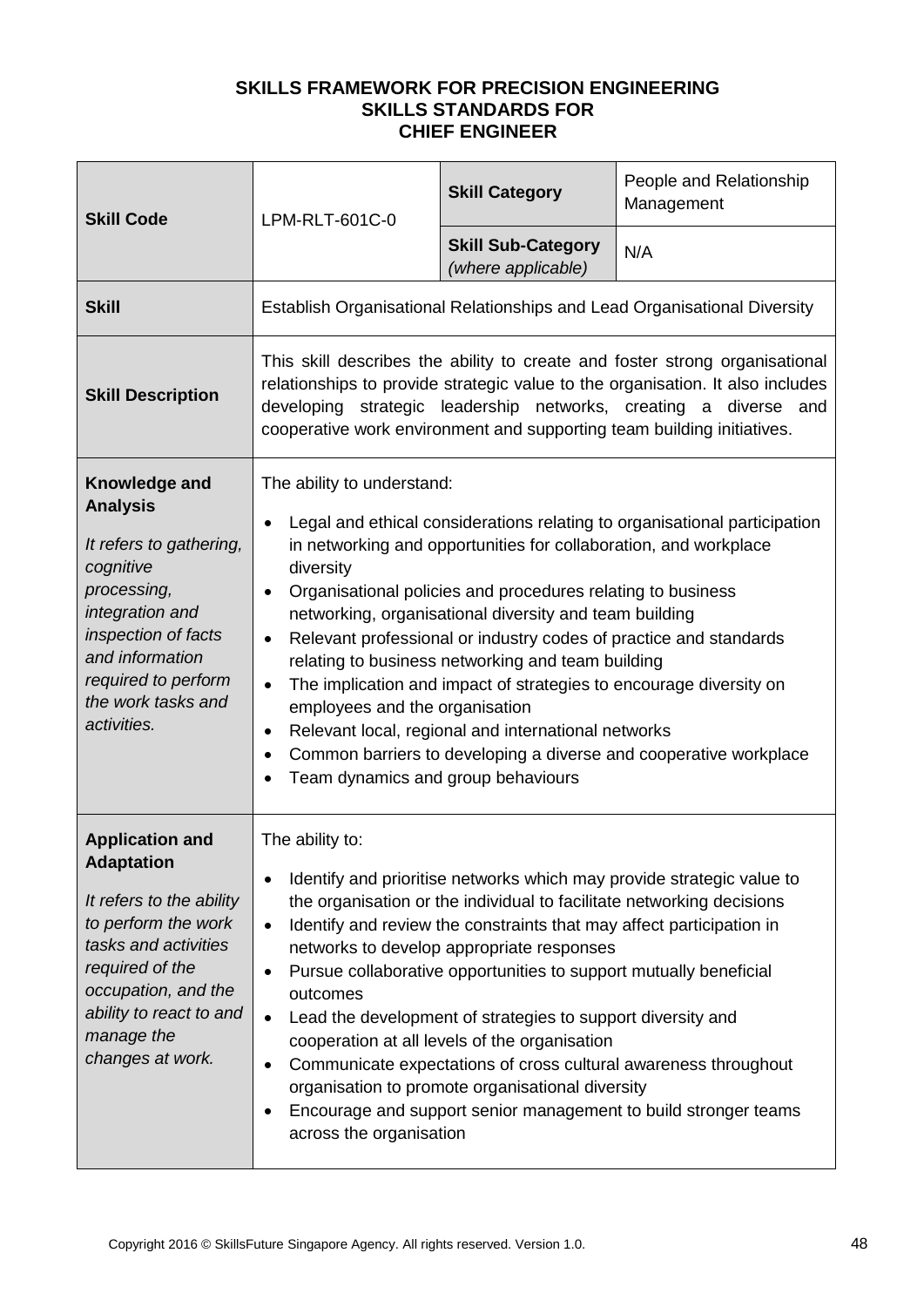| <b>Innovation and</b><br><b>Value Creation</b><br>It refers to the ability<br>to generate<br>purposive ideas to<br><i>improve</i> work<br>performance and/or<br>enhance business<br>values that are<br>aligned to<br>organisational goals. | The ability to:<br>Identify innovative approaches to support team building<br>$\bullet$                                                                                                                                                                                                                                                                                                                                                                                                                                       |
|--------------------------------------------------------------------------------------------------------------------------------------------------------------------------------------------------------------------------------------------|-------------------------------------------------------------------------------------------------------------------------------------------------------------------------------------------------------------------------------------------------------------------------------------------------------------------------------------------------------------------------------------------------------------------------------------------------------------------------------------------------------------------------------|
| <b>Social Intelligence</b><br>and Ethics<br>It refers to the ability<br>to use affective<br>factors in leadership,<br>relationship and<br>diversity<br>management guided<br>by professional<br>codes of ethics.                            | The ability to:<br>Manage relationships to achieve cross-cultural cooperation and<br>$\bullet$<br>positive outcomes for individuals, teams and the organisation<br>Adjust interpersonal style and respond appropriately to emotional cues<br>$\bullet$<br>when interacting with others to meet the requirements of the social and<br>cultural business context<br>Participate in team building activities with senior management team to<br>$\bullet$<br>develop instrumental relationships required to lead the organisation |
| <b>Learning to Learn</b><br>It refers to the ability<br>to develop and<br>improve one's self<br>within and outside of<br>one's area of work.                                                                                               | The ability to:<br>Keep abreast of organisational diversity management practices by<br>$\bullet$<br>subscribing to diverse learning channels and participating in peer<br>discussion platforms to enhance own knowledge for workplace<br>application                                                                                                                                                                                                                                                                          |
| <b>Range of</b><br><b>Application</b><br>(where applicable)<br>It refers to the critical<br>circumstances and<br>contexts that the skill<br>may be<br>demonstrated.                                                                        | N/A                                                                                                                                                                                                                                                                                                                                                                                                                                                                                                                           |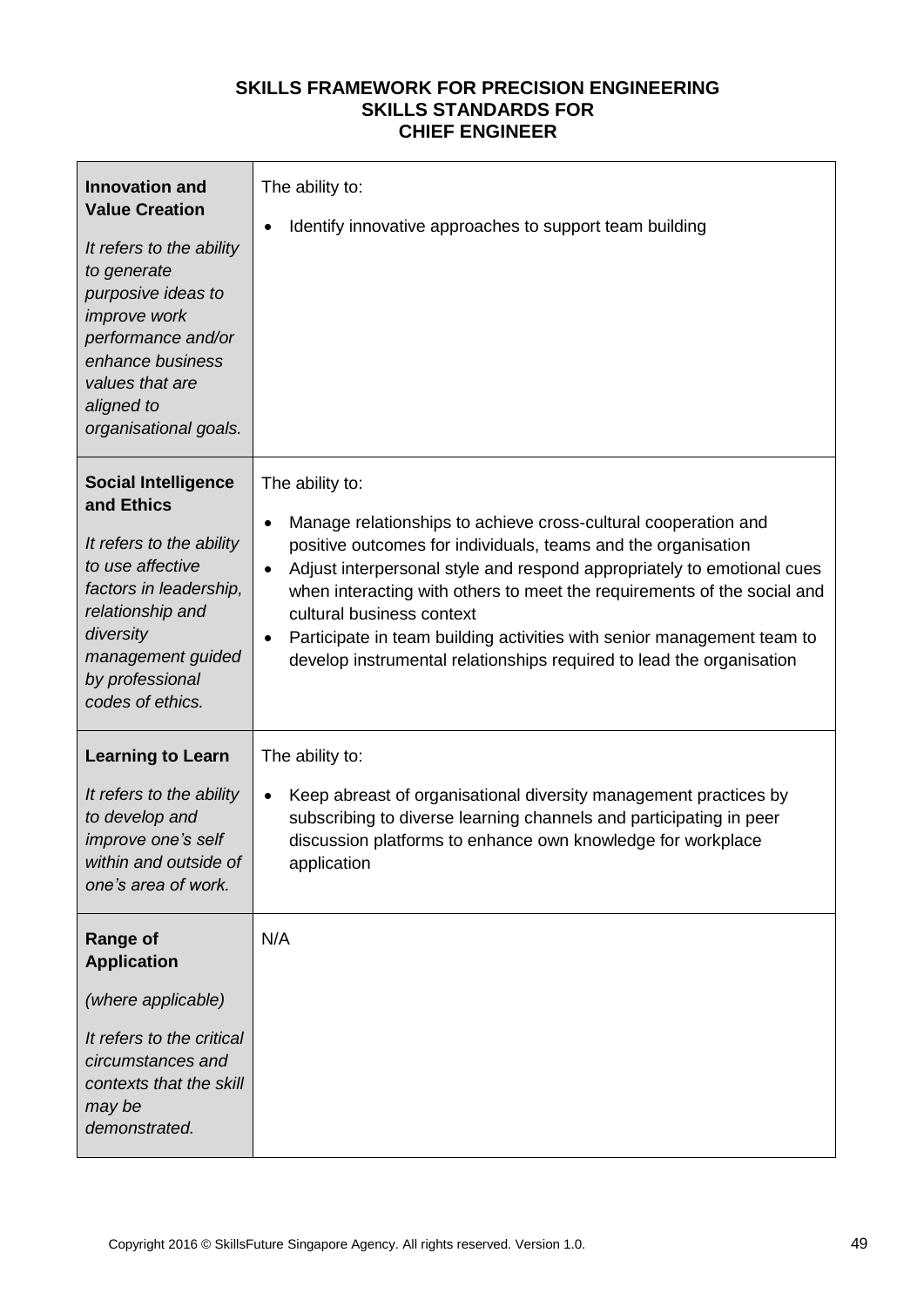| <b>Skill Code</b>                                                                                                                                                                                                             | BM-PM-601E-1                                                                                                                                                                                                                                                                                                                                                                                                                                                | <b>Skill Category</b>                           | <b>Project Management</b> |  |
|-------------------------------------------------------------------------------------------------------------------------------------------------------------------------------------------------------------------------------|-------------------------------------------------------------------------------------------------------------------------------------------------------------------------------------------------------------------------------------------------------------------------------------------------------------------------------------------------------------------------------------------------------------------------------------------------------------|-------------------------------------------------|---------------------------|--|
|                                                                                                                                                                                                                               |                                                                                                                                                                                                                                                                                                                                                                                                                                                             | <b>Skill Sub-Category</b><br>(where applicable) | N/A                       |  |
| <b>Skill</b>                                                                                                                                                                                                                  | <b>Steer Programme</b>                                                                                                                                                                                                                                                                                                                                                                                                                                      |                                                 |                           |  |
| <b>Skill Description</b>                                                                                                                                                                                                      | This skill describes the ability to steer a programme in accordance with the<br>programme and organisation requirements. It includes ensuring alignment<br>between the programme and organisational strategic direction, reviewing<br>and measuring programme outcomes as well as mitigating the impact of<br>large-scale risks on the project.                                                                                                             |                                                 |                           |  |
| Knowledge and<br><b>Analysis</b><br>It refers to gathering,<br>cognitive processing,<br>integration and<br>inspection of facts<br>and information<br>required to perform<br>the work tasks and<br>activities.                 | The ability to understand:<br>Principles of risk and risk analysis<br>$\bullet$<br>Objectives of risk and risk analysis                                                                                                                                                                                                                                                                                                                                     |                                                 |                           |  |
| <b>Application and</b><br><b>Adaptation</b><br>It refers to the ability<br>to perform the work<br>tasks and activities<br>required of the<br>occupation, and the<br>ability to react to and<br>manage the changes<br>at work. | The ability to:<br>Set overall direction of organisation's programme of projects in<br>accordance with to align to organisational strategic direction<br>Determine programme performance measures in accordance with<br>programme requirements to facilitate programme outcomes measure<br>Review and measure programme outcomes to ensure adherence to set<br>$\bullet$<br>targets<br>Guide mitigation of large-scale risks to resolve issues<br>$\bullet$ |                                                 |                           |  |
| <b>Innovation and</b><br><b>Value Creation</b><br>It refers to the ability<br>to generate purposive<br>ideas to improve work<br>performance and/or<br>enhance business                                                        | The ability to:<br>Improve risk management systems and processes to ensure responsive<br>and effective risk management within the organisation                                                                                                                                                                                                                                                                                                              |                                                 |                           |  |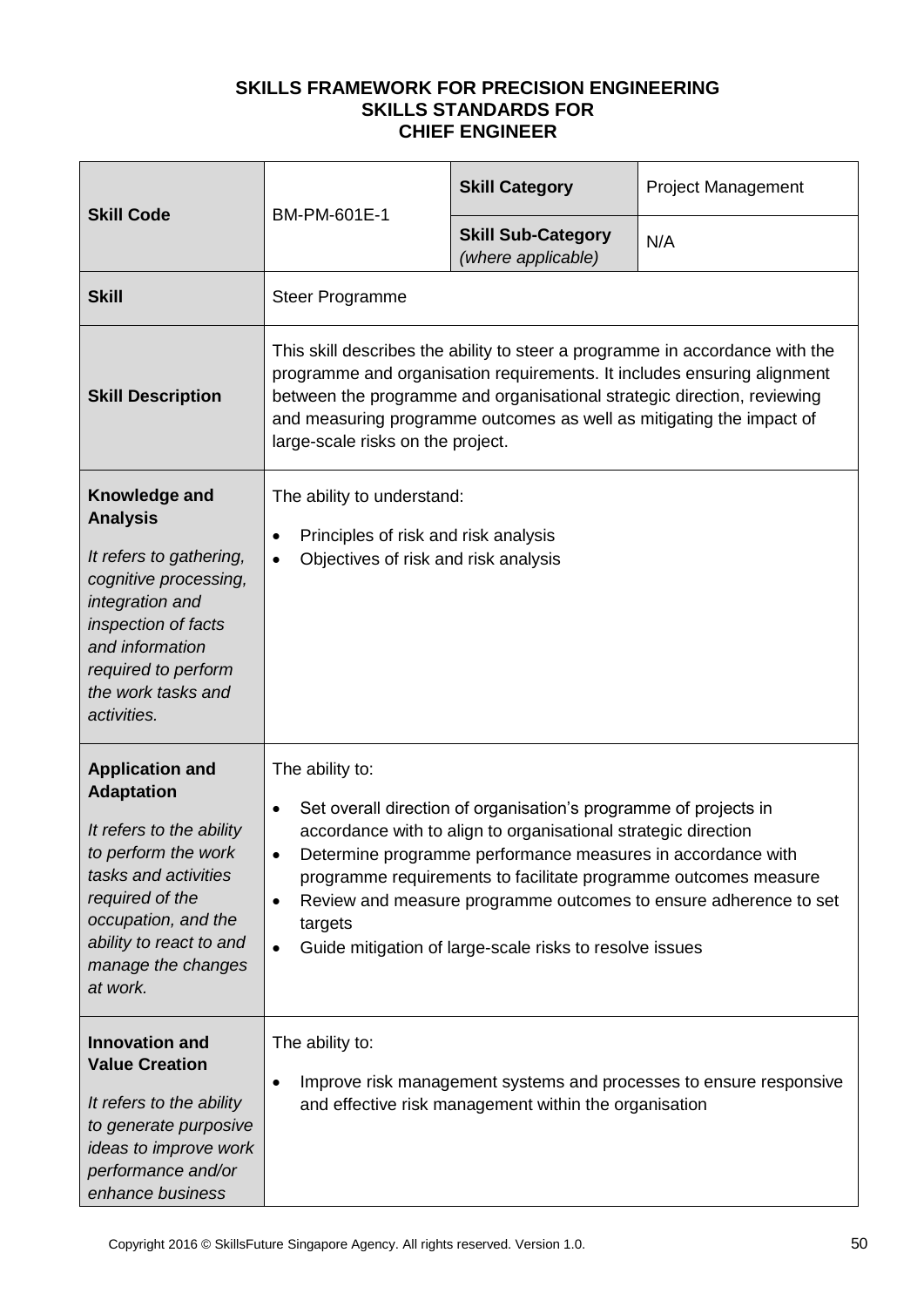| values that are<br>aligned to<br>organisational                                                                                                                                                                 |                                                                                                                                                                                                                                     |
|-----------------------------------------------------------------------------------------------------------------------------------------------------------------------------------------------------------------|-------------------------------------------------------------------------------------------------------------------------------------------------------------------------------------------------------------------------------------|
| <b>Social Intelligence</b><br>and Ethics<br>It refers to the ability<br>to use affective<br>factors in leadership,<br>relationship and<br>diversity management<br>guided by<br>professional codes of<br>ethics. | The ability to:<br>Build business relationships with customers to garner their support for<br>$\bullet$<br>future programmes                                                                                                        |
| <b>Learning to Learn</b><br>It refers to the ability<br>to develop and<br>improve one's self<br>within and outside of<br>one's area of work.                                                                    | The ability to:<br>Keep abreast of changes in internal and external factors to identify and<br>$\bullet$<br>minimise impact of threats to the achievement of programme objectives<br>by subscribing to diverse information channels |
| <b>Range of</b><br><b>Application</b><br>(where applicable)<br>It refers to the critical<br>circumstances and<br>contexts that the skill<br>may be<br>demonstrated.                                             | N/A                                                                                                                                                                                                                                 |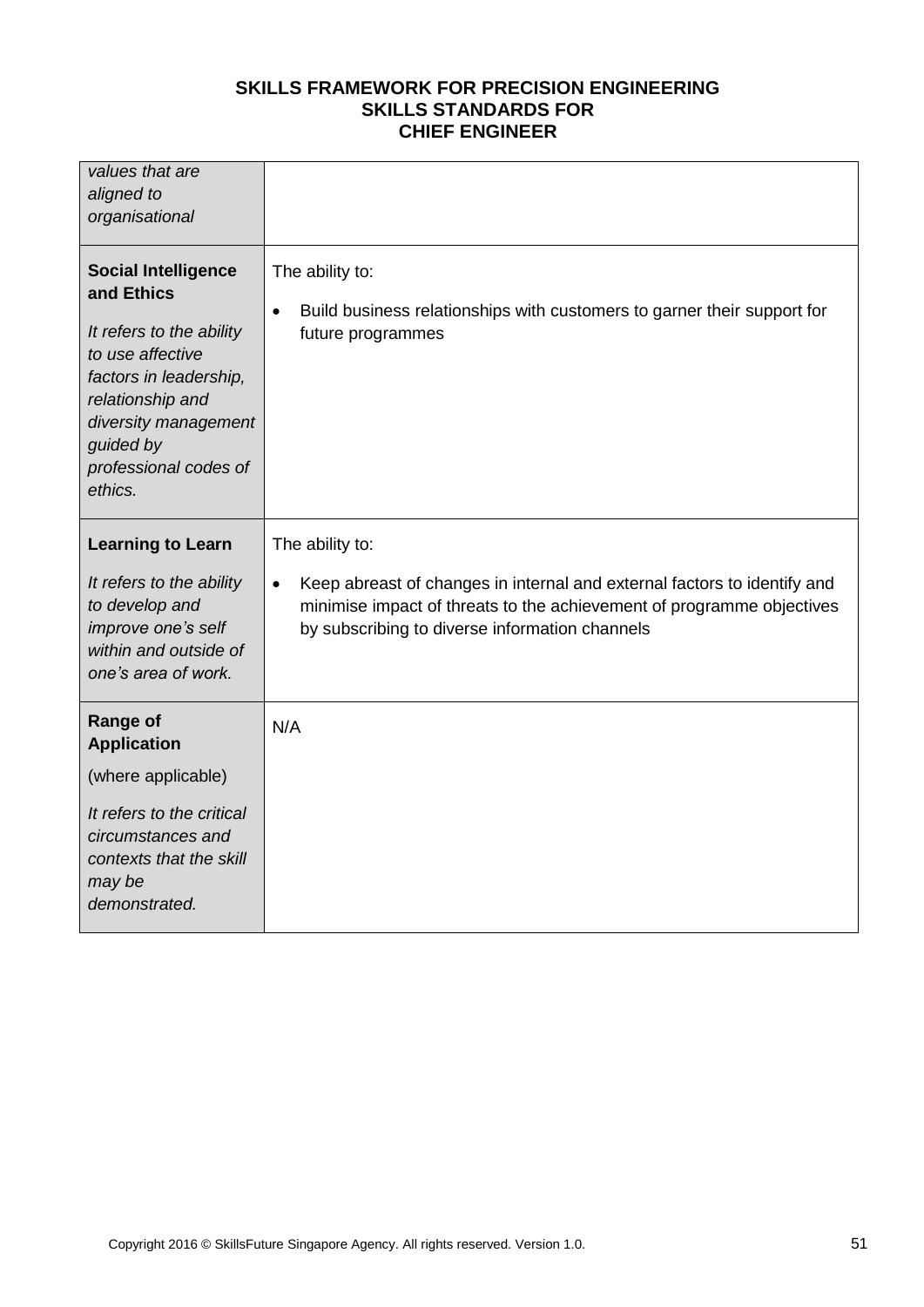| <b>Skill Code</b>                                                                                                                                                                                                             | <b>BM-SPI-509E-1</b>                                                                                                                                                                                                                                                                                                                                                                                                                                                                                                                                                                                               | <b>Skill Category</b>                           | Strategy Planning and<br>Implementation |
|-------------------------------------------------------------------------------------------------------------------------------------------------------------------------------------------------------------------------------|--------------------------------------------------------------------------------------------------------------------------------------------------------------------------------------------------------------------------------------------------------------------------------------------------------------------------------------------------------------------------------------------------------------------------------------------------------------------------------------------------------------------------------------------------------------------------------------------------------------------|-------------------------------------------------|-----------------------------------------|
|                                                                                                                                                                                                                               |                                                                                                                                                                                                                                                                                                                                                                                                                                                                                                                                                                                                                    | <b>Skill Sub-Category</b><br>(where applicable) | N/A                                     |
| <b>Skill</b>                                                                                                                                                                                                                  | Establish Business Strategies for the Business Function                                                                                                                                                                                                                                                                                                                                                                                                                                                                                                                                                            |                                                 |                                         |
| <b>Skill Description</b>                                                                                                                                                                                                      | This skill describes the ability to develop business strategies for a business<br>function. It also includes evaluating impact of critical business functions and<br>internal and external factors, conducting situational analysis, as well as<br>formulating and presenting business function strategies for management's<br>approval and reviewing and refining them on a regular basis.                                                                                                                                                                                                                        |                                                 |                                         |
| Knowledge and<br><b>Analysis</b><br>It refers to gathering,<br>cognitive processing,<br>integration and<br>inspection of facts and<br>information required<br>to perform the work<br>tasks and activities.                    | The ability to understand:<br>Objectives of functional strategies<br>$\bullet$<br>Own role in conduct of situational analysis<br>$\bullet$<br><b>Critical business functions</b><br>$\bullet$                                                                                                                                                                                                                                                                                                                                                                                                                      |                                                 |                                         |
| <b>Application and</b><br><b>Adaptation</b><br>It refers to the ability<br>to perform the work<br>tasks and activities<br>required of the<br>occupation, and the<br>ability to react to and<br>manage the changes<br>at work. | The ability to:<br>Evaluate impact of critical business functions on organisational<br>$\bullet$<br>performance to identify implications for strategy formulation<br>Conduct situational analysis to identify factors affecting the organisation<br>Analyse impact of internal and external influencing factors on business<br>$\bullet$<br>function strategies to facilitate strategy formulation<br>Formulate business function strategies to align to organisational<br>$\bullet$<br>strategies, goals and objectives<br>Present business function strategies to management to seek<br>$\bullet$<br>endorsement |                                                 |                                         |
| <b>Innovation and</b><br><b>Value Creation</b><br>It refers to the ability<br>to generate purposive<br>ideas to improve work<br>performance and/or<br>enhance business                                                        | The ability to:<br>Review and refine business function strategies on a regular basis to<br>$\bullet$<br>align with organisational strategies, goals and objectives                                                                                                                                                                                                                                                                                                                                                                                                                                                 |                                                 |                                         |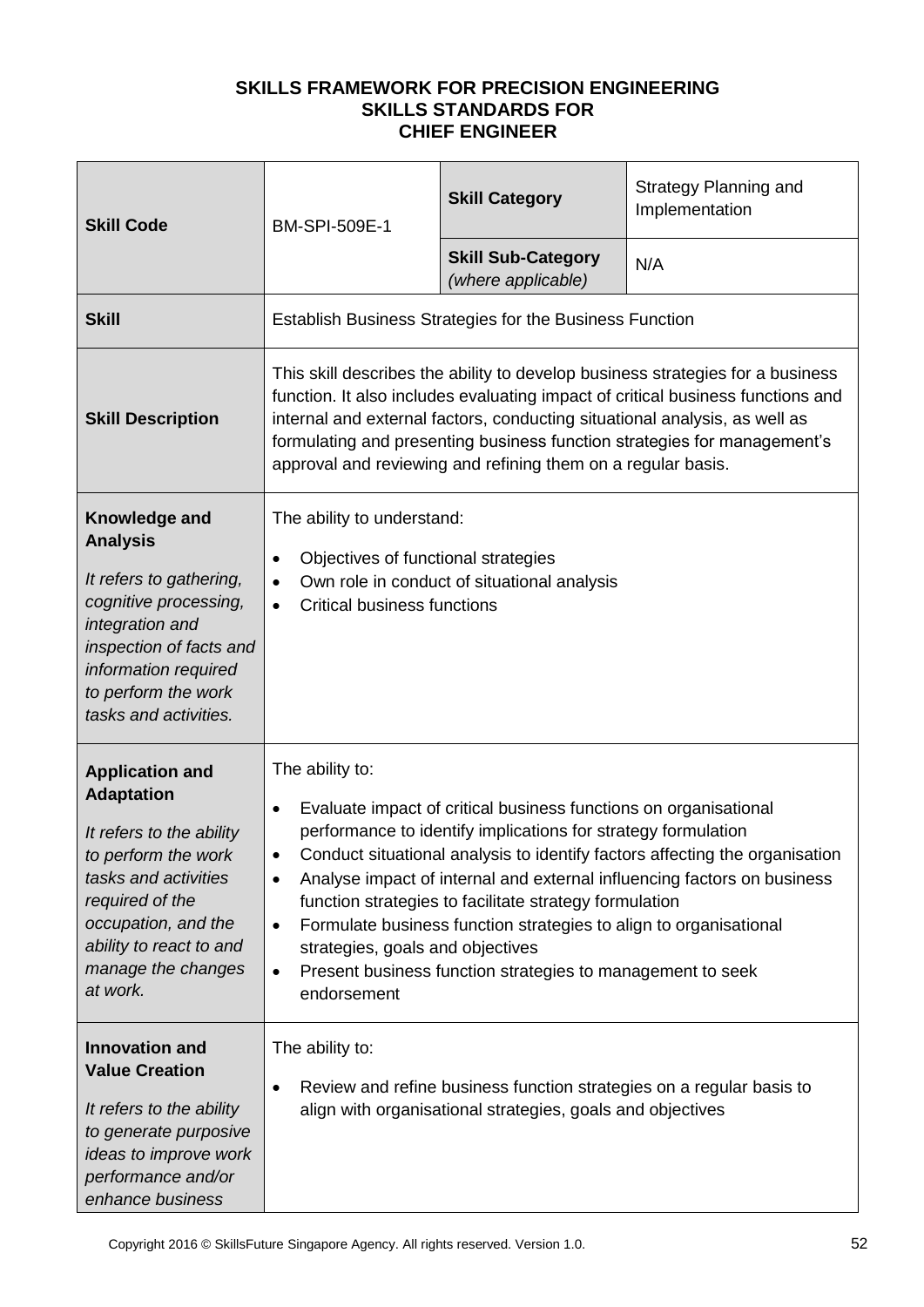| values that are<br>aligned to<br>organisational                                                                                                                                                                 |                                                                                                                                                                                                                   |
|-----------------------------------------------------------------------------------------------------------------------------------------------------------------------------------------------------------------|-------------------------------------------------------------------------------------------------------------------------------------------------------------------------------------------------------------------|
| <b>Social Intelligence</b><br>and Ethics<br>It refers to the ability<br>to use affective<br>factors in leadership,<br>relationship and<br>diversity management<br>guided by<br>professional codes of<br>ethics. | The ability to:<br>Demonstrate openness to ideas and suggestions when seeking<br>$\bullet$<br>management endorsement on business function strategies to ensure<br>individual views are acknowledged and addressed |
| <b>Learning to Learn</b>                                                                                                                                                                                        | The ability to:                                                                                                                                                                                                   |
| It refers to the ability<br>to develop and<br>improve one's self<br>within and outside of<br>one's area of work.                                                                                                | Improve own capability in developing business unit strategies by<br>$\bullet$<br>subscribing to diverse learning channels to enhance workplace<br>performance                                                     |
| <b>Range of</b><br><b>Application</b>                                                                                                                                                                           | N/A                                                                                                                                                                                                               |
| (where applicable)                                                                                                                                                                                              |                                                                                                                                                                                                                   |
| It refers to the critical<br>circumstances and<br>contexts that the skill<br>may be demonstrated.                                                                                                               |                                                                                                                                                                                                                   |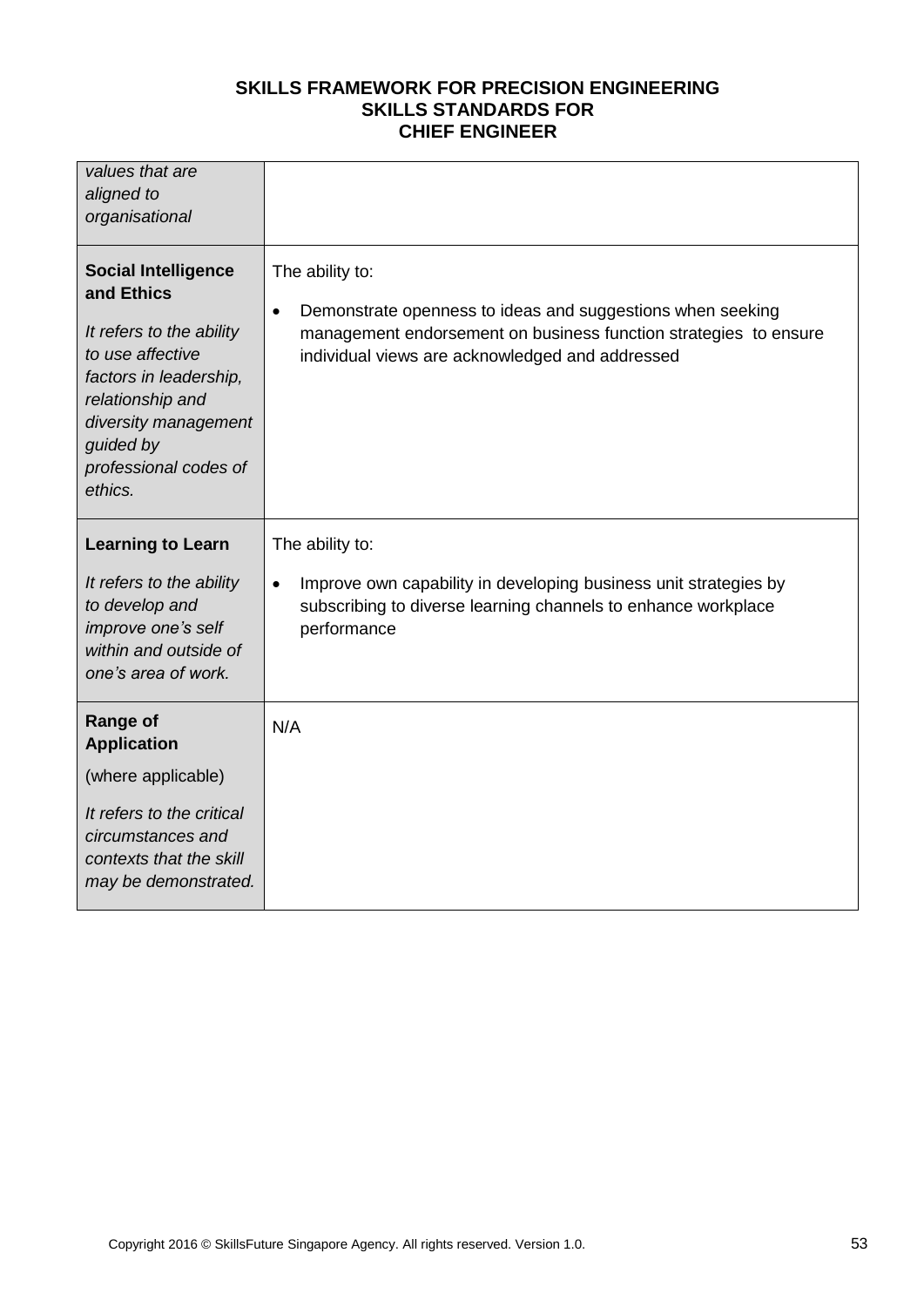#### **Version Control**

| <b>Version</b> | <b>Date</b>     | <b>Changes Made</b>    | <b>Edited by</b> |
|----------------|-----------------|------------------------|------------------|
| 1.0            | 12 October 2016 | <b>Initial Version</b> | SSG and EDB      |
|                |                 |                        |                  |
|                |                 |                        |                  |